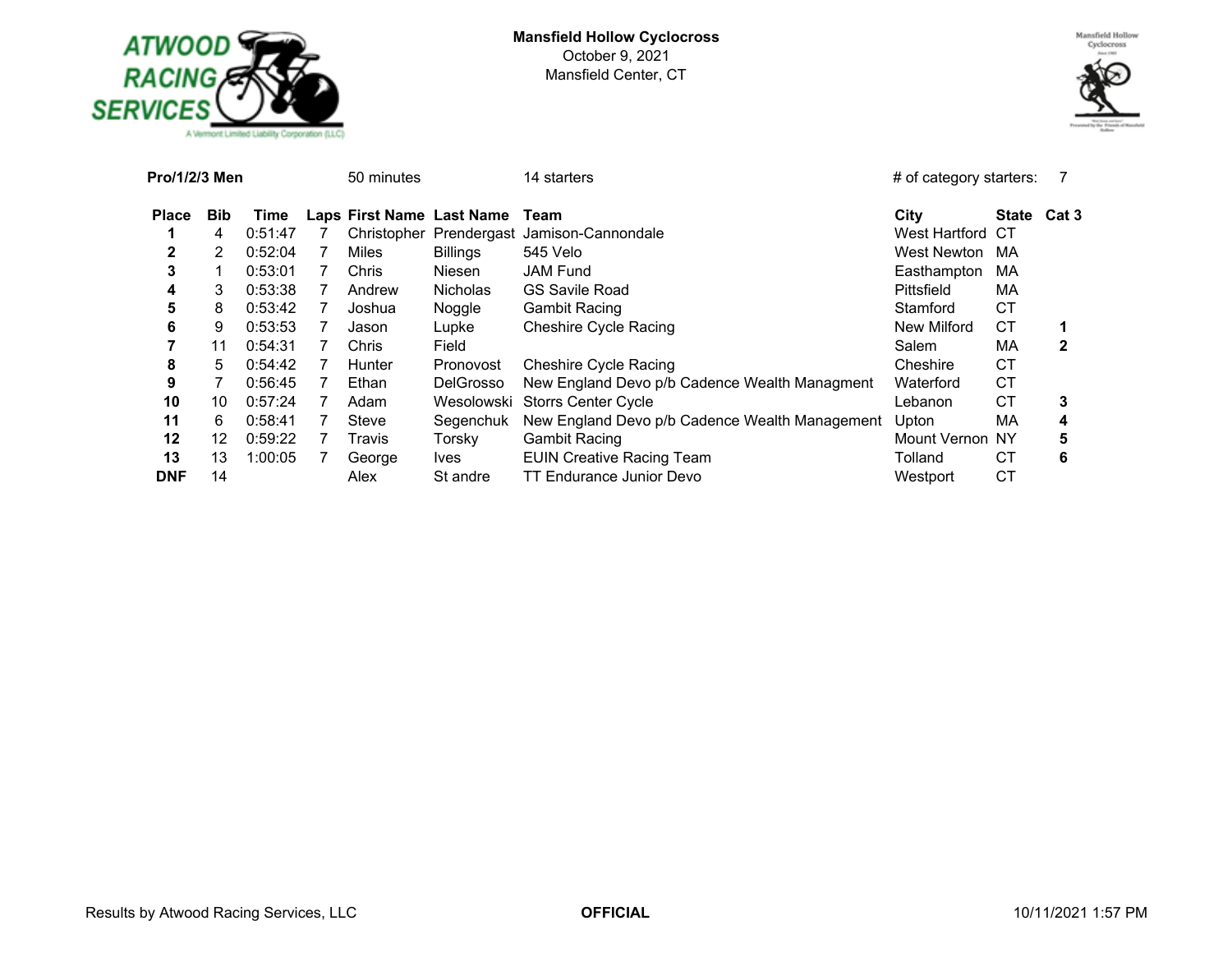



## **Pro/1/2/3 Men Lap Report**

| <b>Bib First</b> | Last             | Lap 1 | Rank | Lap 2 | Rank | <u>Delta Lap 3 Rank</u> |      |    | Delta  | Lap 4 | Rank | <b>Delta</b> | Lap <sub>5</sub> | Rank            | <b>Delta</b> | <u>Lap 6</u> | Rank            | Delta Lap 7 |      | Rank            | <u>Delta</u> |
|------------------|------------------|-------|------|-------|------|-------------------------|------|----|--------|-------|------|--------------|------------------|-----------------|--------------|--------------|-----------------|-------------|------|-----------------|--------------|
| 4 Christopher    | Prendergast      | 7:26  |      | 7:21  |      | 0:05                    | 7:23 |    | (0:02) | 7:26  |      | (0:03)       | 7:24             |                 | 0:02         | 7:23         |                 | 0:01        | 7:24 |                 | (0:00)       |
| 2 Miles          | <b>Billings</b>  | 7:26  |      | 7:23  | 2    | 0:03                    | 7:28 | 3  | (0:05) | 7:26  | 2    | 0:02         | 7:26             | 2               | 0:01         | 7:25         | 2               | 0:01        | 7:30 |                 | (0:05)       |
| 1 Chris          | <b>Niesen</b>    | 7:34  | 4    | 7:34  | 5    | (0:01)                  | 7:30 | 4  | 0:05   | 7:33  | 4    | (0:03)       | 7:33             | 3               | (0:00)       | 7:40         | 6               | (0:07)      | 7:38 | 5               | 0:02         |
| 3 Andrew         | <b>Nicholas</b>  | 7:48  |      | 7:24  | 3    | 0:24                    | 7:26 | 2  | (0:02) | 7:33  | 3    | (0:07)       | 7:33             | 4               | (0:00)       | 7:40         | 5               | (0:07)      | 8:15 | 10              | (0:35)       |
| 8 Joshua         | Noggle           | 7:32  |      | 7:54  | 9    | (0:22)                  | 7:36 | 5  | 0:19   | 7:47  |      | (0:11)       | 7:39             | 6               | 0:08         | 7:40         | 4               | (0:01)      | 7:34 |                 | 0:06         |
| 9 Jason          | Lupke            | 7:34  | 5.   | 7:40  | 8    | (0:07)                  | 7:49 | 9  | (0:08) | 7:46  | 6    | 0:03         | 7:38             | 5               | 0:07         | 7:40         | 3               | (0:01)      | 7:46 | 6               | (0:06)       |
| 11 Chris         | Field            | 7:35  | 6.   | 7:40  |      | (0:05)                  | 7:45 | 8  | (0:05) | 7:48  | 8    | (0:03)       | 7:49             |                 | (0:01)       | 7:56         | 8               | (0:07)      | 7:57 | 9               | (0:01)       |
| 5 Hunter         | Pronovost        | 8:22  | 10   | 7:40  | 6    | 0:42                    | 7:44 | 6  | (0:04) | 7:40  | 5.   | 0:04         | 7:55             | 8               | (0:15)       | 7:44         |                 | 0:11        | 7:37 | 4               | 0:07         |
| 7 Ethan          | <b>DelGrosso</b> | 9:41  | 14   | 7:30  | 4    | 2:11                    | 7:45 |    | (0:15) | 7:54  | 9    | (0:09)       | 7:59             | 9               | (0:05)       | 8:06         | 9               | (0:08)      | 7:51 |                 | 0:16         |
| 10 Adam          | Wesolowski       | 8:08  | 9    | 8:11  | 11   | (0:02)                  | 8:22 | 11 | (0:11) | 8:08  | 10   | 0:14         | 8:18             | 10 <sup>°</sup> | (0:10)       | 8:19         | 10              | (0:00)      | 7:57 | 8               | 0:22         |
| 6 Steve          | Segenchuk        | 8:44  | 13   | 8:02  | 10   | 0:42                    | 8:18 | 10 | (0:15) | 8:18  |      | (0:00)       | 8:23             | 11              | (0:05)       | 8:19         | 11              | 0:04        | 8:37 | 13 <sup>°</sup> | (0:18)       |
| 12 Travis        | Torsky           | 8:27  | 11   | 8:20  | 12   | 0:07                    | 8:29 | 12 | (0:09) | 8:24  | 12   | 0:05         | 8:34             | 12              | (0:10)       | 8:44         | 13              | (0:11)      | 8:24 | 11              | 0:20         |
| 13 George        | lves             | 8:37  | 12   | 8:34  | 13   | 0:02                    | 8:29 | 13 | 0:05   | 8:42  | 13   | (0:14)       | 8:43             | 13              | (0:00)       | 8:23         | 12 <sup>°</sup> | 0:19        | 8:37 | 12 <sup>°</sup> | (0:13)       |
| 14 Alex          | St andre         | 8:08  | 8.   | 9:01  | 14   | (0:53)                  |      |    |        |       |      |              |                  |                 |              |              |                 |             |      |                 |              |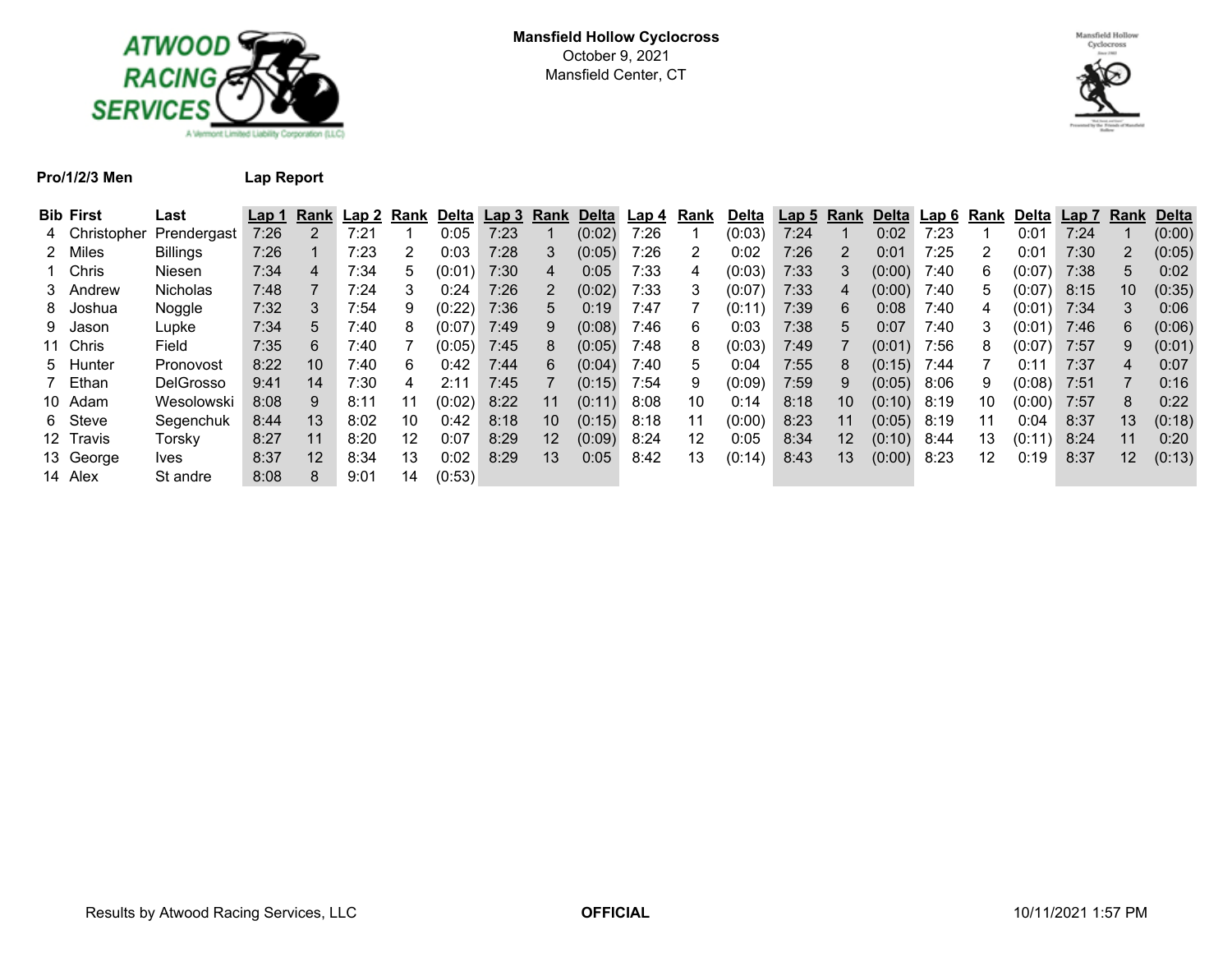



| <b>Bib</b><br>Laps First Name Last Name<br><b>Place</b><br>Time<br>City<br>Team<br>Scopinich-Burgel New England Devo p/b Cadence Wealth Management<br>Alexander<br>Concord<br>0:52:50<br>127 |              |
|----------------------------------------------------------------------------------------------------------------------------------------------------------------------------------------------|--------------|
|                                                                                                                                                                                              | <b>State</b> |
|                                                                                                                                                                                              | MA           |
| <b>Greater Hartford Errace</b><br>West Hartford CT<br><b>Beck</b><br>0:53:39<br>125.<br>Xander                                                                                               |              |
| CТ<br>Reddina<br>0:54:15<br><b>TTEndurance</b><br>130<br>Caden<br>Frevre                                                                                                                     |              |
| СT<br>Aleiandro<br>Huber<br><b>CCAP Hamden Cheshire Rail Trailers</b><br>Woodbridge<br>0:57:44<br>129.                                                                                       |              |
| CТ<br>Stage1/Airline Cycles<br>0:57:50<br>Old Lyme<br>126.<br>Green<br>Justin                                                                                                                |              |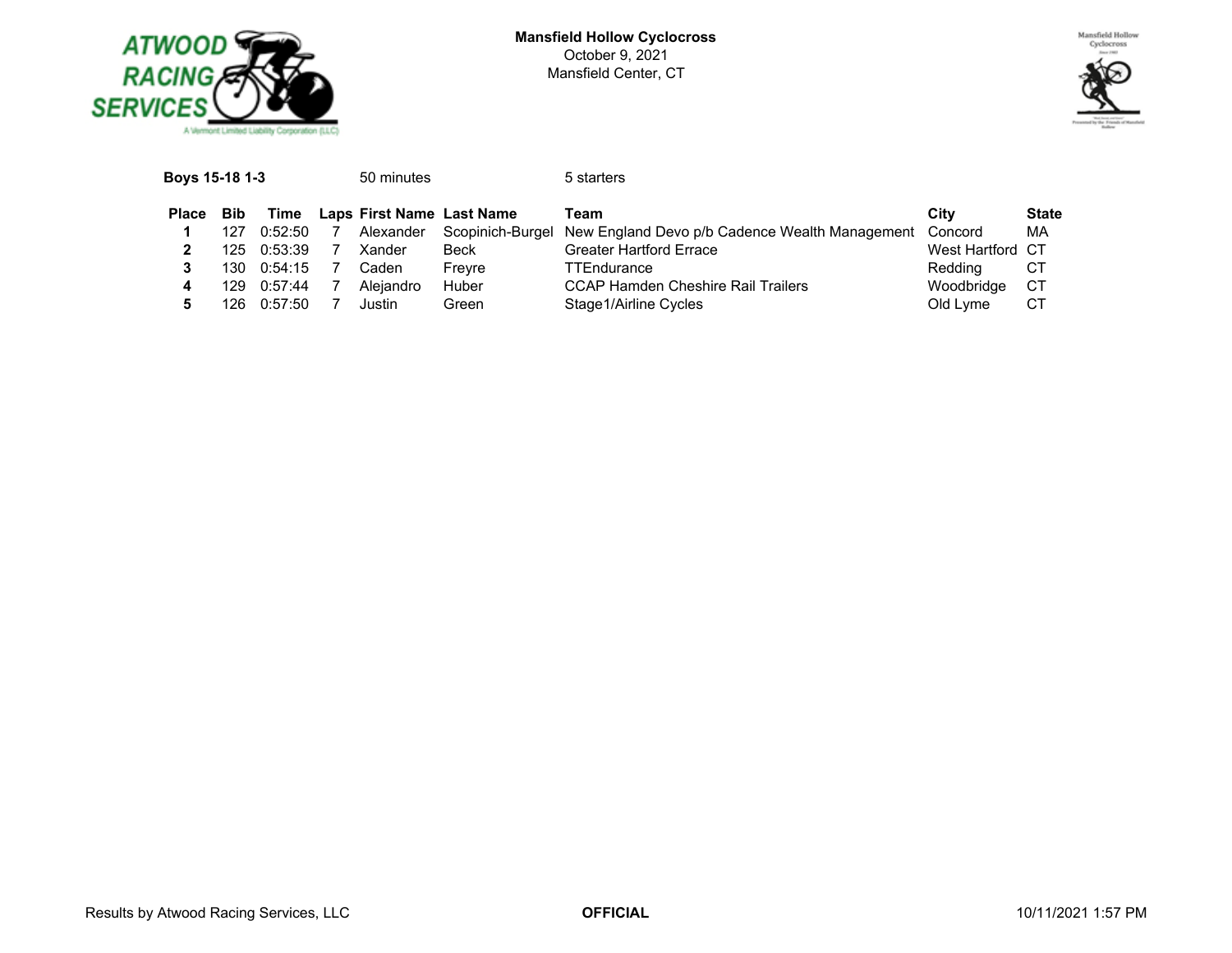



#### **Boys 15-18 1-3 Lap Report**

| <b>Bib First</b> | ∟ast                           | Lap 1 |      |         |      |        | Rank Lap 2 Rank Delta Lap 3 Rank Delta Lap 4 Rank | Delta  |      |        |      |                  | Lap 5 Rank Delta Lap 6 Rank Delta Lap 7 Rank Delta |        |
|------------------|--------------------------------|-------|------|---------|------|--------|---------------------------------------------------|--------|------|--------|------|------------------|----------------------------------------------------|--------|
|                  | 127 Alexander Scopinich-Burgel | 6:52  | ':44 | (0:52)  | 7:38 | 0:06   | 7:35                                              | 0∶04   | 7:39 | (0:04) | 7:39 | (0:01)           | 7:42                                               | (0:03) |
| 125 Xander       | Beck                           | 6:33  | 7:42 | (1:09)  | 7:49 | (0:07) | 7:46                                              | 0:03   | 7:39 | 0:06   | 7:54 | (0:15)           | 8:16                                               | (0:22) |
| 130 Caden        | Frevre                         | 6:35  | 40:' | 1:05)⊾  | 7:49 | (0:09) | 7:51                                              | (0:03) | 8:08 | (0:17) | 8:02 | 0:06             | 8:10                                               | (0:07) |
| 129 Alejandro    | Huber                          | 7:09  | 8:10 | (1:00)  | 8:22 |        | 8:25                                              | (0:03) | 8:43 | (0:18) | 8:22 | 0:2 <sup>1</sup> | 8:33                                               | (0:11) |
| 126 Justin       | Green                          | 7:10  | 8:19 | ′1:09)⊾ | 8:37 | (0:18) | 8:47                                              |        | 8:35 | 0:12   | 8:18 |                  | 8:05                                               | 0:13   |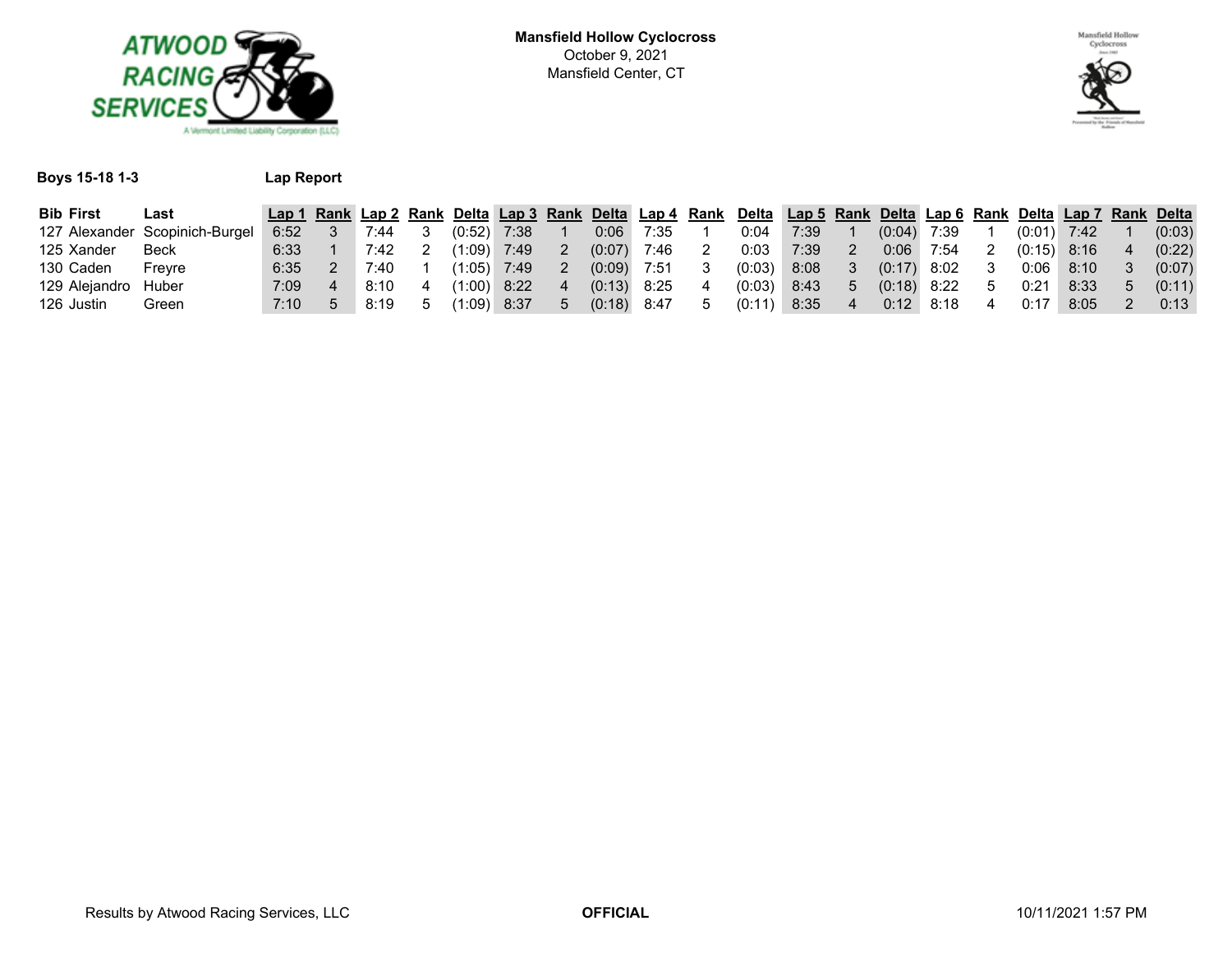



| Pro/1/2/3 Women |            |         |    | 50 minutes             |                  | 11 starters                                           |                |              |
|-----------------|------------|---------|----|------------------------|------------------|-------------------------------------------------------|----------------|--------------|
| <b>Place</b>    | <b>Bib</b> | Time    |    | <b>Laps First Name</b> | <b>Last Name</b> | Team                                                  | City           | <b>State</b> |
|                 | 100        | 0:50:39 | 6  | Leslie                 | Lupien           | Apex Velo - Velocio                                   | Medford        | МA           |
| 2               | 106        | 0:50:41 | 6. | Finley                 | Aspholm          | <b>FinKraft Cycling Team</b>                          | <b>Haworth</b> | NJ           |
| 3               | 104        | 0:50:46 | 6  | Katherine              | <b>Rusch</b>     | <b>BikeReg Share Coffee</b>                           | Middletown     | -RI          |
| 4               | 103        | 0:50:47 | 6. | <b>Betty</b>           | Hasse            | AP Junior Development p/b Corner Cycle                | Providence     | -RI          |
| 5               | 102        | 0:51:57 | 6. | Kelli                  | Montgomery       | STAGE 1/AirLine Cycles                                | Wallingford    | CT.          |
| 6               | 107        | 0:52:27 | 6. | Caitrin                | Huysman          | BikeReg Share Coffee                                  | Pawcatuck      | CT.          |
|                 | 105        | 0:53:09 | 6  | Kimberly               | Shattuck         | PBM Coaching                                          | Bridgewater MA |              |
| 8               | 101        | 0:53:49 | 6  | Jenny                  | Wojewoda         | pedalpowertraining.com                                | Arlington      | МA           |
| 9               | 108        | 0:54:55 | 6  | Stephanie              | Makoujy          |                                                       | Portland       | ME           |
| 10              | 109        | 0:54:59 | 6  | Kira                   | Segenchuk        | New England Development p/b Cadence Wealth Management | Upton          | МA           |
| 11              | 110        | lapped  | 5  | Aeryn                  | Northway         | CT Cycling Advancement Program                        | Cheshire       | СT           |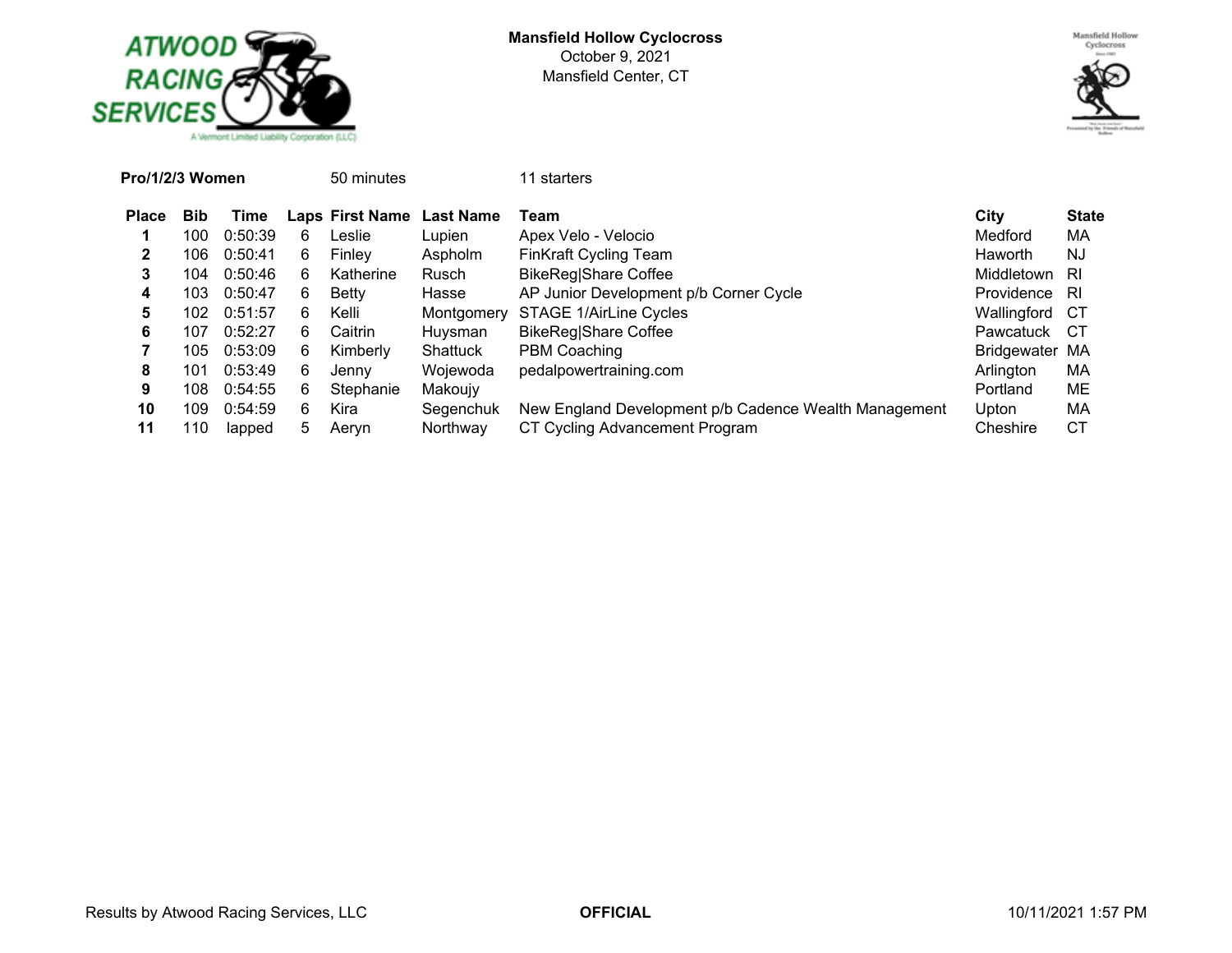



**Pro/1/2/3 Women Lap Report**

| <b>Bib First</b>      | Last       | Lap 1 | Rank | ' Lap 2 | Rank | <b>Delta</b> | Lap 3 | Rank            | <b>Delta</b> | Lap 4 | Rank | <b>Delta</b> | Lap <sub>5</sub> | Rank | Delta  | Lap 6 Rank |    | Delta       |
|-----------------------|------------|-------|------|---------|------|--------------|-------|-----------------|--------------|-------|------|--------------|------------------|------|--------|------------|----|-------------|
| 100 Leslie            | Lupien     | 8:21  |      | 8:25    |      | (0:04)       | 8:28  |                 | (0:03)       | 8:36  | 3    | (0:08)       | 8:36             |      | 0:00   | 8:14       |    | 0:22        |
| 106 Finley            | Aspholm    | 8:20  |      | 8:25    |      | (0:04)       | 8:28  |                 | (0:03)       | 8:36  |      | (0:08)       | 8:36             |      | (0:00) | 8:16       | 2  | 0:20        |
| 104 Katherine         | Rusch      | 8:21  | 4    | 8:25    | 4    | (0:03)       | 8:28  |                 | (0:03)       | 8:36  | 5    | (0:09)       | 8:35             |      | 0:01   | 8:21       | 3. | 0:14        |
| 103 Betty             | Hasse      | 8:21  | 3.   | 8:25    |      | (0:04)       | 8:28  |                 | (0:03)       | 8:36  | 4    | (0:08)       | 8:35             |      | 0:01   | 8:23       | 4  | 0:12        |
| 102 Kelli             | Montgomery | 8:26  | 5.   | 8:35    | 6    | (0:09)       | 8:31  | 5               | 0:03         | 8:33  |      | (0:02)       | 8:45             | 5    | (0:12) | 9:08       |    | (0:23)      |
| 107 Caitrin           | Huysman    | 8:26  | 5.   | 8:31    | 5    | (0:05)       | 8:36  | 6               | (0:05)       | 9:00  |      | (0:23)       | 9:02             |      | (0:02) | 8:52       | 5. | $0:10^{-7}$ |
| 105 Kimberly          | Shattuck   | 8:51  | 8    | 8:47    |      | 0:04         | 8:48  |                 | (0:01)       | 8:49  | 6    | (0:01)       | 8:53             | 6    | (0:05) | 9:03       | 6  | (0:09)      |
| 101 Jenny             | Woiewoda   | 8:50  | 7    | 8:48    | 8    | 0:02         | 8:55  | 8               | (0:07)       | 9:01  | 8    | (0:07)       | 9:06             |      | (0:04) | 9:09       | 8  | (0:03)      |
| 108 Stephanie Makoujy |            | 9:00  | 10   | 8:59    | 9    | 0:01         | 9:00  | 9               | (0:01)       | 9:09  | 9    | (0:08)       | 9:22             | 9    | (0:14) | 9:24       | 10 | (0:02)      |
| 109 Kira              | Segenchuk  | 8:54  | 9    | 9:04    | 10   | (0:10)       | 9:07  | 10 <sup>°</sup> | (0:04)       | 9:12  | 10   | (0:04)       | 9:29             | 10   | (0:17) | 9:13       | 9  | 0:16        |
| 110 Aeryn             | Northway   | 9:48  | 11   | 10:05   |      | (0:17)       | 10:25 |                 | (0:19)       | 10:19 | 11   | 0:06         | 10:11            | 11   | 0:07   |            |    |             |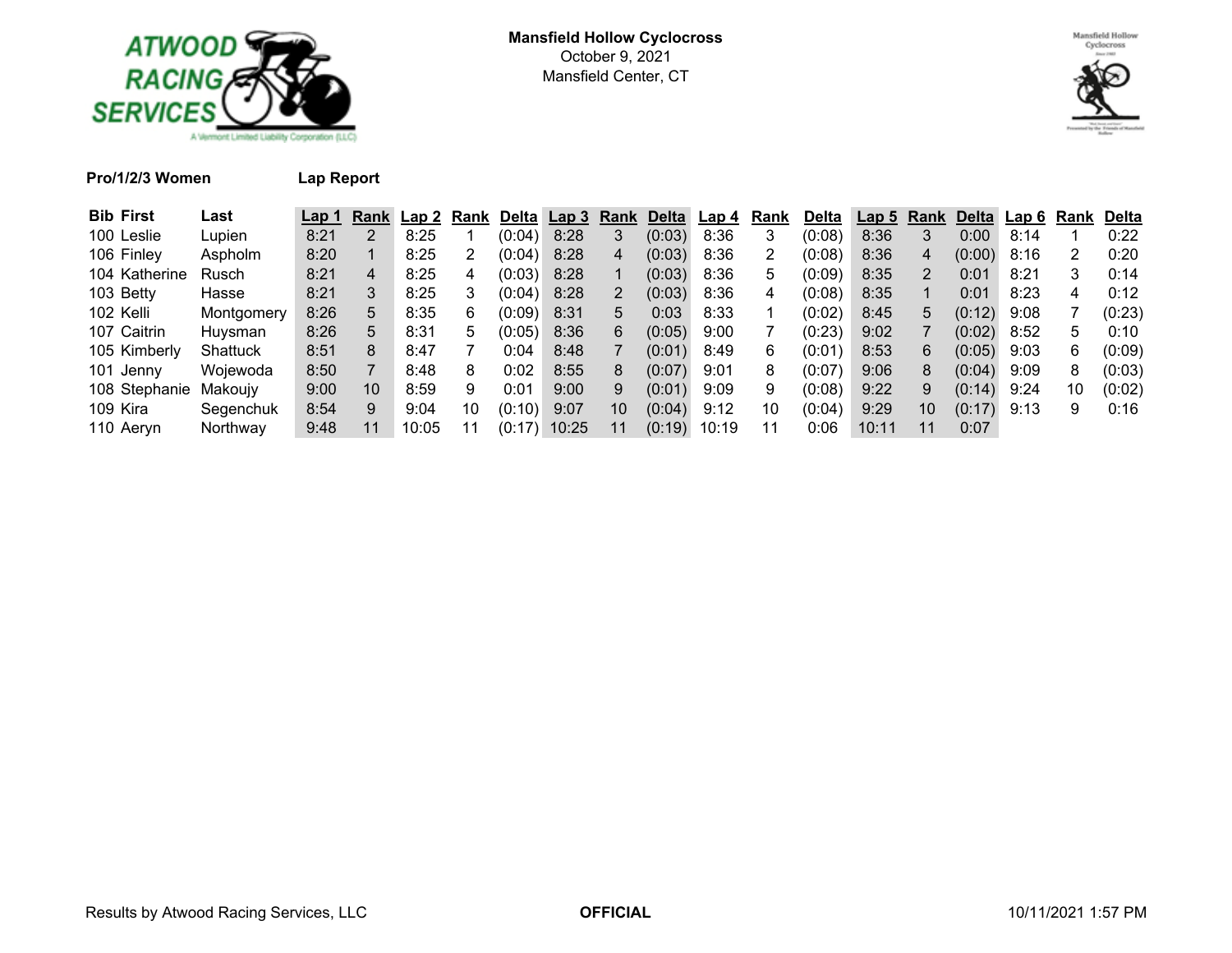



| 4 Men        |            |             |   | 45 minutes             |                  | 32 starters                    |                      |                |
|--------------|------------|-------------|---|------------------------|------------------|--------------------------------|----------------------|----------------|
| <b>Place</b> | <b>Bib</b> | <b>Time</b> |   | <b>Laps First Name</b> | <b>Last Name</b> | <b>Team</b>                    | City                 | <b>State</b>   |
| 1            | 338        | 0:39:57     | 5 | Jacob                  | McCarthy         | <b>CBRC - Nisky Mtn Goats</b>  | Coxsackie            | <b>NY</b>      |
| 2            | 331        | 0:40:49     | 5 | <b>Brian</b>           | Wolfe            | CT Cycling Advancement Program | Old Lyme             | <b>CT</b>      |
| 3            | 327        | 0:41:06     | 5 | Mike                   | Marques          | <b>Cycling Concepts</b>        | <b>West Hartford</b> | <b>CT</b>      |
| 4            | 336        | 0:41:08     | 5 | Ralph                  | <b>DiLeone</b>   | <b>True Cyclery</b>            | Durham               | <b>CT</b>      |
| 5            | 329        | 0:41:09     | 5 | Justin                 | Eichenlaub       | Northampton Cycling Club / LDB | Easthampton          | МA             |
| 6            | 333        | 0:41:15     | 5 | Evan                   | Ray              |                                | Weston               | <b>CT</b>      |
| 7            | 325        | 0:41:19     | 5 | Joshua                 | Glaab            | <b>True Cyclery</b>            | New Haven            | <b>CT</b>      |
| 8            | 332        | 0:41:43     | 5 | Peter                  | O'Brien          | Steve the Bike Guy             | <b>Millis</b>        | MA             |
| 9            | 340        | 0:41:57     | 5 | John                   | Ricardi          | <b>Competitive Edge Racing</b> | Hampden              | МA             |
| 10           | 326        | 0:42:12     | 5 | Gregory                | Finn             |                                | Watertown            | MA             |
| 11           | 330        | 0:42:23     | 5 | Andris                 | <b>Skulte</b>    | <b>Team Horst Sports</b>       | Farmington           | <b>CT</b>      |
| 12           | 335        | 0:42:31     | 5 | Gabriel                | Jiran            | <b>Burnbryte Racing</b>        | Farmington           | <b>CT</b>      |
| 13           | 347        | 0:42:56     | 5 | Robert                 | Weldon           |                                | <b>Windsor Locks</b> | <b>CT</b>      |
| 14           | 350        | 0:42:59     | 5 | Anthony W.             | Cordeiro         | <b>Bikeworks velo</b>          | Mattapoisett         | MA             |
| 15           | 344        | 0:43:09     | 5 | Nicolas                | Amato            |                                | Cambridge            | МA             |
| 16           | 361        | 0:43:27     | 5 | Peter                  | Graeber          | <b>Ten Speed Spokes</b>        | Middletown           | R <sub>l</sub> |
| 17           | 351        | 0:43:37     | 5 | Lee                    | Salway           | <b>True Cyclery</b>            | Wallingford          | <b>CT</b>      |
| 18           | 342        | 0:43:42     | 5 | Jacob                  | DeWispelaere     | Race CF                        | Newington            | <b>CT</b>      |
| 19           | 343        | 0:43:44     | 5 | Ken                    | Benoit           |                                | <b>Bedford</b>       | <b>NY</b>      |
| 20           | 341        | 0:43:45     | 5 | Karl                   | <b>Borne</b>     | <b>True Cyclery</b>            | Hamden               | <b>CT</b>      |
| 21           | 358        | 0:44:04     | 5 | David                  | Kell             | <b>Endurance Strong</b>        | Trumbull             | <b>CT</b>      |
| 22           | 345        | 0:44:24     | 5 | Justin                 | Perreault        | <b>CCNS</b>                    | Woodbury             | <b>CT</b>      |
| 23           | 354        | 0:45:01     | 5 | Ryan                   | Hernandez        | <b>SC Velo</b>                 | Coventry             | <b>CT</b>      |
| 24           | 353        | 0:45:12     | 5 | Taylor                 | Valentine        | <b>True Cyclery</b>            | Hamden               | <b>CT</b>      |
| 25           | 348        | 0:45:13     | 5 | Ryan                   | McMahon          | <b>Hartford Rolling Anvils</b> | Simsbury             | <b>CT</b>      |
| 26           | 357        | 0:45:27     | 5 | Justice                | Furee            |                                | Providence           | <b>RI</b>      |
| 27           | 349        | 0:45:29     | 5 | Phillip                | Law              | <b>True Cyclery</b>            | Hamden               | <b>CT</b>      |
| 28           | 359        | 0:46:42     | 5 | Steve                  | Lamb             | Laurel Bicycle Club            | Sandy Hook           | <b>CT</b>      |
| 29           | 364        | 0:46:49     | 5 | John                   | Tannyhill        |                                | <b>Belmont</b>       | <b>MA</b>      |
| 30           | 363        | lapped      | 4 | Christopher            | Gambardella      |                                | North Providence     | R <sub>l</sub> |
| 31           | 362        | lapped      | 4 | Aaron                  | <b>Russ</b>      |                                | Andover              | <b>CT</b>      |
| <b>DNF</b>   | 356        |             |   | Simon                  | DeSantis         | Socialist Claptrap             | Hartford             | <b>CT</b>      |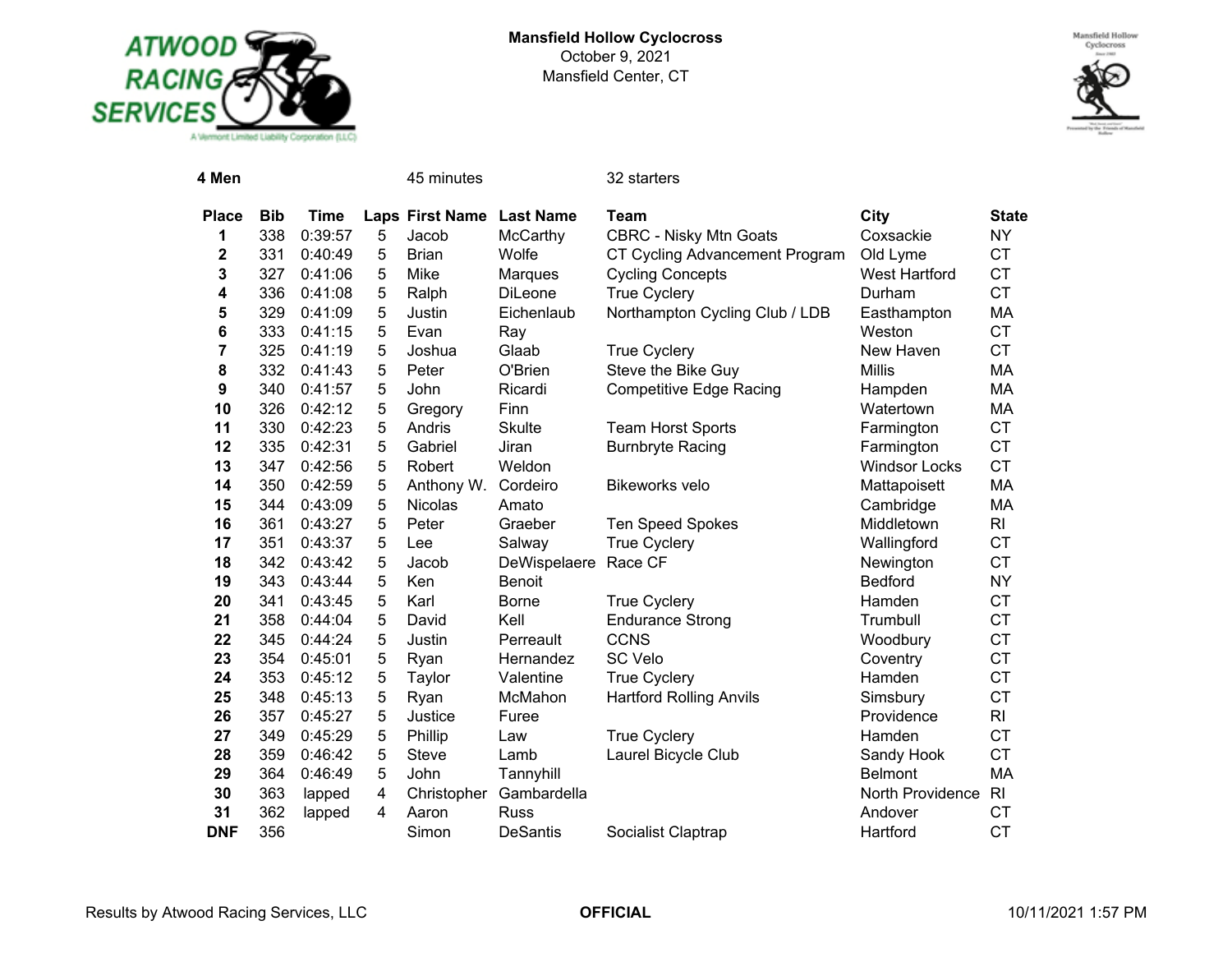



**4 Men Lap Report**

| <b>Bib First</b>            | Last            | <u>Lap 1</u> | Rank           | Lap2 | <b>Rank</b> | <b>Delta</b> | Lap <sub>3</sub> | <b>Rank</b>    | <b>Delta</b> | <u>Lap 4</u> | Rank | <b>Delta</b> | <b>Lap 5</b> | <b>Rank</b> | <b>Delta</b> |
|-----------------------------|-----------------|--------------|----------------|------|-------------|--------------|------------------|----------------|--------------|--------------|------|--------------|--------------|-------------|--------------|
| 338 Jacob                   | McCarthy        | 8:11         | 5              | 7:56 | 1           | 0:15         | 7:56             | 1              | (0:00)       | 7:58         | 1    | (0:01)       | 7:55         | $\mathbf 1$ | 0:03         |
| 331 Brian                   | Wolfe           | 8:10         | 3              | 8:01 | 2           | 0:09         | 8:09             | $\overline{2}$ | (0:07)       | 8:19         | 6    | (0:11)       | 8:09         | 6           | 0:10         |
| 327 Mike                    | Marques         | 8:01         | $\mathbf{1}$   | 8:12 | 6           | (0:11)       | 8:20             | 3              | (0:08)       | 8:19         | 4    | 0:01         | 8:13         | 7           | 0:07         |
| 336 Ralph                   | DiLeone         | 8:16         | 9              | 8:03 | 3           | 0:13         | 8:25             | 6              | (0:22)       | 8:16         | 3    | 0:09         | 8:08         | 4           | 0:08         |
| 329 Justin                  | Eichenlaub      | 8:07         | $\overline{2}$ | 8:05 | 4           | 0:02         | 8:25             | $\overline{7}$ | (0:20)       | 8:24         | 7    | 0:01         | 8:08         | 4           | 0:16         |
| 333 Evan                    | Ray             | 8:16         | 8              | 8:19 | 8           | (0:03)       | 8:22             | 4              | (0:03)       | 8:19         | 4    | 0:03         | 8:00         | 3           | 0:19         |
| 325 Joshua                  | Glaab           | 8:18         | 10             | 8:23 | 10          | (0:05)       | 8:31             | 12             | (0:08)       | 8:06         | 2    | 0:25         | 8:00         | 2           | 0:07         |
| 332 Peter                   | O'Brien         | 8:13         | 6              | 8:16 | 7           | (0:03)       | 8:25             | 9              | (0:09)       | 8:27         | 9    | (0:02)       | 8:21         | 8           | 0:06         |
| 340 John                    | Ricardi         | 8:11         | 4              | 8:08 | 5           | 0:02         | 8:26             | 10             | (0:17)       | 8:34         | 13   | (0:08)       | 8:39         | 16          | (0:05)       |
| 326 Gregory                 | Finn            | 8:16         | $\overline{7}$ | 8:21 | 9           | (0:06)       | 8:25             | 8              | (0:04)       | 8:32         | 12   | (0:07)       | 8:38         | 15          | (0:06)       |
| 330 Andris                  | <b>Skulte</b>   | 8:31         | 12             | 8:26 | 11          | 0:05         | 8:27             | 11             | (0:01)       | 8:28         | 11   | (0:01)       | 8:30         | 12          | (0:02)       |
| 335 Gabriel                 | Jiran           | 8:35         | 13             | 8:28 | 12          | 0:07         | 8:23             | 5              | 0:05         | 8:26         | 8    | (0:02)       | 8:39         | 17          | (0:13)       |
| 347 Robert                  | Weldon          | 8:43         | 15             | 8:35 | 16          | 0:08         | 8:33             | 13             | 0:02         | 8:42         | 15   | (0:09)       | 8:22         | 9           | 0:20         |
| 350 Anthony W.              | Cordeiro        | 8:28         | 11             | 8:30 | 13          | (0:01)       | 8:44             | 19             | (0:14)       | 8:50         | 19   | (0:06)       | 8:28         | 10          | 0:22         |
| 344 Nicolas                 | Amato           | 8:58         | 23             | 8:39 | 20          | 0:19         | 8:35             | 14             | 0:05         | 8:28         | 10   | 0:06         | 8:29         | 11          | (0:00)       |
| 361 Peter                   | Graeber         | 8:39         | 14             | 8:35 | 15          | 0:04         | 8:45             | 20             | (0:10)       | 8:41         | 14   | 0:04         | 8:47         | 20          | (0:06)       |
| 351 Lee                     | Salway          | 8:53         | 18             | 8:38 | 19          | 0:15         | 8:42             | 17             | (0:04)       | 8:44         | 17   | (0:02)       | 8:40         | 19          | 0:04         |
| 342 Jacob                   | DeWispelaer     | 9:00         | 26             | 8:35 | 14          | 0:25         | 8:38             | 16             | (0:04)       | 8:55         | 20   | (0:17)       | 8:34         | 13          | 0:21         |
| 343 Ken                     | Benoit          | 8:54         | 20             | 8:36 | 17          | 0:18         | 8:49             | 22             | (0:13)       | 8:49         | 18   | 0:00         | 8:37         | 14          | 0:12         |
| 341 Karl                    | <b>Borne</b>    | 8:53         | 19             | 8:40 | 21          | 0:14         | 8:48             | 21             | (0:08)       | 8:44         | 16   | 0:04         | 8:40         | 18          | 0:04         |
| 358 David                   | Kell            | 8:53         | 17             | 8:42 | 22          | 0:10         | 8:38             | 15             | 0:04         | 9:02         | 21   | (0:24)       | 8:48         | 21          | 0:14         |
| 345 Justin                  | Perreault       | 8:58         | 24             | 8:37 | 18          | 0:21         | 8:43             | 18             | (0:05)       | 9:03         | 22   | (0:20)       | 9:03         | 26          | (0:01)       |
| 354 Ryan                    | Hernandez       | 8:43         | 16             | 8:52 | 23          | (0:08)       | 9:07             | 25             | (0:15)       | 9:19         | 27   | (0:12)       | 9:01         | 25          | 0:18         |
| 353 Taylor                  | Valentine       | 8:56         | 22             | 9:06 | 27          | (0:10)       | 9:06             | 24             | 0:00         | 9:06         | 24   | (0:00)       | 8:57         | 23          | 0:09         |
| 348 Ryan                    | McMahon         | 8:59         | 25             | 9:03 | 25          | (0:04)       | 9:00             | 23             | 0:03         | 9:07         | 25   | (0:07)       | 9:04         | 27          | 0:03         |
| 357 Justice                 | Furee           | 8:56         | 21             | 9:12 | 29          | (0:15)       | 9:11             | 27             | 0:00         | 9:12         | 26   | (0:01)       | 8:55         | 22          | 0:17         |
| 349 Phillip                 | Law             | 9:20         | 29             | 8:58 | 24          | 0:22         | 9:08             | 26             | (0:10)       | 9:04         | 23   | 0:05         | 8:59         | 24          | 0:05         |
| 359 Steve                   | Lamb            | 9:19         | 28             | 9:07 | 28          | 0:12         | 9:24             | 28             | (0:18)       | 9:22         | 29   | 0:02         | 9:29         | 28          | (0:07)       |
| 364 John                    | Tannyhill       | 9:14         | 27             | 9:06 | 26          | 0:08         | 9:37             | 29             | (0:31)       | 9:21         | 28   | 0:15         | 9:31         | 29          | (0:09)       |
| 363 Christopher Gambardella |                 | 10:01        | 30             | 9:48 | 30          | 0:13         | 10:07            | 30             | (0:19)       | 10:06        | 30   | 0:01         |              |             |              |
| 362 Aaron                   | <b>Russ</b>     | 10:07        | 31             | 9:59 | 31          | 0:08         | 10:17            | 31             | (0:18)       | 10:30        | 31   | (0:13)       |              |             |              |
| 356 Simon                   | <b>DeSantis</b> |              |                |      |             |              |                  |                |              |              |      |              |              |             |              |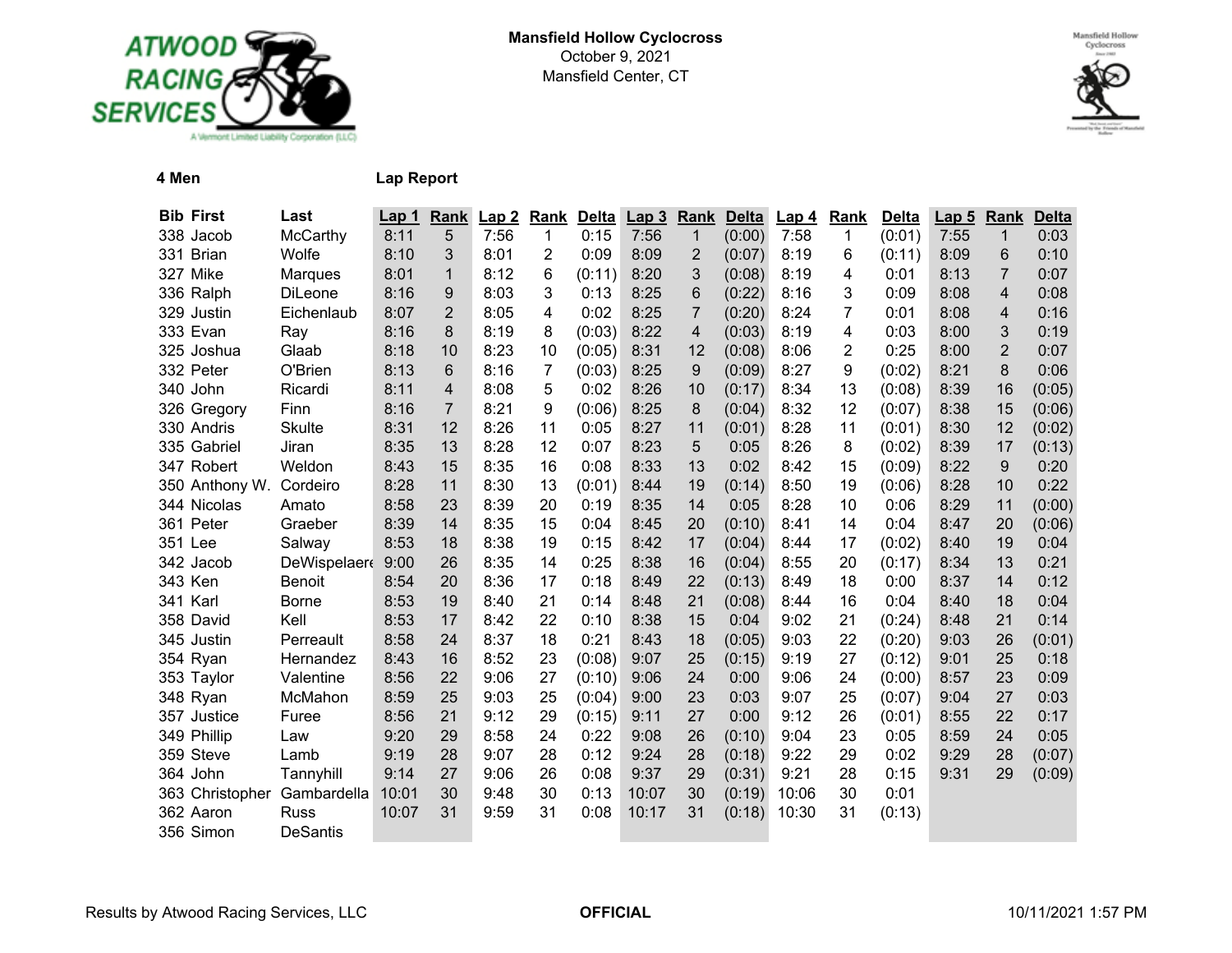



| Novice Men   |            |         |   | 35 minutes             |                  | 14 starters                   |                   |              |
|--------------|------------|---------|---|------------------------|------------------|-------------------------------|-------------------|--------------|
| <b>Place</b> | <b>Bib</b> | Time    |   | <b>Laps First Name</b> | <b>Last Name</b> | Team                          | City              | <b>State</b> |
|              | 476        | 0:36:40 | 4 | Matthew                | Reinhardt        | <b>Aquidneck Cyclocross</b>   | Newport           | RI           |
| 2            | 480        | 0:37:47 | 4 | Robert                 | Harple           | <b>Aquidneck Cyclocross</b>   | Portsmouth        | RI           |
| 3            | 481        | 0:38:09 | 4 | Ryan                   | <b>Nealon</b>    | Stage 1/AirLine Cycles        | Norwich           | СT           |
| 4            | 484        | 0:38:57 | 4 | Rob.                   | Tomko            |                               | Old saybrook      | СT           |
| 5            | 478        | 0:39:18 | 4 | Andrea                 | Belli            |                               | West Hartford     | <b>CT</b>    |
| 6            | 488        | 0:39:52 | 4 | Travis                 | Haas             | <b>CT Chain Links</b>         | Glastonbury       | <b>CT</b>    |
| 7            | 482        | 0:42:45 | 4 | Zuhair                 | Abdulla          | <b>True Cyclery</b>           | North Haven       | СT           |
| 8            | 489        | 0:44:14 | 4 | Lucas                  | Amoroso-Whittles | Stage 1/Airline Cycles        | Wethersfield.     | СT           |
| 9            | 483        | 0:46:23 | 4 | Josh                   | Wilson           | Stage 1/Airline Cycles        | East Hampton      | СT           |
| 10           | 490        | 0:47:32 | 4 | Greg                   | <b>Bonaiuto</b>  |                               | South Glastonbury | <b>CT</b>    |
| 11           | 486        | lapped  | 3 | <b>Ben</b>             | <b>Burkey</b>    | <b>Stage/Airline Cycles</b>   | Colchester        | СT           |
| 12           | 487        | lapped  | 3 | <b>Brian</b>           | Smith            |                               | Derby             | СT           |
| 13           | 485        | lapped  | 3 | James                  | Felter           | <b>STAGE 1 AirLine Cycles</b> | Portland          | СT           |
| <b>DNF</b>   | 477        |         |   | Noah                   | Hallisey         | <b>Mythic Bike Works</b>      | <b>Niantic</b>    | СT           |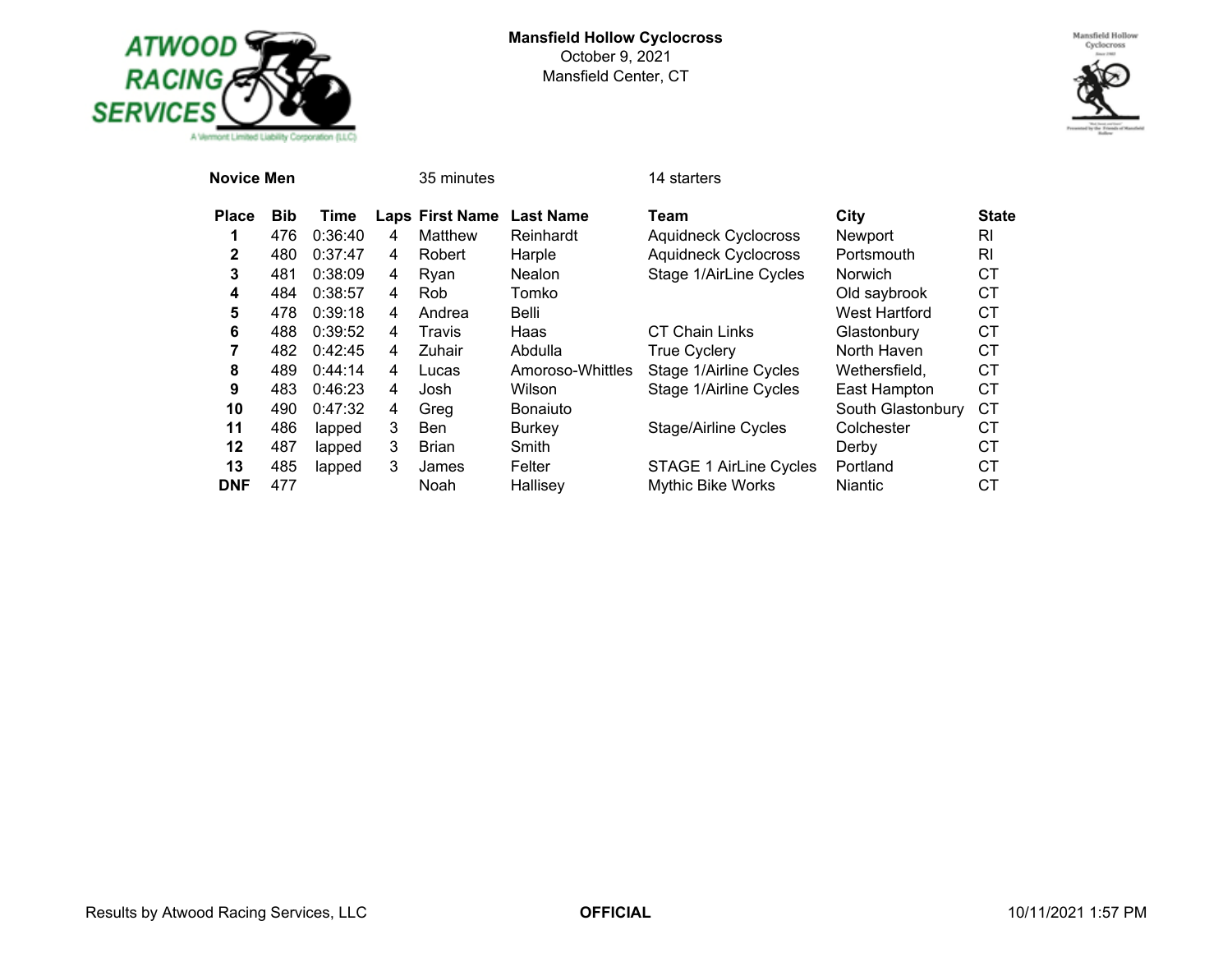



## **Novice Men Lap Report**

| <b>Bib First</b> | Last            | Lap 1 | Rank           | Lap <sub>2</sub> | Rank | <b>Delta</b>   | Lap <sub>3</sub> | Rank           | <b>Delta</b> | Lap 4 | Rank           | <b>Delta</b> |
|------------------|-----------------|-------|----------------|------------------|------|----------------|------------------|----------------|--------------|-------|----------------|--------------|
| 476 Matthew      | Reinhardt       | 8:44  |                | 9:02             |      | (0:18)         | 9:19             | 1              | (0:17)       | 9:35  | $\overline{2}$ | (0:15)       |
| 480 Robert       | Harple          | 9:07  | $\overline{2}$ | 9:26             | 2    | (0:18)         | 9:37             | $\overline{2}$ | (0:12)       | 9:37  | 3              | (0:00)       |
| 481 Ryan         | <b>Nealon</b>   | 9:28  | 3              | 9:33             | 3    | (0:05)         | 9:38             | 3              | (0:04)       | 9:30  | 1              | 0:08         |
| 484 Rob          | Tomko           | 9:34  | 6              | 9:36             | 4    | (0:02)         | 10:00            | 5              | (0:24)       | 9:48  | 4              | 0:12         |
| 478 Andrea       | Belli           | 9:30  | 4              | 9:44             | 5    | (0:14)         | 10:02            | 6              | (0:17)       | 10:02 | 5              | (0:00)       |
| 488 Travis       | Haas            | 9:33  | 5              | 10:18            | 6    | (0:44)         | 9:52             | 4              | 0:26         | 10:09 | 6              | (0:17)       |
| 482 Zuhair       | Abdulla         | 9:56  | $\overline{7}$ | 10:47            |      | (0:51)         | 11:00            | $\overline{7}$ | (0:14)       | 11:02 | 7              | (0:02)       |
| 489 Lucas        | Amoroso-Wh      | 10:52 | 8              | 10:51            | 8    | 0:01           | 11:17            | 8              | (0:25)       | 11:14 | 8              | 0:03         |
| 483 Josh         | Wilson          | 11:41 | 10             | 11:30            | 9    | 0:11           | 11:53            | 9              | (0:23)       | 11:19 | 9              | 0:34         |
| 490 Greg         | <b>Bonaiuto</b> | 11:51 | 11             | 11:50            | 10   | 0:01           | 11:55            | 10             | (0:05)       | 11:56 | 10             | (0:01)       |
| 486 Ben          | <b>Burkey</b>   | 11:51 | 12             | 12:33            | 11   | $(0:41)$ 12:31 |                  | 11             | 0:02         |       |                |              |
| 487 Brian        | Smith           | 12:27 | 13             | 13:02            | 12   |                | $(0:35)$ 12:43   | 12             | 0:19         |       |                |              |
| 485 James        | Felter          | 12:46 | 14             | 14:14            | 13   |                | $(1:28)$ 13:54   | 13             | 0:20         |       |                |              |
| 477 Noah         | Hallisey        | 11:24 | 9              |                  |      |                |                  |                |              |       |                |              |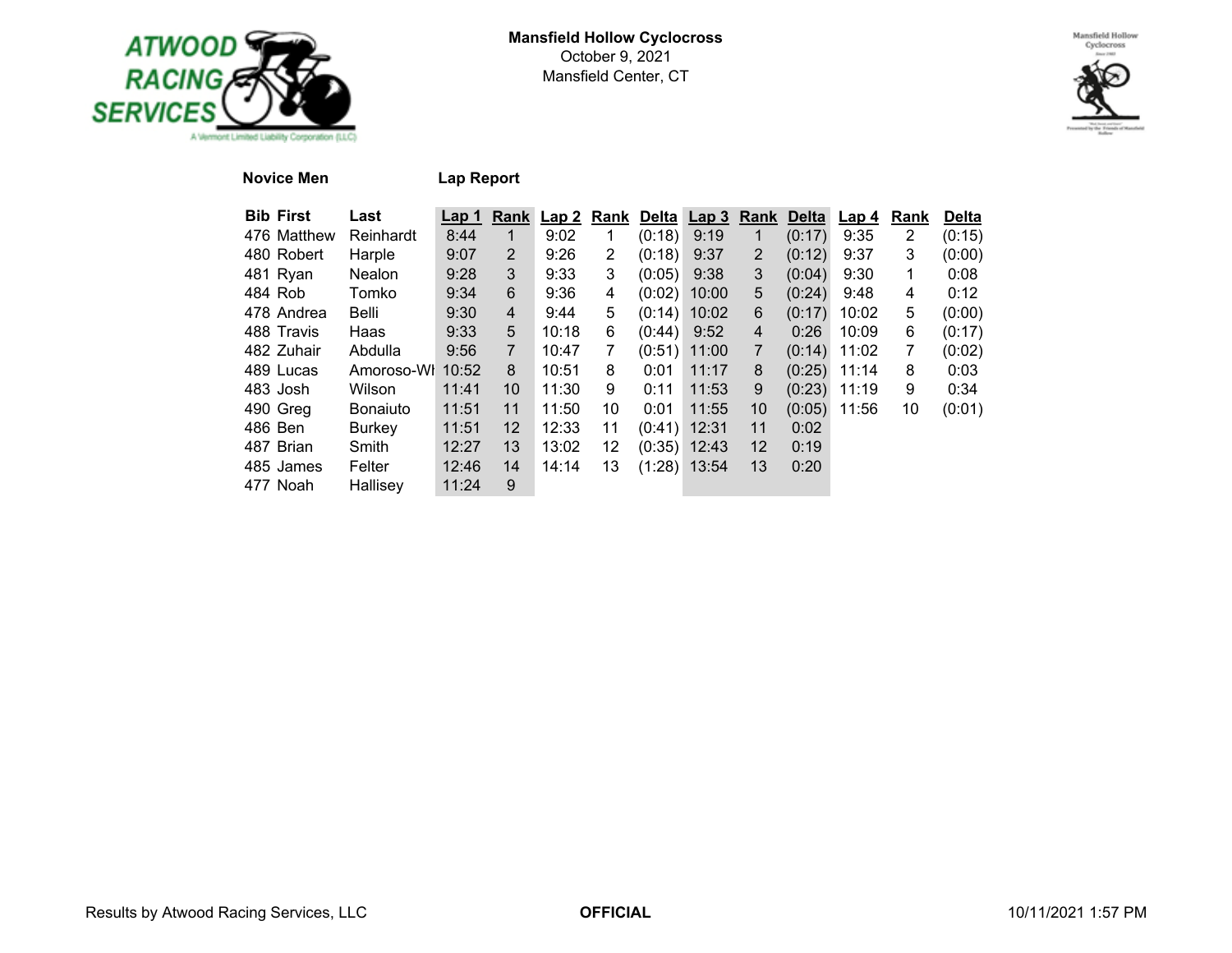

#### **Mansfield Hollow Cyclocross** October 9, 2021 Mansfield Center, CT



| 3/4/Novice Women |            |         |   | 40 minutes                |               | 15 starters                               | $#$ of category starters: |              | 5     |
|------------------|------------|---------|---|---------------------------|---------------|-------------------------------------------|---------------------------|--------------|-------|
| <b>Place</b>     | <b>Bib</b> | Time    |   | Laps First Name Last Name |               | Team                                      | City                      | <b>State</b> | Cat 4 |
|                  | 39         | 0:44:55 | 5 | Charlotte                 | Lellman       | Northampton Cycling Club                  | Jamaica Plain             | МA           |       |
| 2                | 36         | 0:44:56 | 5 | Andrea                    | Archer        | <b>Gambit Racing</b>                      | Mount Vernon              | <b>NY</b>    |       |
| 3                | 35         | 0:45:41 | 5 | Marine                    | de Marcken    | Spokeswomen                               | New Haven                 | СT           | 2     |
| 4                | 37         | 0:47:34 | 5 | Paula                     | Valderrama    | Cannondale / Velocio                      | Danbury                   | <b>CT</b>    |       |
| 5                | 41         | 0:49:19 | 5 | Alexandra                 |               | Miller-Davey CCAP Team Horst Junior Squad | <b>Bolton</b>             | СT           |       |
| 6                | 40         | 0:50:13 | 5 | Lisa                      | Lochner       | <b>ERRace</b>                             | Hamden                    | СT           | 3     |
| 7                | 44         | 0:50:21 | 5 | Stephanie                 | Ocasio        |                                           | Windsor Locks             | СT           |       |
| 8                | 48         | 0:50:58 | 5 | Sarah                     | Glowa         |                                           | Warwick                   | RI           |       |
| 9                | 42         | 0:50:58 | 5 | Sheaumei                  | Tsai          | <b>HUP United</b>                         | Boston                    | МA           |       |
| 10               | 43         | 0:52:07 | 5 | Emily                     | Cole          | Portland Velo Club                        | Portland                  | MЕ           |       |
| 11               | 45         | 0:55:56 | 5 | Kim                       | <b>DuBord</b> | Team ERRace                               | Vernon                    | СT           | 4     |
| 12               | 38         | lapped  | 4 | Laura                     | Strassguetl   | true cyclery                              | New Haven                 | СT           |       |
| 13               | 46         | lapped  | 4 | Kate                      | <b>Powers</b> |                                           | Newington                 | <b>CT</b>    | 5     |
| 14               | 49         | lapped  | 4 | Sarah                     | Sutton        |                                           | Barrington                | RI           |       |
| 15               | 47         | lapped  | 4 | Karina                    | Parr          | AP Racing                                 | Weston                    | СT           |       |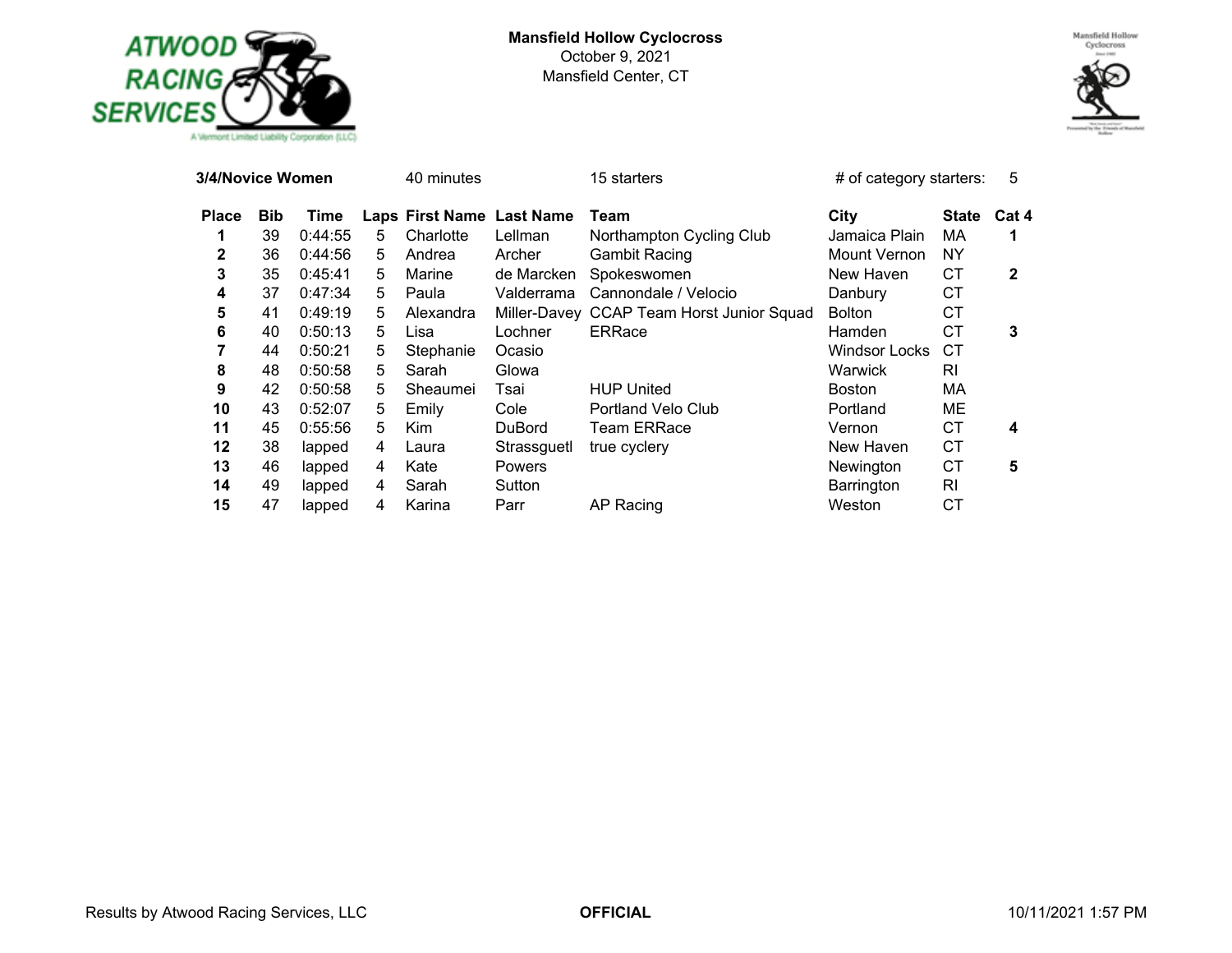



## **3/4/Novice Women Lap Report**

| <b>Bib First</b> | Last          | Lap 1 | Rank              | Lap 2 | Rank | Delta  | Lap3  | Rank              | <b>Delta</b> | Lap 4 | Rank | <b>Delta</b> | Lap <sub>5</sub> | Rank | <b>Delta</b> |
|------------------|---------------|-------|-------------------|-------|------|--------|-------|-------------------|--------------|-------|------|--------------|------------------|------|--------------|
| 39 Charlotte     | Lellman       | 9:12  | 3                 | 8:58  | 3    | 0:15   | 9:12  | 2                 | (0:15)       | 8:52  |      | 0:20         | 8:41             |      | 0:11         |
| 36 Andrea        | Archer        | 9:09  | 2                 | 8:49  |      | 0:21   | 9:11  |                   | (0:23)       | 9:02  | 3.   | 0:09         | 8:44             | 2    | 0:18         |
| 35 Marine        | de Marcken    | 9:09  | 1                 | 8:56  | 2    | 0:13   | 9:13  | 3                 | (0:16)       | 8:56  | 2    | 0:17         | 9:27             | 3    | (0:32)       |
| 37 Paula         | Valderrama    | 9:31  | $\overline{4}$    | 9:20  | 4    | 0:11   | 9:36  | 4                 | (0:16)       | 9:38  | 4    | (0:02)       | 9:30             | 4    | 0:07         |
| 41 Alexandra     | Miller-Davev  | 9:36  | 5                 | 9:46  | 5.   | (0:10) | 9:47  | 5                 | (0:01)       | 10:07 | 8    | (0:20)       | 10:02            | 8    | 0:05         |
| 40 Lisa          | Lochner       | 10:30 | 7                 | 9:47  | 6    | 0:43   | 10:00 | 8                 | (0:13)       | 9:59  |      | 0:01         | 9:57             | 7    | 0:02         |
| 44 Stephanie     | Ocasio        | 10:45 | $12 \overline{ }$ | 10:00 | 7    | 0:45   | 9:56  | 6                 | 0:05         | 9:48  | 5    | 0:08         | 9:52             | 5    | (0:04)       |
| 48 Sarah         | Glowa         | 10:43 | 10                | 10:10 | 9    | 0:33   | 10:00 | 9                 | 0:09         | 10:13 | 10   | (0:13)       | 9:53             | 6    | 0:20         |
| 42 Sheaumei      | Tsai          | 10:42 | 9                 | 10:12 | 10   | 0:30   | 9:58  | $\overline{7}$    | 0:15         | 9:58  | 6    | 0:00         | 10:08            | 9    | (0:10)       |
| 43 Emily         | Cole          | 10:18 | 6                 | 10:02 | 8    | 0:15   | 10:40 | 10                | (0:38)       | 10:09 | 9    | 0:31         | 10:58            | 10   | (0:48)       |
| 45 Kim           | <b>DuBord</b> | 10:44 | 11                | 10:15 | 11   | 0:29   | 10:45 | 11                | (0:29)       | 11:34 | 12   | (0:49)       | 12:39            | 11   | (1:05)       |
| 38 Laura         | Strassguetl   | 10:36 | 8                 | 10:33 | 12   | 0:02   | 11:38 | 13                | (1:05)       | 12:17 | 14   | (0:39)       |                  |      |              |
| 46 Kate          | <b>Powers</b> | 11:35 | 14                | 11:21 | 13   | 0:14   | 11:55 | 14                | (0:34)       | 11:55 | 13   | 0:00         |                  |      |              |
| 49 Sarah         | Sutton        | 10:52 | 13                | 14:57 | 15   | (4:05) | 10:55 | $12 \overline{ }$ | 4:02         | 11:23 | 11   | (0:28)       |                  |      |              |
| 47 Karina        | Parr          | 13:40 | 15                | 13:17 | 14   | 0:23   | 13:14 | 15                | 0:03         | 13:09 | 15   | 0:04         |                  |      |              |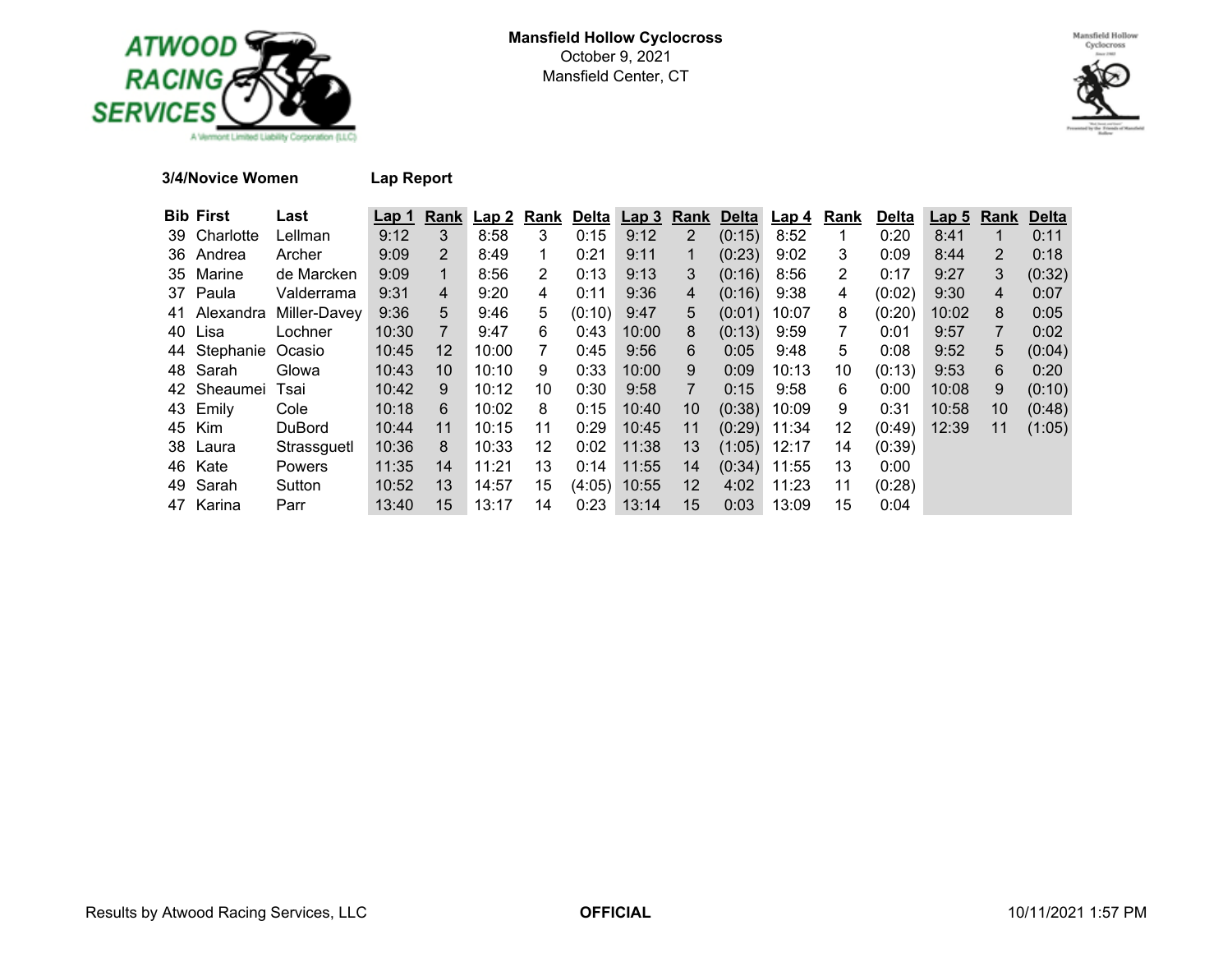

#### **Mansfield Hollow Cyclocross** October 9, 2021 Mansfield Center, CT



| Men 40+      |            |         |   | 45 minutes                |                   | 28 starters                      |                      |                |
|--------------|------------|---------|---|---------------------------|-------------------|----------------------------------|----------------------|----------------|
| <b>Place</b> | <b>Bib</b> | Time    |   | Laps First Name Last Name |                   | Team                             | <b>City</b>          | <b>State</b>   |
| 1            | 407        | 0:46:41 | 6 | Peter                     | MacLeod           | <b>Hold Fast Cycling</b>         | Canton               | МA             |
| 2            | 400        | 0:46:45 | 6 | Colm                      | McMahon           | <b>Wheelworks Racing</b>         | <b>Brookline</b>     | MA             |
| 3            | 402        | 0:47:08 | 6 | Karel                     | Citroen           | <b>STAGE 1/AirLine Cycles</b>    | Glastonbury          | <b>CT</b>      |
| 4            | 406        | 0:47:24 | 6 | Joe                       | Kubisek           | <b>Cheshire Cycle Racing</b>     | <b>Berlin</b>        | <b>CT</b>      |
| 5            | 401        | 0:47:39 | 6 | Anthony                   | Vecca             | Stage 1 / AirLine Cycles         | Portland             | <b>CT</b>      |
| 6            | 404        | 0:47:49 | 6 | <b>Miles</b>              | Ericson           |                                  | Granville            | MA             |
| 7            | 403        | 0:48:39 | 6 | Travis                    | <b>Burleson</b>   | <b>Community Bicycle Racing</b>  | Arlington            | MA             |
| 8            | 408        | 0:49:02 | 6 | R. Michael                | <b>McKittrick</b> | pedalpowertraining.com           | Easthampton          | MA             |
| 9            | 409        | 0:49:03 | 6 | Peter                     | Miller            |                                  | Ledyard              | <b>CT</b>      |
| 10           | 405        | 0:49:04 | 6 | Josh                      | <b>Burgel</b>     | <b>Bikeway Source</b>            | Concord              | MA             |
| 11           | 410        | 0:49:33 | 6 | Scott                     | Rosenthal         | Mad Alchemy pb Athletic Brewing  | <b>West Hartford</b> | <b>CT</b>      |
| 12           | 411        | 0:49:33 | 6 | Paul                      | Connor            | Aetna Expo Wheelmen              | East Hartland        | <b>CT</b>      |
| 13           | 420        | 0:50:01 | 6 | Matthew                   | Whiteley          | SVC/Bikeworks                    | Providence           | R <sub>l</sub> |
| 14           | 417        | 0:50:19 | 6 | C Todd                    | Lombardo          | <b>HUP United</b>                | Salem                | МA             |
| 15           | 412        | 0:50:19 | 6 | Stanley                   | Lezon             | <b>EUIN Creative Racing Team</b> | <b>Bolton</b>        | <b>CT</b>      |
| 16           | 416        | 0:50:49 | 6 | <b>Brett</b>              | Chenail           | <b>Team Horst Sports</b>         | Granby               | <b>CT</b>      |
| 17           | 418        | 0:50:50 | 6 | Steffen                   | Huber             | <b>Chesire Cycle Racing</b>      | Woodbridge           | <b>CT</b>      |
| 18           | 421        | 0:51:03 | 6 | Joseph                    |                   | Tramontano Splunk Racing         | Greenwich            | <b>CT</b>      |
| 19           | 413        | 0:51:13 | 6 | Benjamin                  | <b>Bruce</b>      | <b>Cheshire Cycle Racing</b>     | Hamden               | <b>CT</b>      |
| 20           | 414        | 0:51:28 | 6 | Patrick                   | Zelazek           | Oakland Beach Velo               | Warwick              | R <sub>l</sub> |
| 21           | 419        | 0:51:40 | 6 | <b>Brian</b>              | Albert            | <b>Blue Hills Cycling Club</b>   | Jamaica Plain        | МA             |
| 22           | 415        | 0:51:46 | 6 | Christopher               | DeLuco            | <b>Finkraft Cycling</b>          | <b>White Plains</b>  | <b>NY</b>      |
| 23           | 423        | 0:54:11 | 6 | Trenton                   | Haas              |                                  | Glastonbury          | <b>CT</b>      |
| 24           | 422        | 0:54:12 | 6 | Eric                      | Crespo            | <b>Team ERRace</b>               | <b>West Simsbury</b> | <b>CT</b>      |
| 25           | 425        | 0:54:43 | 6 | Chris                     | Lewis             | <b>Team ERRace</b>               | <b>West Hartford</b> | СT             |
| 26           | 430        | lapped  | 5 | Scott                     | Glowa             |                                  | Warwick              | R <sub>l</sub> |
| 27           | 429        | lapped  | 4 | Victor                    | Rosado            | <b>Aquidneck Cyclocross</b>      | Middletown           | RI             |
| <b>DNF</b>   | 428        |         |   | Dylan                     | Gardner           |                                  | Groton               | <b>CT</b>      |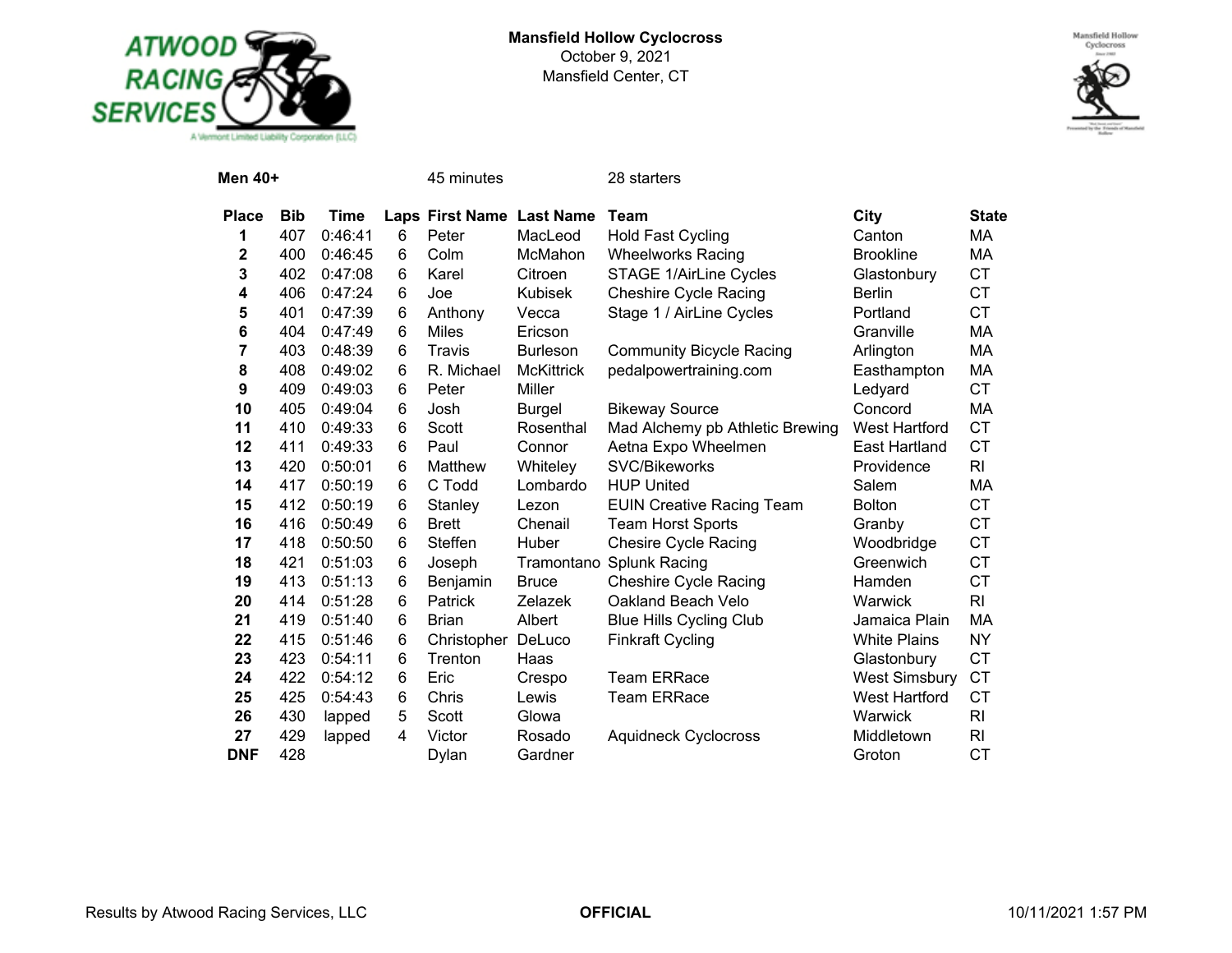



**Men 40+ Lap Report**

| <b>Bib First</b> | Last              | Lap 1 | Rank           | Lap2  | Rank | <b>Delta</b> | Lap <sub>3</sub> | Rank           | <b>Delta</b> | Lap <sub>4</sub> | Rank | Delta  | Lap <sub>5</sub> | Rank           | <b>Delta</b> | Lap 6 | Rank           | <b>Delta</b> |
|------------------|-------------------|-------|----------------|-------|------|--------------|------------------|----------------|--------------|------------------|------|--------|------------------|----------------|--------------|-------|----------------|--------------|
| 407 Peter        | MacLeod           | 7:46  | $\overline{2}$ | 7:50  | 3    | (0:03)       | 7:54             | 5              | (0:05)       | 7:46             |      | 0:09   | 7:45             | $\overline{2}$ | 0:01         | 7:41  |                | 0:04         |
| 400 Colm         | McMahon           | 7:46  | 1              | 7:51  | 5    | (0:04)       | 7:54             | 3              | (0:03)       | 7:46             |      | 0:08   | 7:44             | 1              | 0:02         | 7:44  | $\overline{2}$ | 0:00         |
| 402 Karel        | Citroen           | 7:47  | 3              | 7:50  | 3    | (0:03)       | 7:54             | 3              | (0:04)       | 7:47             | 3    | 0:07   | 7:46             | 3              | 0:01         | 8:05  | 7              | (0:20)       |
| 406 Joe          | Kubisek           | 7:53  | 4              | 7:47  | 1    | 0:06         | 7:53             | 1              | (0:06)       | 7:53             | 6    | (0:00) | 7:57             | 5              | (0:04)       | 8:00  | 5              | (0:03)       |
| 401 Anthony      | Vecca             | 7:54  | 5              | 7:48  | 2    | 0:06         | 7:54             | 2              | (0:05)       | 7:53             | 5    | 0:00   | 8:00             | 6              | (0:07)       | 8:11  | 9              | (0:11)       |
| 404 Miles        | Ericson           | 8:16  | 11             | 8:07  | 9    | 0:09         | 7:57             | 6              | 0:10         | 7:51             | 4    | 0:06   | 7:53             | 4              | (0:01)       | 7:45  | 3              | 0:08         |
| 403 Travis       | <b>Burleson</b>   | 8:19  | 13             | 8:00  | 7    | 0:19         | 8:01             | $\overline{7}$ | (0:01)       | 8:03             |      | (0:03) | 8:11             | $\overline{7}$ | (0:07)       | 8:04  | 6              | 0:06         |
| 408 R. Michael   | <b>McKittrick</b> | 7:54  | 6              | 7:52  | 6    | 0:02         | 8:30             | 16             | (0:39)       | 8:12             | 9    | 0:19   | 8:20             | 10             | (0:08)       | 8:14  | 11             | 0:06         |
| 409 Peter        | Miller            | 8:02  | $\overline{7}$ | 8:05  | 8    | (0:04)       | 8:11             | 9              | (0:05)       | 8:17             | 11   | (0:07) | 8:18             | 9              | (0:01)       | 8:10  | 8              | 0:08         |
| 405 Josh         | Burgel            | 8:31  | 19             | 8:09  | 10   | 0:22         | 8:03             | 8              | 0:06         | 8:09             | 8    | (0:06) | 8:18             | 8              | (0:09)       | 7:54  | 4              | 0:24         |
| 410 Scott        | Rosenthal         | 8:13  | 9              | 8:09  | 10   | 0:04         | 8:17             | 10             | (0:08)       | 8:15             | 10   | 0:02   | 8:22             | 12             | (0:07)       | 8:18  | 12             | 0:04         |
| 411 Paul         | Connor            | 8:12  | 8              | 8:11  | 12   | 0:01         | 8:17             | 11             | (0:07)       | 8:20             | 13   | (0:03) | 8:21             | 11             | (0:01)       | 8:12  | 10             | 0:09         |
| 420 Matthew      | Whiteley          | 8:21  | 14             | 8:14  | 13   | 0:08         | 8:22             | 12             | (0:08)       | 8:20             | 12   | 0:02   | 8:24             | 13             | (0:04)       | 8:21  | 16             | 0:03         |
| 417 C Todd       | Lombardo          | 8:16  | 12             | 8:18  | 15   | (0:02)       | 8:31             | 17             | (0:12)       | 8:27             | 15   | 0:03   | 8:29             | 15             | (0:01)       | 8:18  | 14             | 0:11         |
| 412 Stanley      | Lezon             | 8:15  | 10             | 8:21  | 18   | (0:06)       | 8:31             | 18             | (0:10)       | 8:26             | 14   | 0:05   | 8:28             | 14             | (0:02)       | 8:18  | 13             | 0:10         |
| 416 Brett        | Chenail           | 8:32  | 21             | 8:19  | 17   | 0:13         | 8:28             | 15             | (0:09)       | 8:32             | 16   | (0:05) | 8:33             | 16             | (0:00)       | 8:25  | 17             | 0:07         |
| 418 Steffen      | Huber             | 8:30  | 18             | 8:22  | 19   | 0:08         | 8:28             | 14             | (0:06)       | 8:33             | 17   | (0:05) | 8:39             | 18             | (0:06)       | 8:19  | 15             | 0:20         |
| 421 Joseph       | Tramontano        | 8:26  | 17             | 8:17  | 14   | 0:09         | 8:23             | 13             | (0:07)       | 8:42             | 22   | (0:19) | 8:43             | 20             | (0:01)       | 8:32  | 20             | 0:11         |
| 413 Benjamin     | Bruce             | 8:23  | 16             | 8:19  | 16   | 0:05         | 8:38             | 20             | (0:19)       | 8:41             | 21   | (0:04) | 8:38             | 17             | 0:04         | 8:35  | 21             | 0:03         |
| 414 Patrick      | Zelazek           | 8:23  | 15             | 8:25  | 20   | (0:01)       | 8:36             | 19             | (0:11)       | 8:37             | 19   | (0:02) | 8:49             | 22             | (0:12)       | 8:38  | 22             | 0:11         |
| 419 Brian        | Albert            | 8:34  | 22             | 8:40  | 22   | (0:06)       | 8:40             | 21             | 0:00         | 8:38             | 20   | 0:02   | 8:41             | 19             | (0:03)       | 8:28  | 18             | 0:13         |
| 415 Christopher  | DeLuco            | 8:31  | 20             | 8:34  | 21   | (0:02)       | 8:50             | 22             | (0:16)       | 8:35             | 18   | 0:14   | 8:45             | 21             | (0:10)       | 8:30  | 19             | 0:15         |
| 423 Trenton      | Haas              | 8:58  | 25             | 8:59  | 23   | (0:01)       | 8:53             | 23             | 0:07         | 9:10             | 24   | (0:17) | 9:13             | 23             | (0:03)       | 8:58  | 23             | 0:15         |
| 422 Eric         | Crespo            | 8:47  | 23             | 9:01  | 25   | (0:14)       | 9:04             | 24             | (0:02)       | 9:07             | 23   | (0:04) | 9:14             | 24             | (0:07)       | 8:59  | 24             | 0:16         |
| 425 Chris        | Lewis             | 8:53  | 24             | 9:00  | 24   | (0:07)       | 9:05             | 25             | (0:05)       | 9:13             | 25   | (0:08) | 9:21             | 25             | (0:08)       | 9:10  | 25             | 0:11         |
| 430 Scott        | Glowa             | 9:50  | 26             | 10:25 | 26   | (0:35)       | 9:56             | 26             | 0:29         | 9:53             | 26   | 0:03   | 10:11            | 26             | (0:18)       |       |                |              |
| 429 Victor       | Rosado            | 14:57 | 27             | 14:09 | 27   | 0:49         | 14:38            | 27             | (0:30)       | 13:21            | 27   | 1:17   |                  |                |              |       |                |              |
| 428 Dylan        | Gardner           |       |                |       |      |              |                  |                |              |                  |      |        |                  |                |              |       |                |              |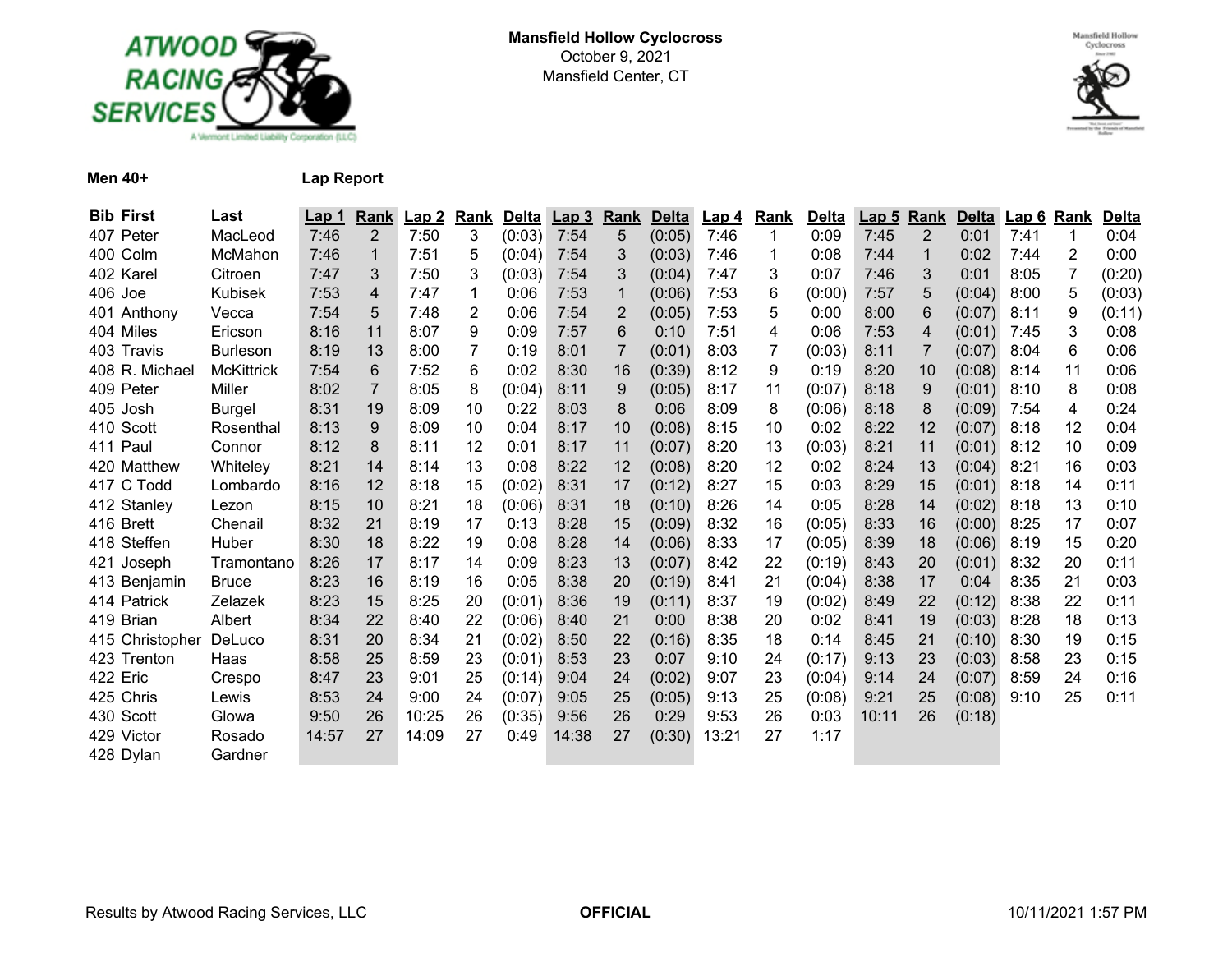



| Women 40+    |            |         |    | 40 minutes                     |         | 4 starters                                |                 |              |
|--------------|------------|---------|----|--------------------------------|---------|-------------------------------------------|-----------------|--------------|
| <b>Place</b> | <b>Bib</b> | Time    |    | Laps First Name Last Name Team |         |                                           | City            | <b>State</b> |
|              | 380        | 0:49:21 | 5  | Cathv                          | Rowell  | <b>Bikeway Source Racing</b>              | <b>Bedford</b>  | МA           |
| 2            | 381        | 0:52:08 | 5. | Karen                          | Purtill | Stedmans/MeltSnow Racing                  | Narragansett RI |              |
| 3            | 383        | lapped  | 4  | Cvnthia                        | Izoldi  |                                           | <b>Norwalk</b>  | CТ           |
| 4            | 382        | lapped  | 4  | Michelle                       | Matteo  | <b>CCAP Hamden Cheshire Rail Trailers</b> | West Haven      | CT.          |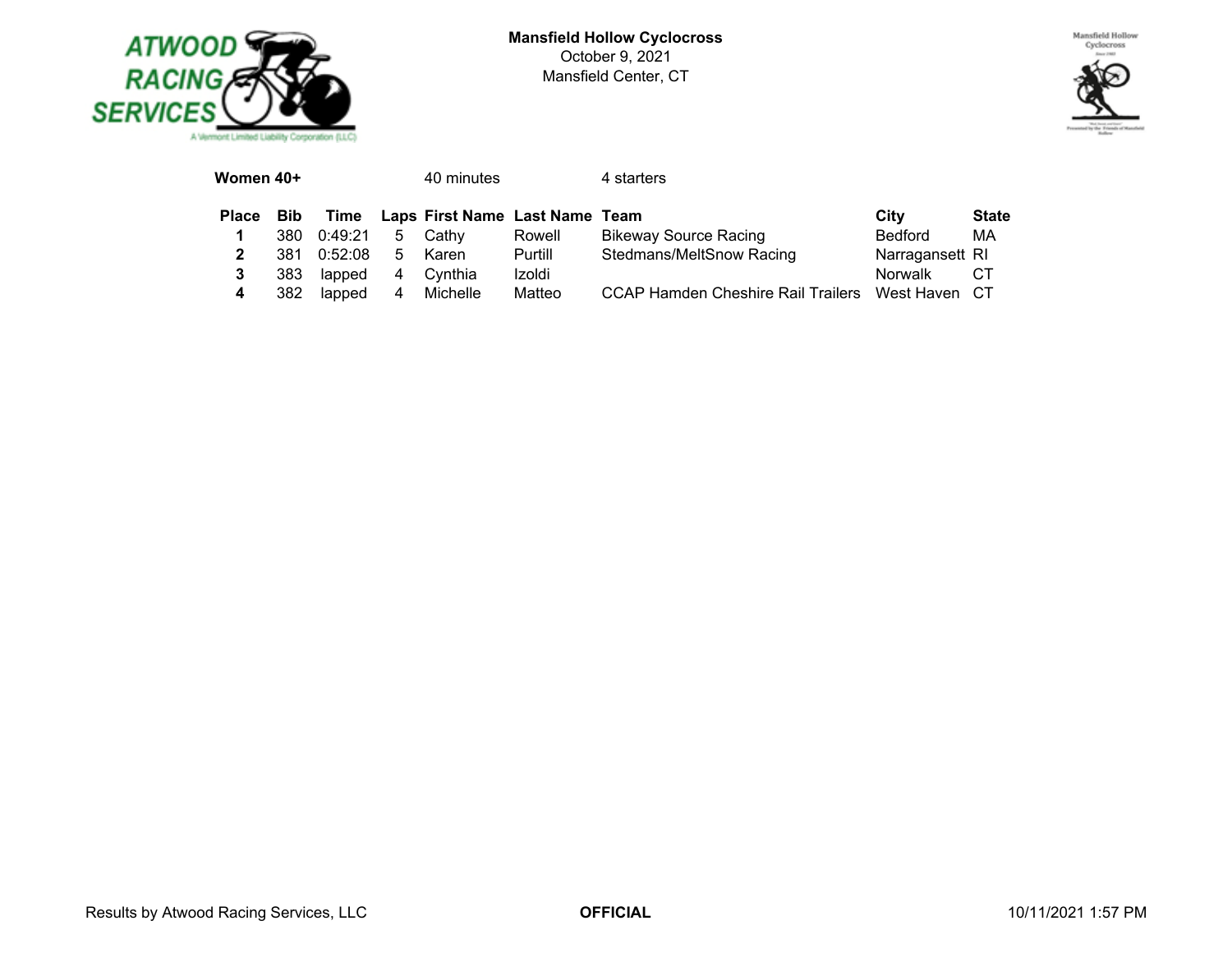



## **Women 40+ Lap Report**

| <b>Bib First Last</b> |  |  |  |  |                                                    | Lap 1 Rank Lap 2 Rank Delta Lap 3 Rank Delta Lap 4 Rank Delta Lap 5 Rank Delta |  |      |
|-----------------------|--|--|--|--|----------------------------------------------------|--------------------------------------------------------------------------------|--|------|
| 380 Cathy Rowell      |  |  |  |  |                                                    | 10:04 1 10:04 1 0:01 9:41 1 0:22 9:55 1 (0:14) 9:37 1 0:18                     |  |      |
| 381 Karen Purtill     |  |  |  |  |                                                    | 10:43  2  10:32  2  0:11  10:17  2  0:15  10:19  2  (0:02)  10:17  2           |  | 0:03 |
| 383 Cynthia Izoldi    |  |  |  |  | 13:21 3 13:22 3 (0:01) 14:12 4 (0:50) 13:57 3 0:16 |                                                                                |  |      |
| 382 Michelle Matteo   |  |  |  |  |                                                    | $13:37$ 4 13:55 4 (0:18) 14:12 3 (0:17) 14:19 4 (0:07)                         |  |      |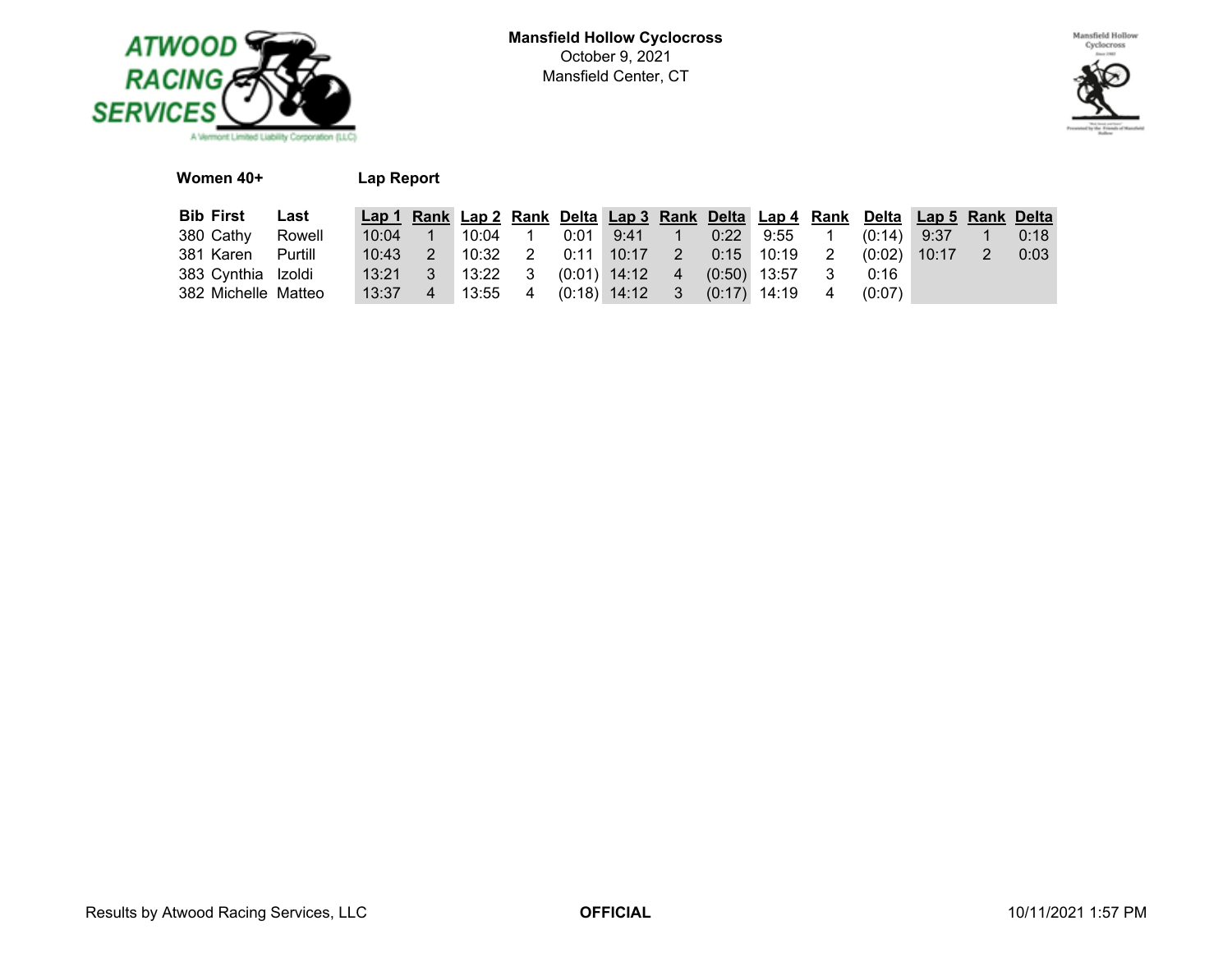



| Men 50+      |            |             |   | 45 minutes                     |                | 37 starters                           |                      |              |
|--------------|------------|-------------|---|--------------------------------|----------------|---------------------------------------|----------------------|--------------|
| <b>Place</b> | <b>Bib</b> | <b>Time</b> |   | Laps First Name Last Name Team |                |                                       | City                 | <b>State</b> |
| 1            | 230        | 0:46:28     | 6 | Roger                          | Aspholm        | <b>Finkraft Cycling Team</b>          | Haworth              | <b>NJ</b>    |
| $\mathbf 2$  | 235        | 0:47:03     | 6 | Paul                           | Richard        | <b>CCB Racing/CCNS Coaching</b>       | Amesbury             | МA           |
| 3            | 239        | 0:47:32     | 6 | Vincent                        | Bolt           | Corner Cycle                          | Lakeville            | MA           |
| 4            | 233        | 0:47:37     | 6 | Samuel                         | Morse          | Corner Cycle/FinKraft                 | Cohasset             | МA           |
| 5            | 237        | 0:47:53     | 6 | Chris                          | Curven         | <b>Colavita-Cowbell Racing</b>        | Walpole              | <b>NH</b>    |
| 6            | 232        | 0:48:24     | 6 | Michael                        | Rowell         | TwoAdventures - Bikeway Source Racing | <b>Bedford</b>       | МA           |
| 7            | 238        | 0:48:38     | 6 | Scott                          | Livingston     | <b>Team Horst Sports</b>              | <b>Bolton</b>        | <b>CT</b>    |
| 8            | 243        | 0:48:46     | 6 | Matt                           | <b>Kraus</b>   | Keep It Tight                         | Millwood             | <b>NY</b>    |
| 9            | 231        | 0:48:57     | 6 | Max                            | Candidus       | Riverside Racing/Fincraft             | New London           | <b>NH</b>    |
| 10           | 234        | 0:48:58     | 6 | John                           | Golden         | Corner Cycle                          | Sunapee              | <b>NH</b>    |
| 11           | 245        | 0:49:02     | 6 | Jeremy                         | <b>Brazeal</b> | <b>EUIN Creative Racing Team</b>      | East Haddam          | <b>CT</b>    |
| 12           | 241        | 0:49:30     | 6 | Wade                           | <b>Summers</b> | <b>Team Horst Sports</b>              | Southington          | <b>CT</b>    |
| 13           | 248        | 0:49:34     | 6 | Richard                        | Nadeau         | Body Over Bike                        | Farmington           | <b>CT</b>    |
| 14           | 251        | 0:49:59     | 6 | Tom                            | Prugar         | <b>Riverside Racing</b>               | York                 | ME           |
| 15           | 240        | 0:50:11     | 6 | Steve                          | Sadler         | Stage 1/Airline Cycles                | <b>West Hartford</b> | <b>CT</b>    |
| 16           | 244        | 0:50:27     | 6 | James                          | Conopask       | <b>Total Training &amp; Endurance</b> | Fairfield            | <b>CT</b>    |
| 17           | 236        | 0:50:31     | 6 | Leo                            | Candidus       | Riverside Racing                      | Wayland              | МA           |
| 18           | 249        | 0:50:39     | 6 | Dominique                      | Desmonts       | Splunk Racing                         | Norwalk              | <b>CT</b>    |
| 19           | 252        | 0:51:04     | 6 | Lance                          | Law            | <b>FinKraft Cycling Team</b>          | Schenectady          | <b>NY</b>    |
| 20           | 253        | 0:51:43     | 6 | <b>Brian</b>                   | Kelley         | Pawling cycle and sport               | Pawling              | <b>NY</b>    |
| 21           | 256        | 0:51:54     | 6 | Jeff                           | Fowler         | Eat Plants Or Die                     | Florence             | МA           |
| 22           | 257        | 0:52:04     | 6 | Matthew                        | Slossberg      | <b>CRCA/Dave Jordan Racing</b>        | Westport             | <b>CT</b>    |
| 23           | 246        | 0:52:05     | 6 | Vladimir                       | Capka          | <b>Riverside Racing</b>               | Arlington            | MA           |
| 24           | 247        | 0:52:22     | 6 | Tucker                         | Walsh          | <b>HUP United</b>                     | Jamaica Plain        | МA           |
| 25           | 255        | 0:52:42     | 6 | Sean                           | Walsh          |                                       | Killingworth         | <b>CT</b>    |
| 26           | 263        | 0:53:12     | 6 | Ken                            | <b>Benoit</b>  |                                       | <b>Bedford</b>       | <b>NY</b>    |
| 27           | 264        | 0:54:32     | 6 | Jim                            | Peters         | NBX/Narragansett Beer/Apex            | North Kingstown RI   |              |
| 28           | 258        | P&P         | 5 | Gary                           | Nicol          | <b>Pedal Power</b>                    | East Hampton         | <b>CT</b>    |
| 29           | 261        | P&P         | 5 | Ken                            | Jansen         | EXPO Wheelmen/Yeti Cycles             | <b>East Hartland</b> | <b>CT</b>    |
| 30           | 250        | P&P         | 5 | John                           | Meyerle        | <b>Team Horst Sports</b>              | Westport             | <b>CT</b>    |
| 31           | 262        | lapped      | 5 | Frank                          | Kowalonek      | <b>Cheshire Cycle Racing</b>          | Guilford             | <b>CT</b>    |
| 32           | 266        | lapped      | 5 | Michael                        | Seo            | TTEndurance                           | Westport             | <b>CT</b>    |
| 33           | 271        | lapped      | 5 | Trent                          | Sullivan       | Capital Velo Club                     | Glastonbury          | <b>CT</b>    |
| 34           | 269        | lapped      | 5 | Gunnar                         | Waldman        | <b>MG Racing</b>                      | Norwalk              | <b>CT</b>    |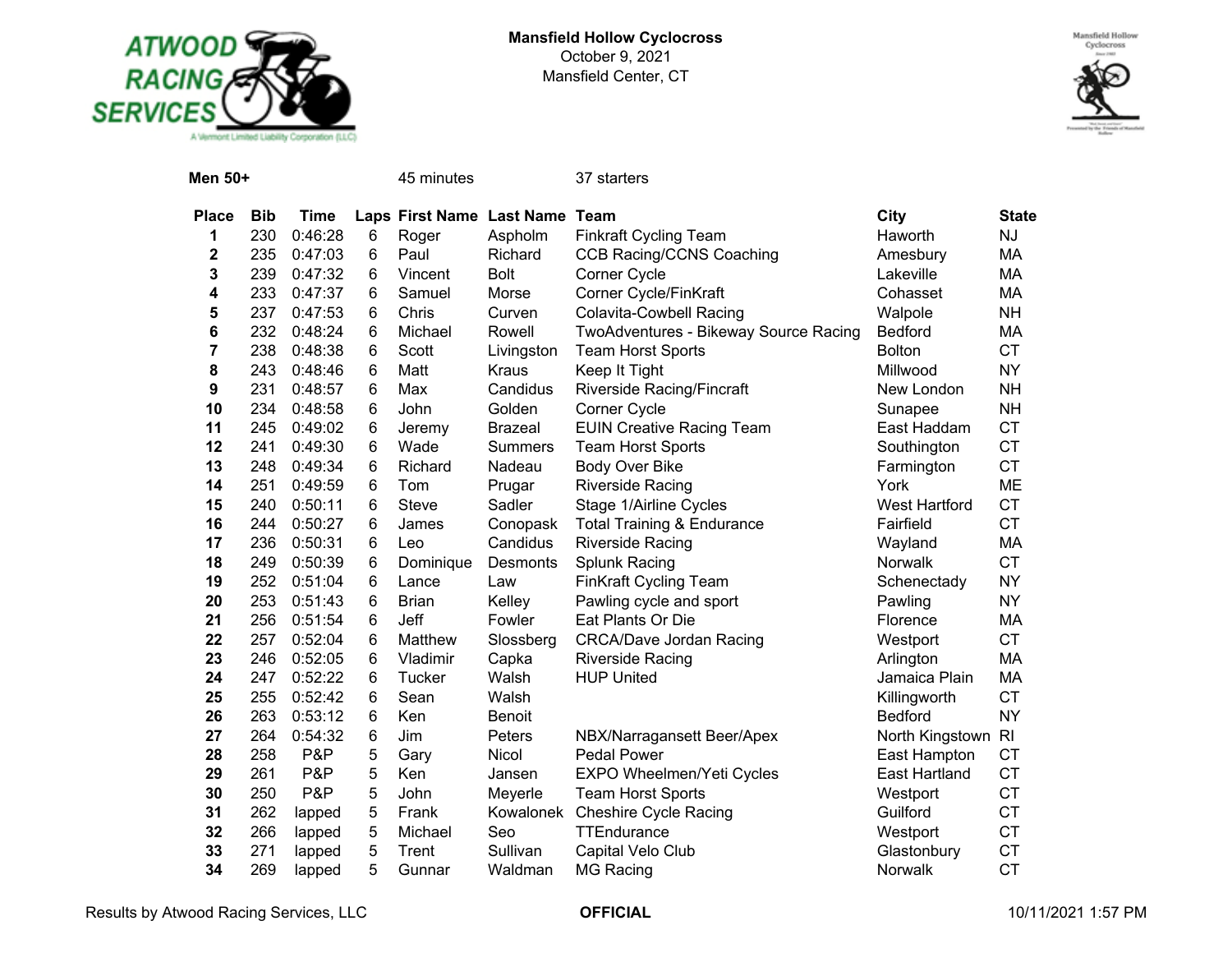



**Men 50+ Lap Report**

| <b>Bib First</b> | Last           | Lap 1 | Rank           | Lap2 | Rank | Lap3 | Rank                     | <b>Delta</b> | Lap <sub>4</sub> | Rank           | <b>Delta</b> | Lap <sub>5</sub> | Rank           | <b>Delta</b> | Lap6 | Rank           | <b>Delta</b> |
|------------------|----------------|-------|----------------|------|------|------|--------------------------|--------------|------------------|----------------|--------------|------------------|----------------|--------------|------|----------------|--------------|
| 230 Roger        | Aspholm        | 8:06  | $\mathbf{1}$   | 7:43 | 2    | 7:38 | $\mathbf{1}$             | 0:04         | 7:40             | $\mathbf{1}$   | (0:02)       | 7:42             | $\mathbf{1}$   | (0:02)       | 7:39 | 1              | 0:02         |
| 235 Paul         | Richard        | 8:06  | 3              | 7:42 | 1    | 7:46 | $\overline{2}$           | (0:03)       | 7:51             | $\overline{c}$ | (0:06)       | 7:53             | 2              | (0:01)       | 7:45 | $\overline{2}$ | 0:08         |
| 239 Vincent      | <b>Bolt</b>    | 8:06  | $\overline{2}$ | 7:43 | 3    | 8:04 | $\overline{7}$           | (0:21)       | 7:57             | 5              | 0:07         | 7:57             | 3              | (0:00)       | 7:45 | 3              | 0:11         |
| 233 Samuel       | Morse          | 8:07  | $\overline{4}$ | 7:50 | 5    | 7:56 | 3                        | (0:06)       | 7:56             | 4              | (0:00)       | 7:58             | 4              | (0:01)       | 7:50 | 4              | 0:08         |
| 237 Chris        | Curven         | 8:08  | 6              | 7:49 | 4    | 7:56 | $\overline{\mathcal{A}}$ | (0:07)       | 7:56             | 3              | 0:00         | 7:58             | 5              | (0:02)       | 8:05 | 8              | (0:07)       |
| 232 Michael      | Rowell         | 8:12  | 8              | 8:16 | 14   | 7:57 | 5                        | 0:19         | 8:01             | 6              | (0:03)       | 7:59             | 6              | 0:01         | 7:59 | 5              | 0:00         |
| 238 Scott        | Livingston     | 8:10  | $\overline{7}$ | 8:05 | 9    | 8:05 | $\boldsymbol{9}$         | (0:00)       | 8:07             | $\overline{7}$ | (0:01)       | 8:09             | 8              | (0:03)       | 8:02 | 6              | 0:07         |
| 243 Matt         | <b>Kraus</b>   | 8:16  | 10             | 8:00 | 7    | 8:04 | 8                        | (0:05)       | 8:07             | 8              | (0:02)       | 8:11             | 10             | (0:05)       | 8:08 | 11             | 0:04         |
| 231 Max          | Candidus       | 8:07  | 5              | 7:54 | 6    | 8:15 | 13                       | (0:21)       | 8:22             | 15             | (0:07)       | 8:12             | 11             | 0:11         | 8:07 | 9              | 0:05         |
| 234 John         | Golden         | 8:26  | 15             | 8:03 | 8    | 8:02 | 6                        | 0:01         | 8:11             | 10             | (0:09)       | 8:11             | 9              | (0:00)       | 8:03 | $\overline{7}$ | 0:08         |
| 245 Jeremy       | <b>Brazeal</b> | 8:14  | 9              | 8:12 | 12   | 8:08 | 11                       | 0:04         | 8:12             | 12             | (0:04)       | 8:09             | $\overline{7}$ | 0:04         | 8:07 | 10             | 0:02         |
| 241 Wade         | <b>Summers</b> | 8:16  | 11             | 8:11 | 11   | 8:05 | 10                       | 0:06         | 8:11             | 9              | (0:06)       | 8:32             | 18             | (0:21)       | 8:14 | 14             | 0:18         |
| 248 Richard      | Nadeau         | 8:24  | 14             | 8:21 | 18   | 8:11 | 12                       | 0:10         | 8:11             | 11             | (0:00)       | 8:17             | 12             | (0:06)       | 8:10 | 12             | 0:07         |
| 251 Tom          | Prugar         | 8:23  | 12             | 8:08 | 10   | 8:24 | 17                       | (0:17)       | 8:21             | 13             | 0:04         | 8:30             | 16             | (0:09)       | 8:13 | 13             | 0:17         |
| 240 Steve        | Sadler         | 8:28  | 16             | 8:15 | 13   | 8:23 | 16                       | (0:07)       | 8:24             | 17             | (0:01)       | 8:24             | 14             | (0:00)       | 8:18 | 16             | 0:06         |
| 244 James        | Conopask       | 8:42  | 19             | 8:17 | 15   | 8:21 | 14                       | (0:04)       | 8:21             | 14             | 0:00         | 8:20             | 13             | 0:01         | 8:25 | 19             | (0:06)       |
| 236 Leo          | Candidus       | 8:23  | 13             | 8:21 | 17   | 8:25 | 18                       | (0:04)       | 8:28             | 18             | (0:04)       | 8:38             | 19             | (0:09)       | 8:16 | 15             | 0:22         |
| 249 Dominique    | Desmonts       | 8:41  | 18             | 8:18 | 16   | 8:26 | 19                       | (0:07)       | 8:22             | 16             | 0:03         | 8:27             | 15             | (0:04)       | 8:24 | 18             | 0:03         |
| 252 Lance        | Law            | 8:50  | 22             | 8:31 | 19   | 8:22 | 15                       | 0:09         | 8:30             | 19             | (0:08)       | 8:30             | 17             | (0:00)       | 8:23 | 17             | 0:07         |
| 253 Brian        | Kelley         | 8:35  | 17             | 8:37 | 21   | 8:37 | 22                       | (0:00)       | 8:41             | 21             | (0:04)       | 8:40             | 21             | 0:01         | 8:32 | 22             | 0:08         |
| 256 Jeff         | Fowler         | 8:50  | 23             | 8:39 | 22   | 8:32 | 20                       | 0:07         | 8:41             | 22             | (0:10)       | 8:39             | 20             | 0:03         | 8:34 | 23             | 0:05         |
| 257 Matthew      | Slossberg      | 8:49  | 20             | 8:40 | 24   | 8:37 | 21                       | 0:03         | 8:46             | 24             | (0:09)       | 8:43             | 23             | 0:04         | 8:28 | 20             | 0:14         |
| 246 Vladimir     | Capka          | 8:49  | 21             | 8:39 | 23   | 8:38 | 24                       | 0:01         | 8:47             | 25             | (0:09)       | 8:43             | 22             | 0:04         | 8:30 | 21             | 0:12         |
| 247 Tucker       | Walsh          | 8:55  | 24             | 8:37 | 20   | 8:40 | 25                       | (0:03)       | 8:42             | 23             | (0:01)       | 8:43             | 25             | (0:02)       | 8:46 | 25             | (0:02)       |
| 255 Sean         | Walsh          | 9:08  | 25             | 8:45 | 25   | 8:44 | 26                       | 0:02         | 8:33             | 20             | 0:10         | 8:43             | 23             | (0:10)       | 8:50 | 26             | (0:07)       |
| 263 Ken          | <b>Benoit</b>  | 9:18  | 28             | 8:52 | 26   | 8:38 | 23                       | 0:15         | 8:56             | 26             | (0:19)       | 8:46             | 26             | 0:10         | 8:42 | 24             | 0:05         |
| 264 Jim          | Peters         | 9:14  | 27             | 8:56 | 27   | 9:00 | 27                       | (0:04)       | 9:09             | 27             | (0:09)       | 9:07             | 27             | 0:02         | 9:07 | 27             | (0:01)       |
| 258 Gary         | Nicol          | 9:24  | 31             | 9:11 | 30   | 9:05 | 28                       | 0:06         | 9:13             | 28             | (0:08)       | 9:18             | 30             | (0:04)       |      |                |              |
| 261 Ken          | Jansen         | 9:22  | 30             | 9:11 | 29   | 9:17 | 30                       | (0:07)       | 9:17             | 31             | 0:00         | 9:07             | 28             | 0:10         |      |                |              |
| 250 John         | Meyerle        | 9:09  | 26             | 9:08 | 28   | 9:20 | 31                       | (0:12)       | 9:14             | 29             | 0:06         | 9:23             | 31             | (0:08)       |      |                |              |
| 262 Frank        | Kowalonek      | 9:29  | 32             | 9:11 | 31   | 9:16 | 29                       | (0:05)       | 9:17             | 30             | (0:00)       | 9:15             | 29             | 0:02         |      |                |              |
| 266 Michael      | Seo            | 9:21  | 29             | 9:21 | 32   | 9:23 | 32                       | (0:02)       | 9:27             | 32             | (0:04)       | 9:34             | 32             | (0:08)       |      |                |              |
| 271 Trent        | Sullivan       | 9:34  | 33             | 9:28 | 33   | 9:41 | 33                       | (0:13)       | 9:53             | 34             | (0:12)       | 9:46             | 33             | 0:07         |      |                |              |
| 269 Gunnar       | Waldman        | 9:56  | 35             | 9:54 | 35   | 9:48 | 34                       | 0:06         | 9:52             | 33             | (0:04)       | 9:49             | 34             | 0:02         |      |                |              |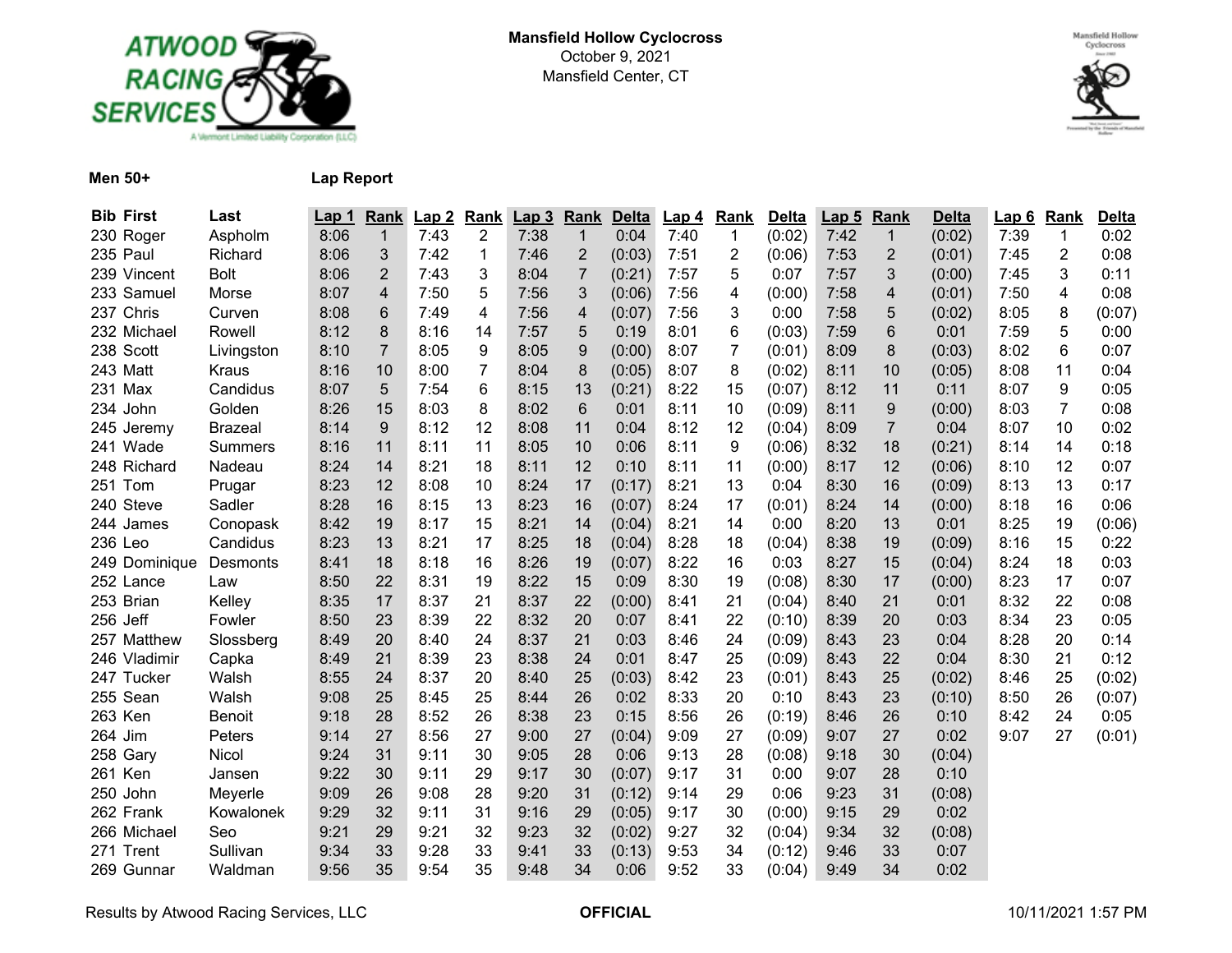



| <b>Men 60+</b> |            |             |   | 45 minutes                     |                 | 32 starters                                                    |                      |                |
|----------------|------------|-------------|---|--------------------------------|-----------------|----------------------------------------------------------------|----------------------|----------------|
| <b>Place</b>   | <b>Bib</b> | <b>Time</b> |   | Laps First Name Last Name Team |                 |                                                                | <b>City</b>          | <b>State</b>   |
| 1              | 60         | 0:49:38     | 6 | Jay                            | Trojan          | Arc En Ciel Racing Team                                        | Lincoln              | <b>RI</b>      |
| 2              | 66         | 0:50:56     | 6 | John                           | Mosher          | <b>Wheelworks Racing</b>                                       | Boxboro              | MA             |
| 3              | 64         | 0:50:56     | 6 | David                          | Rustico         | Team DSO Mfg - ERRACE                                          | Plantsville          | <b>CT</b>      |
| 4              | 61         | 0:51:14     | 6 | Phillip                        | Kenealy         | <b>GUS CX</b>                                                  | <b>Boston</b>        | MA             |
| 5              | 62         | 0:51:42     | 6 | Kevin                          | Callahan        | CYCLE LODGE                                                    | Norwell              | MA             |
| 6              | 63         | 0:52:06     | 6 | David                          | Belknap         | Cycle Lodge                                                    | Dedham               | MA             |
| $\overline{7}$ | 71         | 0:52:08     | 6 | Daniel                         | Russell         | Cycle Lodge                                                    | Chatham              | MA             |
| 8              | 72         | 0:52:11     | 6 | Keith                          | Enderle         | <b>Team Horst Sports</b>                                       | Woodstock            | <b>CT</b>      |
| 9              | 69         | 0:52:27     | 6 | David                          | Goodwin         | Northampton Cycling Club                                       | Sunderland           | МA             |
| 10             | 65         | 0:52:40     | 6 | Paul                           | Curley          | <b>ALA/Spin Arts</b>                                           | Taunton              | MA             |
| 11             | 70         | 0:52:41     | 6 | Derek                          | Griggs          | <b>Recycled Sports</b>                                         | Seabrook             | <b>NH</b>      |
| 12             | 88         | 0:52:58     | 6 | William                        | Thompson        | Body over Bike p/b fragale paving                              | <b>West Hartford</b> | <b>CT</b>      |
| 13             | 91         | 0:53:09     | 6 | Paul                           | Nyberg          | Horst Engineering Cycling Team                                 | Goshen               | <b>CT</b>      |
| 14             | 74         | 0:53:09     | 6 | Michael                        | <b>Bradford</b> | State 9 Racing p/b Vittoria                                    | Bedford              | <b>NH</b>      |
| 15             | 67         | 0:54:00     | 6 | Dave                           | Geissert        | <b>Team Horst Sports</b>                                       | Columbia             | <b>CT</b>      |
| 16             | 73         | P&P         | 5 | Joseph                         | Lellman         | Northampton Cycling Club                                       | Florence             | MA             |
| 17             | 78         | P&P         | 5 | Andrew                         | Craighead       |                                                                | Greenwich            | <b>CT</b>      |
| 18             | 68         | P&P         | 5 | Steve                          | Arsenault       |                                                                | Keene                | <b>NH</b>      |
| 19             | 76         | P&P         | 5 | Jack                           | <b>Tickle</b>   | BikeWorks/swansea velo club                                    | Warren               | R <sub>l</sub> |
| 20             | 80         | P&P         | 5 | Chris                          | Borrello        | <b>Union Cycle</b>                                             | North Dighton        | МA             |
| 21             | 79         | P&P         | 5 | David                          | Marti           |                                                                | Northford            | <b>CT</b>      |
| 22             | 81         | P&P         | 5 | Marc                           | Tatar           | Bikeworks/SVC                                                  | Providence           | R <sub>l</sub> |
| 23             | 83         | P&P         | 5 | John                           | Bogdanski       |                                                                | Glastonbury          | <b>CT</b>      |
| 24             | 82         | P&P         | 5 | Ken                            | Coleman         | <b>BCA/Linen</b>                                               | Lakeville            | <b>CT</b>      |
| 25             | 75         | P&P         | 5 | Chris                          | <b>Burke</b>    | <b>NBX</b>                                                     | Pawtucket            | R <sub>l</sub> |
| 26             | 85         | lapped      | 5 | Lawrence                       | Purtill         | Stedmans/MeltSnow Racing                                       | Narragansett         | R <sub>l</sub> |
| 27             | 77         | lapped      | 5 | Paul                           | Hermes          | Iron Bridge/Tarmac Cycling                                     | Guilford             | <b>CT</b>      |
| 28             | 90         | lapped      | 5 | John                           | Weaver          | NBX/Narragansett Beer/Apex                                     | Groton               | <b>CT</b>      |
| 29             | 86         | lapped      | 5 | Jeffrey                        | Cote            | CCAP Farmington Valley Youth Cycling / Eastern Bloc / Benidorm | <b>Burlington</b>    | <b>CT</b>      |
| 30             | 84         | lapped      | 5 | George                         | Dickerson       | Stage One - Airline Cycles                                     | Wallingford          | <b>CT</b>      |
| 31             | 89         | P&P         | 4 | Charles                        | Schwartz        | <b>TTEndurance</b>                                             | Stamford             | <b>CT</b>      |
| 32             | 87         | P&P         | 4 | William                        | <b>Bonin</b>    | <b>Storrs Center Cycle Racing</b>                              | Hampton              | <b>CT</b>      |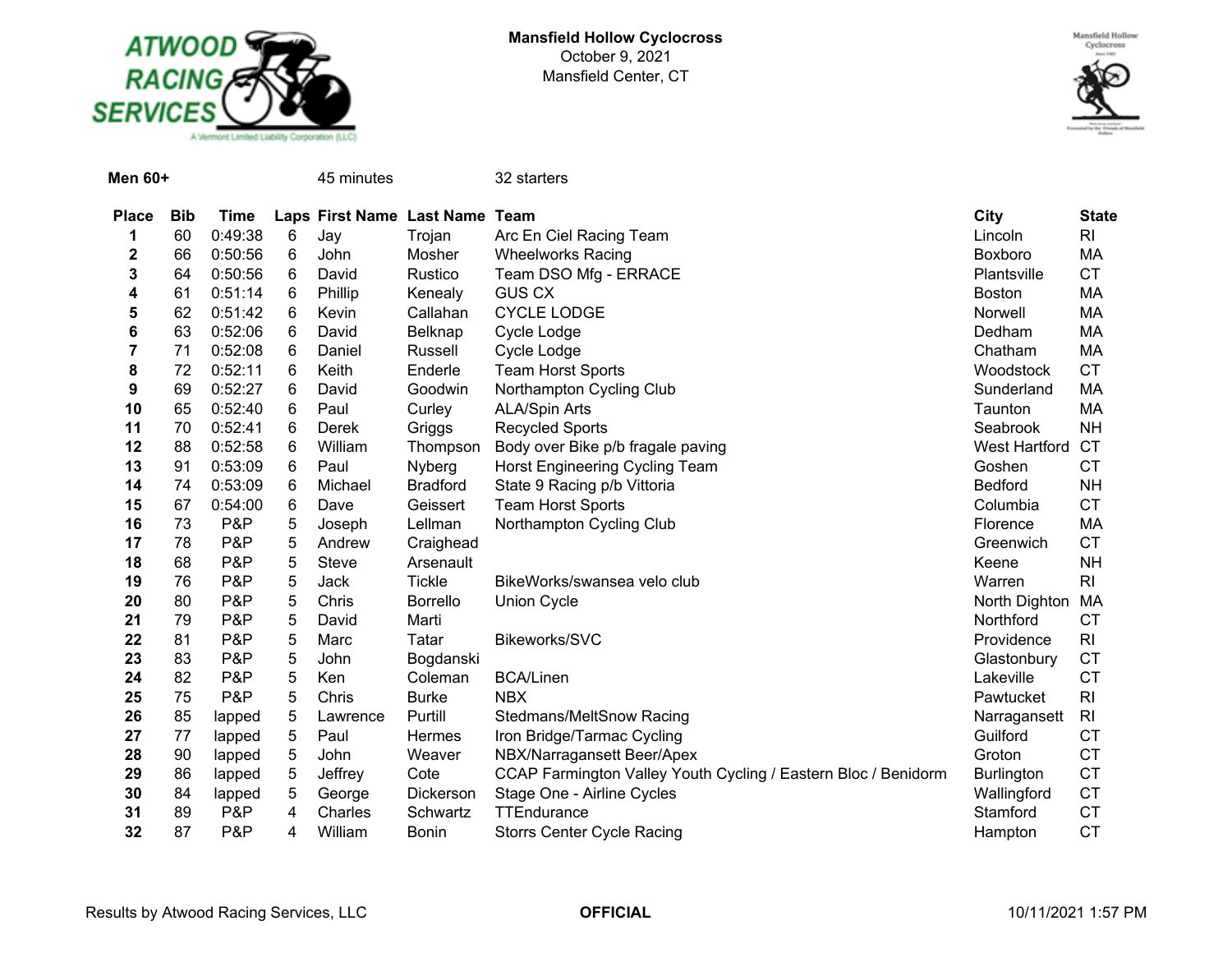



**Men 60+ Lap Report**

|    | <b>Bib First</b> | Last            | <u>Lap 1</u> | <b>Rank</b>    | Lap2  | <b>Rank</b> | Lap <sub>3</sub> | Rank           | <b>Delta</b>   | <b>Lap 4</b> | Rank           | <b>Delta</b> | <u>Lap 5</u> | <b>Rank</b>             | <b>Delta</b> | Lap6 | <b>Rank</b>  | Delta  |
|----|------------------|-----------------|--------------|----------------|-------|-------------|------------------|----------------|----------------|--------------|----------------|--------------|--------------|-------------------------|--------------|------|--------------|--------|
| 60 | Jay              | Trojan          | 8:28         | 1              | 8:17  | 1           | 8:19             | 1              | (0:02)         | 8:09         | $\mathbf{1}$   | 0:10         | 8:15         | $\mathbf{1}$            | (0:06)       | 8:11 | $\mathbf{1}$ | 0:04   |
| 66 | John             | Mosher          | 8:43         | $\overline{2}$ | 8:31  | 5           | 8:21             | 3              | 0:11           | 8:27         | 3              | (0:07)       | 8:33         | 3                       | (0:05)       | 8:21 | 2            | 0:11   |
| 64 | David            | Rustico         | 8:43         | 5              | 8:31  | 3           | 8:20             | 2              | 0:11           | 8:28         | 4              | (0:08)       | 8:33         | $\overline{2}$          | (0:05)       | 8:22 | 3            | 0:10   |
| 61 | Phillip          | Kenealy         | 8:53         | 8              | 8:26  | 2           | 8:25             | 4              | 0:01           | 8:26         | 2              | (0:01)       | 8:36         | $\overline{\mathbf{4}}$ | (0:10)       | 8:28 | 6            | 0:08   |
| 62 | Kevin            | Callahan        | 8:43         | 4              | 8:31  | 7           | 8:28             | 5              | 0:04           | 8:32         | 5              | (0:05)       | 8:38         | 6                       | (0:06)       | 8:50 | 12           | (0:11) |
| 63 | David            | Belknap         | 8:54         | 9              | 8:34  | 9           | 8:39             | 6              | (0:05)         | 8:42         | 11             | (0:03)       | 8:38         | 5                       | 0:04         | 8:39 | 9            | (0:01) |
| 71 | Daniel           | Russell         | 8:57         | 11             | 8:31  | 4           | 8:39             | 7              | (0:08)         | 8:40         | $\overline{7}$ | (0:01)       | 8:40         | $\overline{7}$          | 0:01         | 8:41 | 11           | (0:02) |
| 72 | Keith            | Enderle         | 8:57         | 10             | 8:31  | 6           | 8:39             | $\overline{7}$ | (0:08)         | 8:41         | 9              | (0:02)       | 8:45         | 9                       | (0:04)       | 8:37 | 7            | 0:08   |
| 69 | David            | Goodwin         | 8:46         | $\overline{7}$ | 8:36  | 10          | 8:52             | 13             | (0:16)         | 8:48         | 12             | 0:04         | 8:46         | 10                      | 0:02         | 8:38 | 8            | 0:08   |
| 65 | Paul             | Curley          | 8:43         | 3              | 8:32  | 8           | 9:26             | 24             | (0:54)         | 8:42         | 10             | 0:44         | 8:53         | 11                      | (0:11)       | 8:25 | 4            | 0:28   |
| 70 | Derek            | Griggs          | 9:01         | 12             | 8:40  | 11          | 8:46             | 10             | (0:06)         | 8:51         | 13             | (0:05)       | 8:44         | 8                       | 0:07         | 8:41 | 10           | 0:03   |
| 88 | William          | Thompson        | 9:22         | 16             | 8:56  | 15          | 8:41             | 9              | 0:15           | 8:36         | 6              | 0:04         | 8:55         | 13                      | (0:19)       | 8:27 | 5            | 0:28   |
| 91 | Paul             | Nyberg          | 8:46         | 6              | 8:52  | 14          | 8:49             | 12             | 0:03           | 8:52         | 14             | (0:03)       | 8:57         | 15                      | (0:06)       | 8:54 | 14           | 0:04   |
| 74 | Michael          | <b>Bradford</b> | 9:13         | 14             | 8:41  | 12          | 8:48             | 11             | (0:06)         | 8:41         | 8              | 0:07         | 8:56         | 14                      | (0:16)       | 8:50 | 13           | 0:06   |
| 67 | Dave             | Geissert        | 9:05         | 13             | 8:50  | 13          | 8:57             | 15             | (0:07)         | 8:57         | 17             | 0:01         | 9:00         | 17                      | (0:03)       | 9:11 | 15           | (0:12) |
| 73 | Joseph           | Lellman         | 9:15         | 15             | 8:58  | 17          | 8:54             | 14             | 0:05           | 8:54         | 16             | (0:00)       | 8:59         | 16                      | (0:05)       |      |              |        |
| 78 | Andrew           | Craighead       | 9:33         | 22             | 8:57  | 16          | 9:22             | 21             | (0:25)         | 8:53         | 15             | 0:29         | 8:54         | 12                      | (0:00)       |      |              |        |
| 68 | Steve            | Arsenault       | 9:30         | 19             | 9:00  | 18          | 9:04             | 16             | (0:04)         | 9:07         | 18             | (0:03)       | 9:08         | 19                      | (0:01)       |      |              |        |
| 76 | Jack             | <b>Tickle</b>   | 9:28         | 18             | 9:02  | 19          | 9:06             | 17             | (0:03)         | 9:11         | 19             | (0:05)       | 9:30         | 24                      | (0:19)       |      |              |        |
| 80 | Chris            | <b>Borrello</b> | 9:31         | 20             | 9:08  | 20          | 9:19             | 20             | (0:12)         | 9:34         | 24             | (0:14)       | 9:09         | 20                      | 0:24         |      |              |        |
| 79 | David            | Marti           | 9:45         | 25             | 9:19  | 23          | 9:19             | 19             | 0:01           | 9:18         | 20             | 0:00         | 9:00         | 18                      | 0:18         |      |              |        |
| 81 | Marc             | Tatar           | 9:25         | 17             | 9:12  | 21          | 9:15             | 18             | (0:03)         | 9:21         | 21             | (0:05)       | 9:30         | 23                      | (0:09)       |      |              |        |
| 83 | John             | Bogdanski       | 9:39         | 23             | 9:16  | 22          | 9:22             | 22             | (0:06)         | 9:32         | 23             | (0:10)       | 9:16         | 21                      | 0:16         |      |              |        |
| 82 | Ken              | Coleman         | 9:39         | 24             | 9:27  | 24          | 9:24             | 23             | 0:03           | 9:29         | 22             | (0:05)       | 9:29         | 22                      | (0:01)       |      |              |        |
| 75 | Chris            | <b>Burke</b>    | 9:31         | 21             | 9:29  | 25          | 9:31             | 25             | (0:03)         | 9:45         | 25             | (0:14)       | 9:53         | 25                      | (0:08)       |      |              |        |
| 85 | Lawrence         | Purtill         | 9:59         | 26             | 9:44  | 26          | 9:55             | 26             | (0:10)         | 10:10        | 26             | (0:16)       | 10:12        | 26                      | (0:02)       |      |              |        |
| 77 | Paul             | Hermes          | 10:34        | 28             | 10:12 | 27          | 10:39            | 27             | (0:28)         | 10:53        | 28             | (0:13)       | 10:34        | 27                      | 0:19         |      |              |        |
| 90 | John             | Weaver          | 10:19        | 27             | 10:16 | 28          | 11:52            | 31             | (1:36)         | 10:47        | 27             | 1:06         | 10:47        | 28                      | (0:00)       |      |              |        |
| 86 | Jeffrey          | Cote            | 10:57        | 29             | 10:33 | 29          | 10:56            | 28             | (0:23)         | 11:05        | 29             | (0:09)       | 10:55        | 30                      | 0:10         |      |              |        |
| 84 | George           | Dickerson       | 11:07        | 31             | 10:52 | 30          | 11:25            | 29             | (0:32)         | 11:07        | 30             | 0:18         | 10:47        | 29                      | 0:20         |      |              |        |
| 89 | Charles          | Schwartz        | 11:06        | 30             | 10:59 | 31          | 11:46            | 30             | (0:47)         | 11:45        | 31             | 0:01         |              |                         |              |      |              |        |
|    | 87 William       | Bonin           | 11:18        | 32             | 11:44 | 32          | 12:34            | 32             | $(0:50)$ 13:08 |              | 32             | (0:34)       |              |                         |              |      |              |        |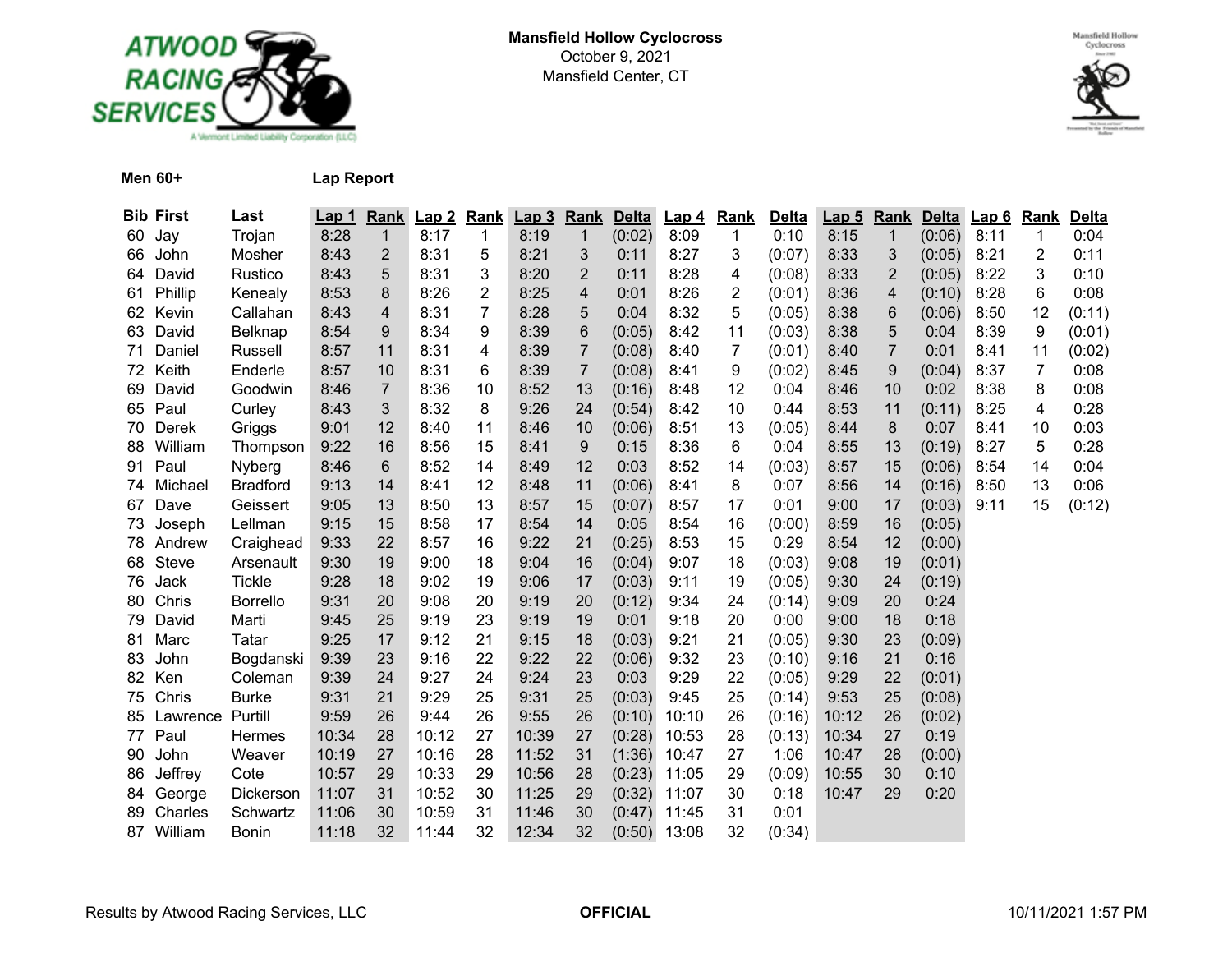



| Boys 15-18   |            |         |   | 30 minutes                |                        | 14 starters                                       |                      |              |
|--------------|------------|---------|---|---------------------------|------------------------|---------------------------------------------------|----------------------|--------------|
| <b>Place</b> | <b>Bib</b> | Time    |   | Laps First Name Last Name |                        | Team                                              | City                 | <b>State</b> |
|              | 301        | 0:24:54 | 3 | <b>Patrick</b>            | <b>Woble</b>           | Stage 1/Airline Cycles                            | Colchester           | CТ           |
| 2            | 302        | 0:25:12 | 3 | Lucas                     | Price-Glynn            | CCAP Greater Hartford ERRacers Youth Cycling Team | West Hartford        | <b>CT</b>    |
| 3            | 306.       | 0:25:39 | 3 | <b>Brenner</b>            | <b>Dick</b>            | <b>CCAP TTEndurance Junior Team</b>               | Westport             | СT           |
| 4            | 303.       | 0:25:41 | 3 | Boden                     | Chenail                | Team Horst Junior Squad                           | Granby               | CТ           |
| 5            | 305        | 0:25:41 | 3 | Lukas                     | Haas                   | <b>CT Chain Links</b>                             | Glastonbury          | СT           |
| 6            | 304        | 0:26:26 | 3 | Keven                     | Figueroa Torres        | 1 PVD Cycling                                     | East Providence      | -RI          |
|              | 307        | 0:27:10 | 3 | Felix                     | Absolonne              | Sherpa                                            | Darien               | СT           |
| 8            | 309.       | 0:28:21 | 3 | Nathaniel                 | Summers                | <b>CCAP Hamden Cheshire Rail Trailers</b>         | Southington          | <b>CT</b>    |
| 9            | 314        | 0:29:26 | 3 | William                   | Rueckert               | Shipman & Goodwin LLP                             | <b>West Hartford</b> | CТ           |
| 10           | 313.       | 0:29:37 | 3 | Julian                    | Wimler                 | Stage 1                                           | Portland             | CТ           |
| 11           | 310.       | 0:29:48 | 3 | Lars                      | Roti                   | <b>CCAP Team Horst Junior Squad</b>               | Granby               | <b>CT</b>    |
| 12           | 311        | 0:31:28 | 3 | Sam                       | Lawless                | <b>CCAP- Cheshire/Hamden Rail Trailers</b>        | <b>Hamden</b>        | СT           |
| 13           | 312        | 0:35:41 | 3 | Eric                      | <b>Flgueroa Torres</b> | 1 PVD Cycling                                     | East Providence      | - RI         |
| 14           | 315        | lapped  | 2 | Reid                      | <b>Nelson</b>          | <b>CCAP Hamden Cheshire Rail Trailers</b>         | West Haven           | CT.          |
|              |            |         |   |                           |                        |                                                   |                      |              |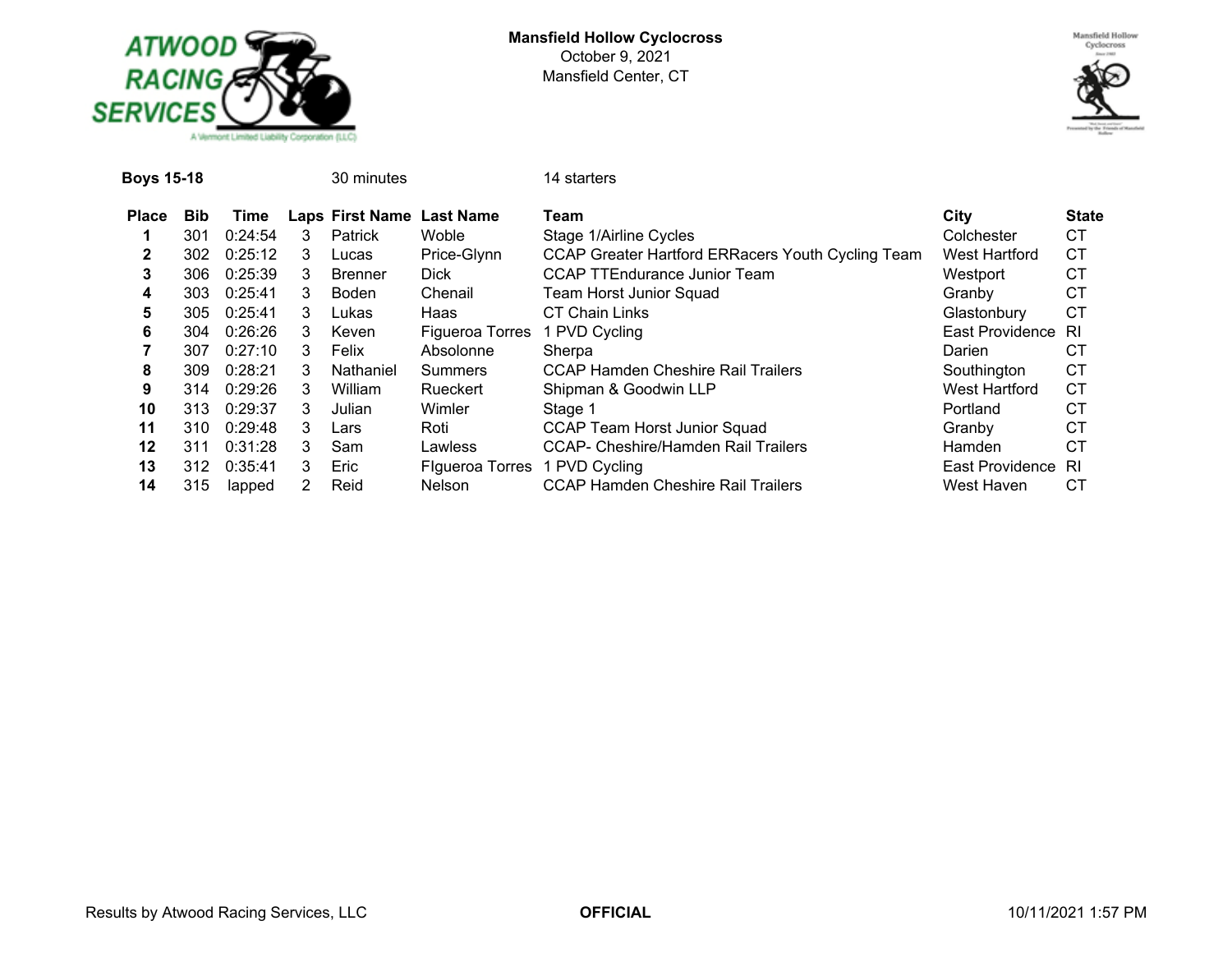



**Boys 15-18 Lap Report**

| <b>Bib First</b> | Last                   | Lap 1 | Rank              | Lap2  | Rank | Delta  | Lap <sub>3</sub> | Rank              | <b>Delta</b> |
|------------------|------------------------|-------|-------------------|-------|------|--------|------------------|-------------------|--------------|
| 301 Patrick      | Woble                  | 8:10  | 2                 | 8:16  | 1    | (0:06) | 8:29             | 1                 | (0:12)       |
| 302 Lucas        | Price-Glynn            | 8:09  | 1                 | 8:33  | 3    | (0:23) | 8:30             | $\overline{2}$    | 0:02         |
| 306 Brenner      | <b>Dick</b>            | 8:32  | 3                 | 8:33  | 4    | (0:02) | 8:34             | 4                 | (0:01)       |
| 303 Boden        | Chenail                | 8:35  | 5                 | 8:35  | 5    | (0:00) | 8:31             | 3                 | 0:04         |
| 305 Lukas        | Haas                   | 8:34  | 4                 | 8:31  | 2    | 0:03   | 8:36             | 5                 | (0:06)       |
| 304 Keven        | <b>Figueroa Torres</b> | 8:39  | 6                 | 8:56  | 6    | (0:17) | 8:50             | 6                 | 0:06         |
| 307 Felix        | Absolonne              | 9:04  | 8                 | 9:03  | 7    | 0:01   | 9:03             | $\overline{7}$    | 0:01         |
| 309 Nathaniel    | Summers                | 9:02  | $\overline{7}$    | 9:29  | 8    | (0:27) | 9:50             | 10                | (0:21)       |
| 314 William      | Rueckert               | 9:11  | 9                 | 9:47  | 10   | (0:36) | 10:29            | 11                | (0:42)       |
| 313 Julian       | Wimler                 | 10:04 | 10                | 9:51  | 11   | 0:12   | 9:42             | 9                 | 0:10         |
| 310 Lars         | Roti                   | 10:29 | $12 \overline{ }$ | 9:42  | 9    | 0:46   | 9:37             | 8                 | 0:05         |
| 311 Sam          | Lawless                | 10:08 | 11                | 10:38 | 12   | (0:30) | 10:42            | $12 \overline{ }$ | (0:05)       |
| 312 Eric         | <b>Flgueroa Torres</b> | 11:11 | 13                | 12:31 | 13   | (1:20) | 11:58            | 13                | 0:33         |
| <b>315 Reid</b>  | <b>Nelson</b>          | 15:34 | 14                | 13:12 | 14   | 2:22   |                  |                   |              |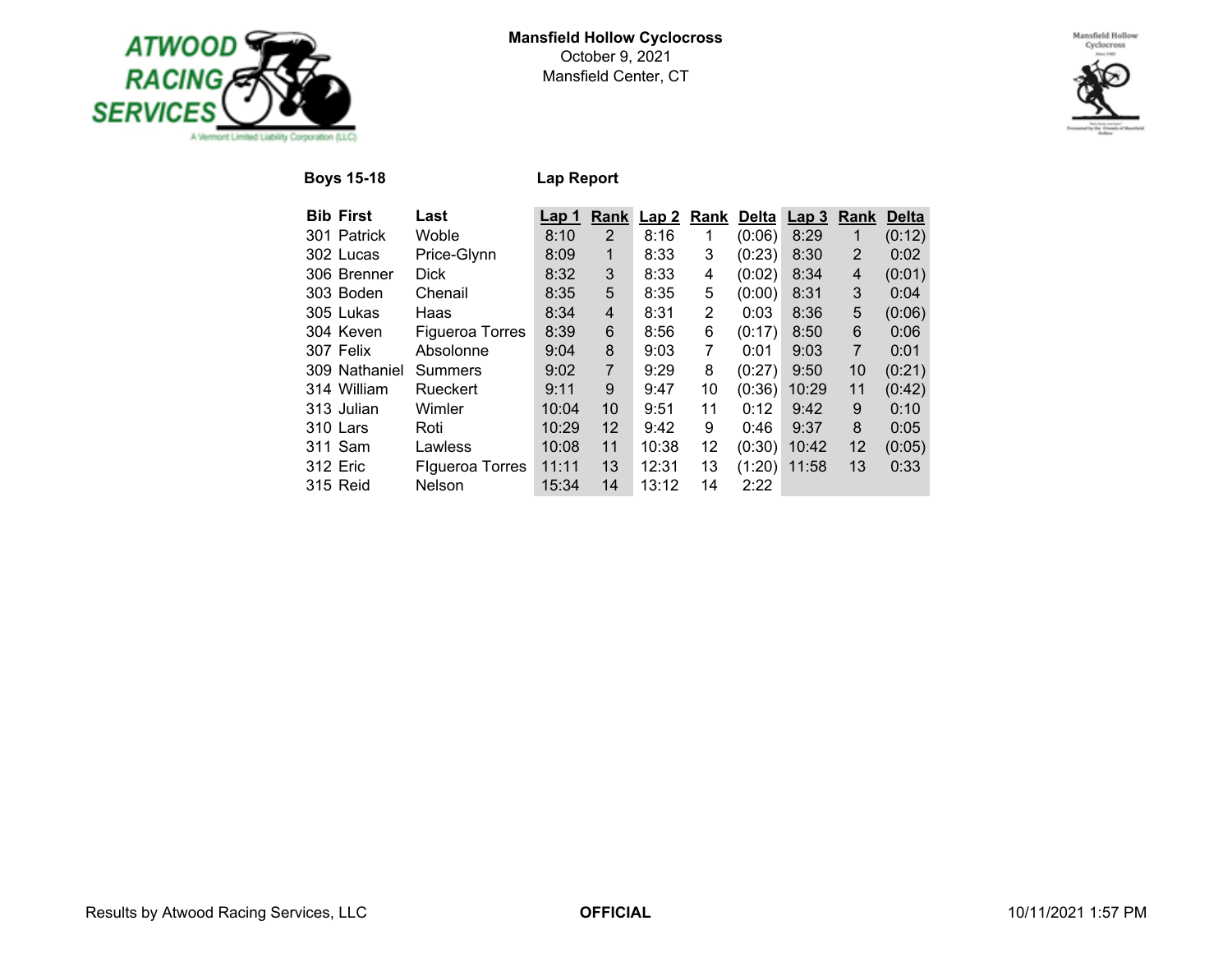



| <b>Girls 15-18</b> |     |             |     | 30 minutes |                                     | 3 starters                                          |                  |              |
|--------------------|-----|-------------|-----|------------|-------------------------------------|-----------------------------------------------------|------------------|--------------|
| <b>Place</b>       | Bib |             |     |            | Time Laps First Name Last Name Team |                                                     | City             | <b>State</b> |
|                    | 26. | $0:28:43$ 3 |     |            |                                     | Alexandra Miller-Davey CCAP Team Horst Junior Squad | Bolton           | CT.          |
|                    | 27. | 0:31:05     | - 3 | Isabella   | Crespo                              | CCAP Greater Hartford ERRacers Youth Cyling Team    | West Simsbury CT |              |
|                    | 28. | 0:36:11     | -3  | Amanda     | Meverle                             | Sherpa                                              | Monroe           | СT           |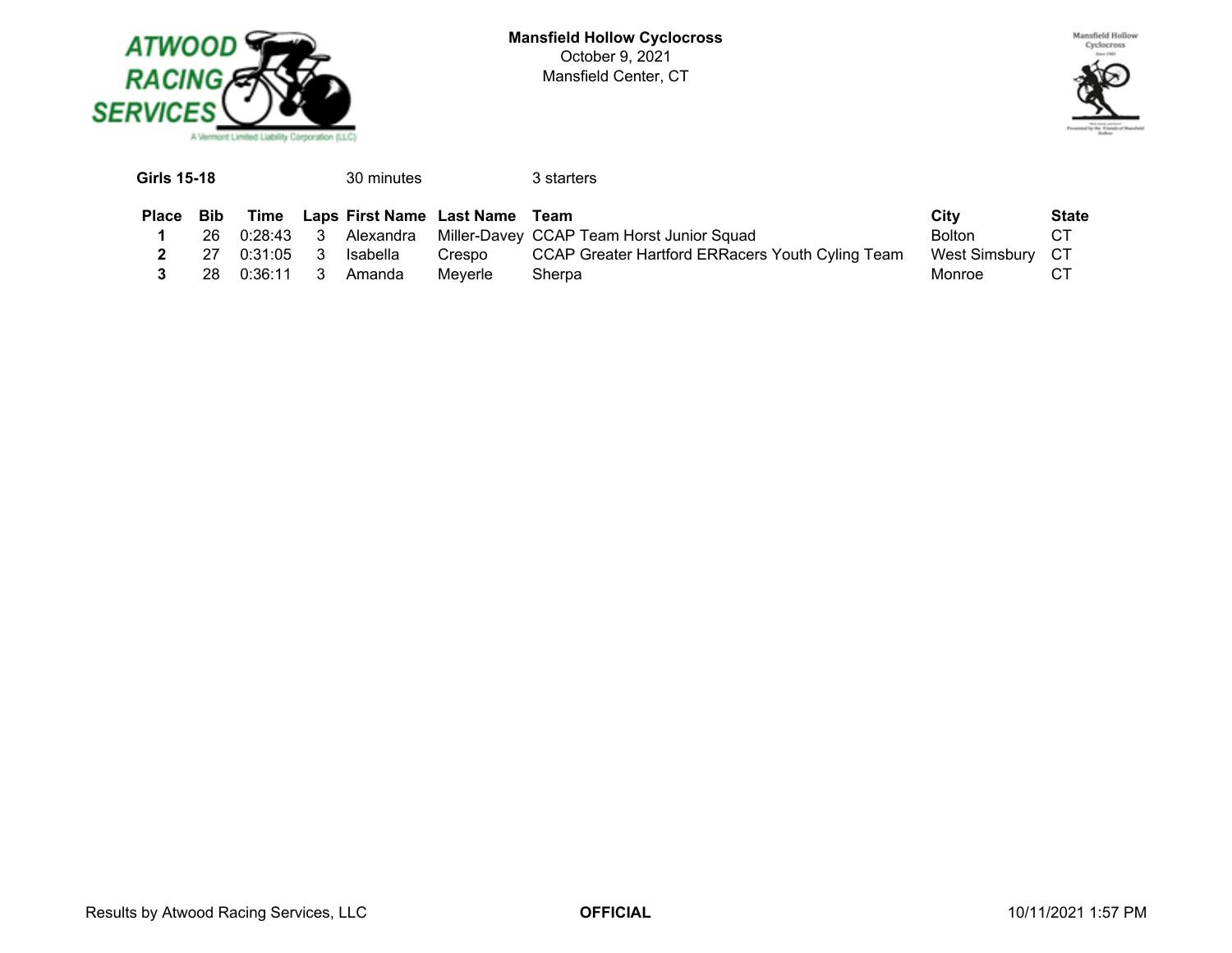



# **Girls 15-18 Lap Report**

| <b>Bib First</b> Last |                                                                   | Lap 1 Rank Lap 2 Rank Delta Lap 3 Rank Delta |                                           |  |  |      |
|-----------------------|-------------------------------------------------------------------|----------------------------------------------|-------------------------------------------|--|--|------|
|                       | 26 Alexandra Miller-Davey 9:18  1  9:43  1  (0:25)  9:42  1  0:01 |                                              |                                           |  |  |      |
| 27 Isabella Crespo    |                                                                   | 10:03  2  10:32  2  (0:29)  10:30  2         |                                           |  |  | 0:02 |
| 28 Amanda Meyerle     |                                                                   |                                              | $11:39$ 3 $12:38$ 3 $(0:59)$ 11:54 3 0:44 |  |  |      |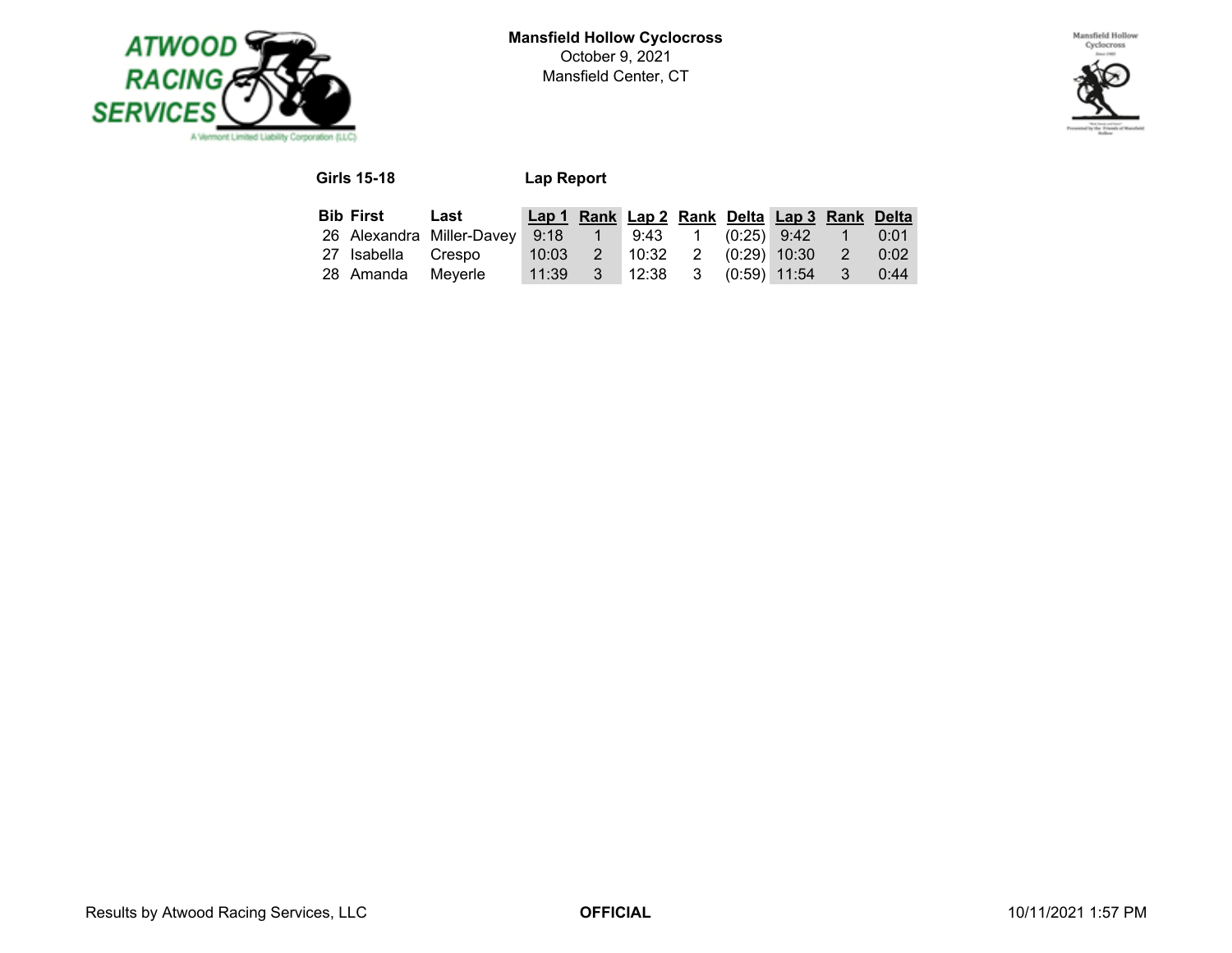



| <b>Boys 13-14</b> |     |         |   | 30 minutes      |                  | 22 starters                                 |                      |              |
|-------------------|-----|---------|---|-----------------|------------------|---------------------------------------------|----------------------|--------------|
| <b>Place</b>      | Bib | Time    |   | Laps First Name | <b>Last Name</b> | Team                                        | City                 | <b>State</b> |
|                   | 140 | 0:26:26 | 3 | Joel            | Kowalonek        | <b>CCAP Rail Trailers Junior Team</b>       | Guilford             | СT           |
| $\mathbf{2}$      | 141 | 0:26:42 | 3 | Aaron           | Kowalonek        | <b>CCAP Railtrailers Junior Team</b>        | Guilford             | <b>CT</b>    |
| 3                 | 142 | 0:27:28 | 3 | Liam            | Goff             | AP Junior Development p/b Corner Cycle      | Swansea              | МA           |
| 4                 | 144 | 0:29:06 | 3 | Stephen         | Savino IV        | Farmington Valley Youth Cycling Team CCAP   | Avon                 | СT           |
| 5                 | 148 | 0:29:11 | 3 | Bao             | Tran             | CCAP Farmington Valley Youth Cycling Team   | Avon                 | <b>CT</b>    |
| 6                 | 150 | 0:29:14 | 3 | Jack            | Cote             | Stage 1 Airline Cycles                      | East Hampton         | <b>CT</b>    |
|                   | 147 | 0:29:50 | 3 | Max             | Milliard         | <b>CCAP Hamden Cheshire Rail Trailers</b>   | Madison              | <b>CT</b>    |
| 8                 | 146 | 0:30:10 | 3 | Landon          | Hendershot       | <b>CCAP Hamden Cheshire Rail Trailers</b>   | Madison              | <b>CT</b>    |
| 9                 | 152 | 0:31:01 | 3 | Noah            | Rocklin          | <b>CCAP Hamden Cheshire Rail Trailers</b>   | Cheshire             | <b>CT</b>    |
| 10                | 145 | 0:31:04 | 3 | Jax             | Schmitz          | Stage 1 Cycling                             | East Lyme            | <b>CT</b>    |
| 11                | 160 | 0:31:21 | 3 | Eamon           | Miller           | AP Junior Development p/b Corner Cycle      | Ledyard              | СT           |
| 12                | 149 | 0:31:22 | 3 | Jack            | Geran            | <b>CCAP TTEndurance Junior Team</b>         | <b>Bethel</b>        | <b>CT</b>    |
| 13                | 156 | 0:32:08 | 3 | Owen            | Lezon            | <b>CCAP Team Horst Junior Squad</b>         | <b>Bolton</b>        | <b>CT</b>    |
| 14                | 157 | 0:32:49 | 3 | Kyle            | Petit            | <b>CCAP Greater Hartford Youth Cycling</b>  | <b>West Hartford</b> | <b>CT</b>    |
| 15                | 164 | 0:34:31 | 3 | lan             | Whiteley         | SVC/Bikeworks                               | Providence           | RI           |
| 16                | 158 | 0:34:50 | 3 | Cooper          | Ryan             | <b>CCAP Hamden Cheshire Rail Trailers</b>   | orange               | <b>CT</b>    |
| 17                | 161 | 0:35:07 | 3 | Jake            | Monaco-Lizotte   | <b>CCAP Hamden Cheshire Rail Trailers</b>   | North Haven          | <b>CT</b>    |
| 18                | 154 | 0:36:34 | 3 | Ethan           | Lezon            | <b>CCAP Team Horst Junior Squad</b>         | <b>Bolton</b>        | <b>CT</b>    |
| 19                | 162 | 0:36:58 | 3 | Jonah           | Lipar            | <b>CCAP Farmington Valley Youth Cycling</b> | Simsbury             | <b>CT</b>    |
| 20                | 159 | P&P     | 2 | Henry           | Jinks            | <b>Mediabids</b>                            | Cheshire             | <b>CT</b>    |
| 21                | 163 | lapped  | 2 | Harshil         | Patel            | <b>CCAP Farmington Valley Youth Cycling</b> | Farmington           | <b>CT</b>    |
| 22                | 165 | lapped  | 2 | Akshayhari      | Jegadeeswaran    | <b>CCAP Farmington</b>                      | Farmington           | <b>CT</b>    |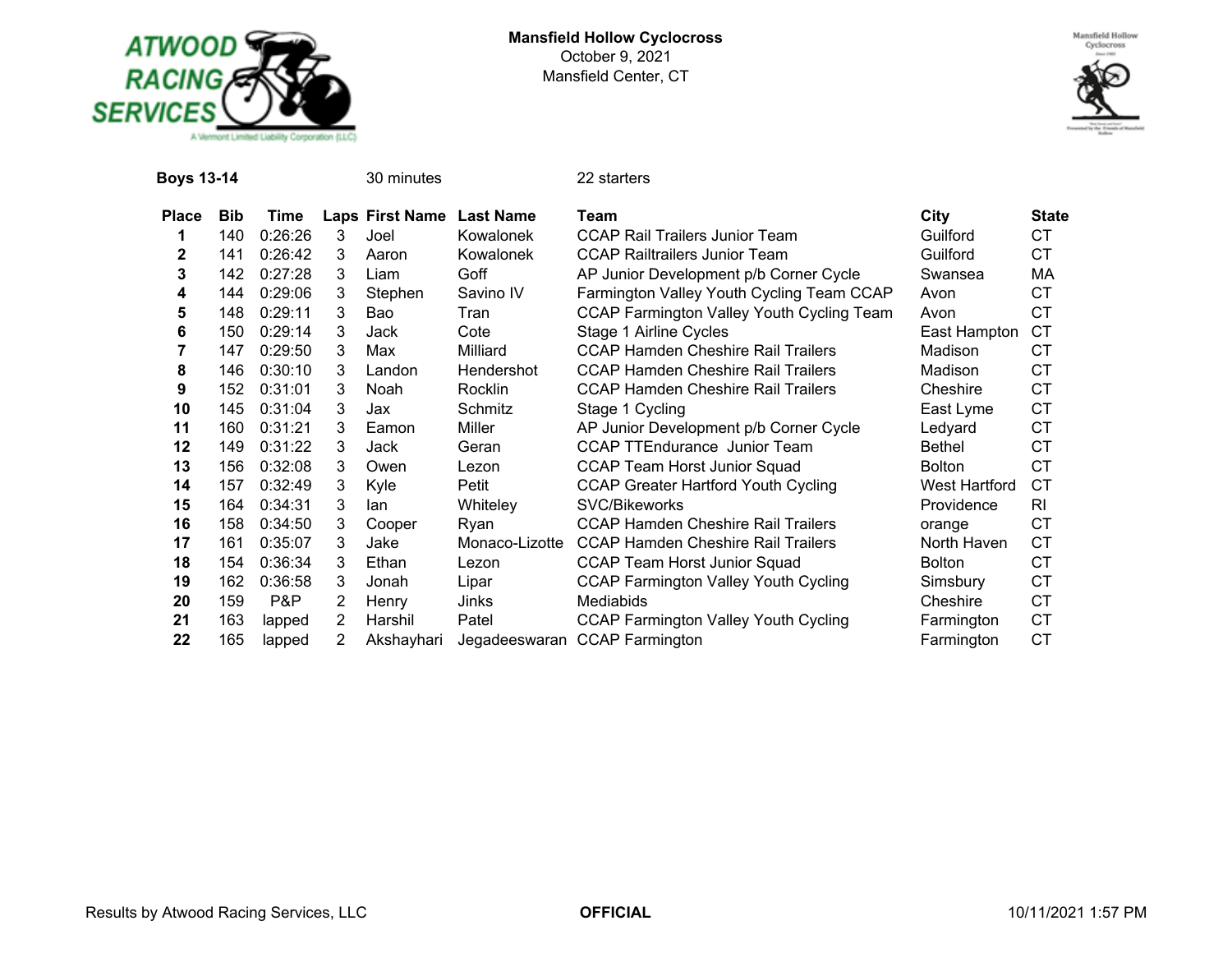



**Boys 13-14 Lap Report**

| <b>Bib First</b> | Last           | <b>Lap 1</b> | Rank           | Lap2  | Rank        | <b>Delta</b> | Lap <sub>3</sub> | Rank           | <b>Delta</b> |
|------------------|----------------|--------------|----------------|-------|-------------|--------------|------------------|----------------|--------------|
| 140 Joel         | Kowalonek      | 8:44         | $\mathbf{1}$   | 8:53  | $\mathbf 1$ | (0:09)       | 8:49             | $\mathbf{1}$   | 0:03         |
| 141 Aaron        | Kowalonek      | 8:48         | 2              | 8:57  | 2           | (0:09)       | 8:57             | 2              | (0:00)       |
| 142 Liam         | Goff           | 8:52         | 3              | 9:06  | 3           | (0:14)       | 9:29             | 4              | (0:23)       |
| 144 Stephen      | Savino IV      | 9:51         | $\overline{7}$ | 9:44  | 4           | 0:06         | 9:31             | 5              | 0:14         |
| 148 Bao          | Tran           | 9:51         | 8              | 9:45  | 5           | 0:07         | 9:36             | 6              | 0:09         |
| 150 Jack         | Cote           | 9:49         | 6              | 9:58  | 7           | (0:09)       | 9:27             | 3              | 0:30         |
| 147 Max          | Milliard       | 9:39         | 4              | 9:55  | 6           | (0:16)       | 10:16            | 9              | (0:21)       |
| 146 Landon       | Hendershot     | 9:43         | 5              | 10:01 | 8           | (0:18)       | 10:25            | 10             | (0:24)       |
| 152 Noah         | Rocklin        | 10:33        | 11             | 10:29 | 12          | 0:04         | 9:58             | $\overline{7}$ | 0:31         |
| 145 Jax          | Schmitz        | 10:42        | 13             | 10:23 | 9           | 0:19         | 9:59             | 8              | 0:23         |
| 160 Eamon        | Miller         | 10:31        | 9              | 10:24 | 10          | 0:07         | 10:25            | 11             | (0:01)       |
| 149 Jack         | Geran          | 10:31        | 10             | 10:24 | 11          | 0:07         | 10:26            | 12             | (0:02)       |
| 156 Owen         | Lezon          | 10:43        | 14             | 10:50 | 13          | (0:07)       | 10:35            | 13             | 0:15         |
| 157 Kyle         | Petit          | 10:42        | 12             | 10:55 | 14          | (0:13)       | 11:13            | 14             | (0:18)       |
| 164 Ian          | Whiteley       | 11:16        | 15             | 11:25 | 16          | (0:09)       | 11:50            | 17             | (0:25)       |
| 158 Cooper       | Ryan           | 11:18        | 16             | 11:43 | 17          | (0:25)       | 11:48            | 16             | (0:05)       |
| 161 Jake         | Monaco-Lizotte | 12:05        | 19             | 11:22 | 15          | 0:43         | 11:40            | 15             | (0:18)       |
| 154 Ethan        | Lezon          | 11:43        | 17             | 12:19 | 19          | (0:36)       | 12:32            | 18             | (0:13)       |
| 162 Jonah        | Lipar          | 12:05        | 18             | 12:08 | 18          | (0:04)       | 12:45            | 19             | (0:37)       |
| 159 Henry        | Jinks          | 12:19        | 20             | 12:22 | 20          | (0:03)       |                  |                |              |
| 163 Harshil      | Patel          | 13:36        | 21             | 13:21 | 21          | 0:15         |                  |                |              |
| 165 Akshayhari   | Jegadeeswaran  | 13:44        | 22             | 14:02 | 22          | (0:18)       |                  |                |              |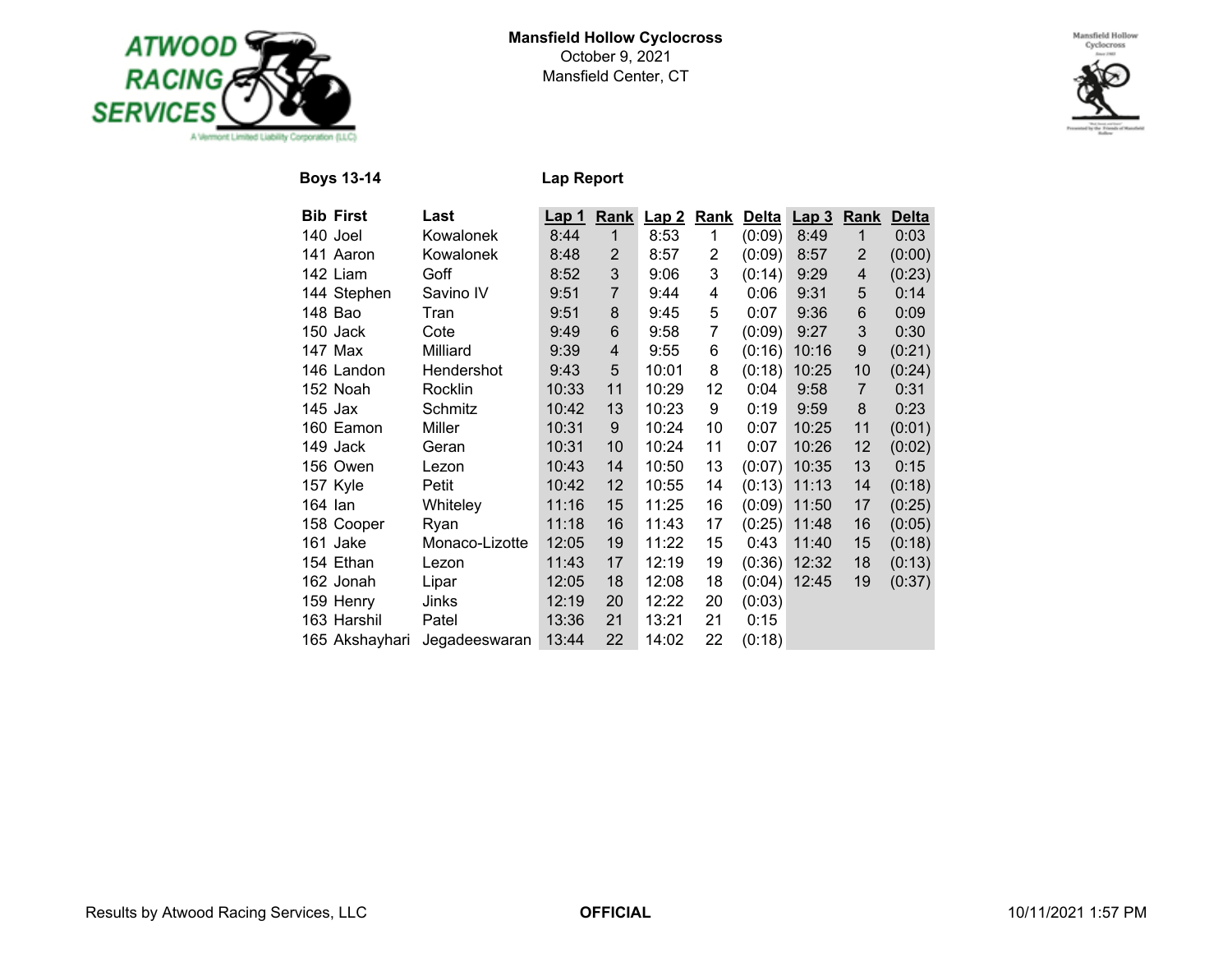



| Girls 13-14  |            |             | 30 minutes                     |         | 4 starters                                  | Lap Report       |    |                                                    |   |       |    |                |                |    |            |
|--------------|------------|-------------|--------------------------------|---------|---------------------------------------------|------------------|----|----------------------------------------------------|---|-------|----|----------------|----------------|----|------------|
| <b>Place</b> | <b>Bib</b> | Time        | Laps First Name Last Name Team |         |                                             | Citv             |    | State Lap 1 Rank Lap 2 Rank Delta Lap 3 Rank Delta |   |       |    |                |                |    |            |
|              | 280        | 0:30:58     | Anna                           | Lewis   | <b>Team EERACE</b>                          | West Hartford CT |    | 10:19                                              |   | 10:21 |    |                | $(0:02)$ 10:19 |    | $0:02^{-}$ |
|              |            | 282 0:32:46 | Greta                          | Roswech | CCAP Hamden Cheshire Rail Trailers          | Ivorvton         | СT | 10:47                                              | 3 | 10:58 | 2  | $(0:11)$ 11:01 |                | -2 | (0:03)     |
|              | 283        | 0:33:23     | Penelope                       | Moses   | <b>CCAP Farmington Valley Youth Cycling</b> | Farmington       | CT | 10:42                                              | 2 | 11:03 | -3 |                | $(0:21)$ 11:38 |    | (0:35)     |
|              | 281        | 0:35:40     | Elena                          | Huber   | <b>CCAP Hamden Cheshire Rail Trailers</b>   | Woodbridge       | CT | 11:15                                              | 4 | 12:16 | 4  | (1:01):        | 12:09          | 4  | 0:07       |
|              |            |             |                                |         |                                             |                  |    |                                                    |   |       |    |                |                |    |            |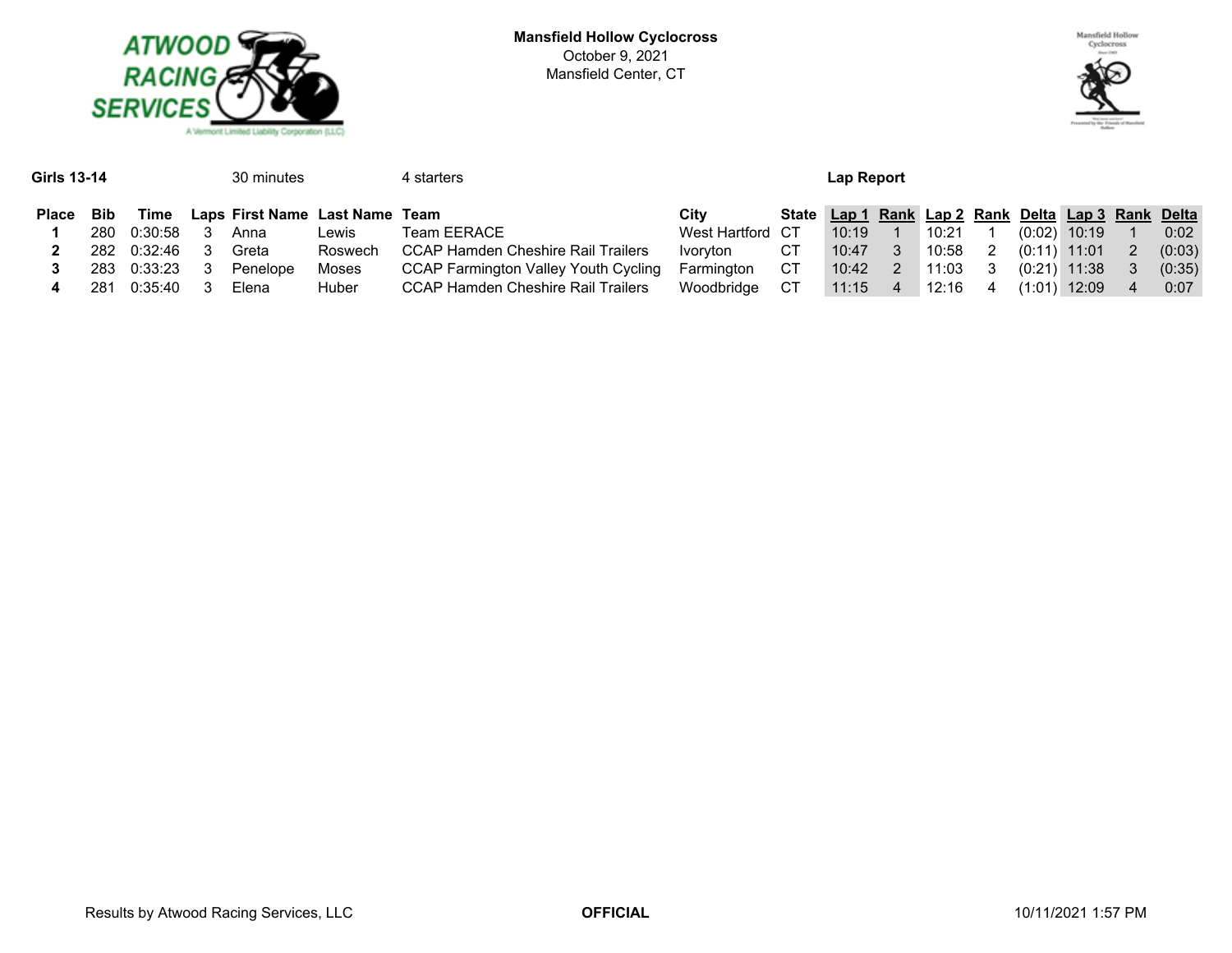



**Boys 9-12** 20 minutes 14 starters **Lap Report**

| <b>Place</b> | <b>Bib</b> | Time    |    | Laps First Name | <b>Last Name</b> | Team                                              | City              | <b>State</b> | Lap 1 |                | Rank Lap 2 Rank |    |
|--------------|------------|---------|----|-----------------|------------------|---------------------------------------------------|-------------------|--------------|-------|----------------|-----------------|----|
|              | 201        | 0:21:18 |    | Trevor          | <b>Bobbin</b>    | Van der Bobbin Racing                             | Redding           | СT           | 10:30 |                | 10:48           |    |
|              | 202        | 0:21:39 |    | Lukel           | Wilson           | <b>CCAP Team Horst Junior Squad</b>               | Somers            | CТ           | 10:33 | 2              | 11:06           |    |
| 3            | 203        | 0:21:49 |    | Noah            | Rosenthal        | <b>CCAP ERRACE</b>                                | West Hartford     | СT           | 10:49 | 3              | 11:00           | 2  |
| 4            | 214        | 0:22:31 |    | Rory            | Buckley-McMahon  | LGH / CRA                                         | <b>Brookline</b>  | МA           | 11:07 | 4              | 11:25           | 4  |
| 5            | 209        | 0:24:10 |    | Huxley          | Harple           | <b>Aquidneck Cyclocross</b>                       | Portsmouth        | <b>RI</b>    | 11:58 | 6              | 12:12           | 6  |
| 6            | 208        | 0:24:51 |    | Eli             | Boryczewski      | <b>CCAP Farmington Valley Youth Cycling</b>       | Weatogue          | СT           | 11:51 | $\overline{5}$ | 13:00           | 9  |
|              | 207        | 0:24:59 | 2. | <b>Brohm</b>    | Citroen          | Stage 1 Muddy Mayhem                              | South Glastonbury | СT           | 12:01 |                | 12:58           | 8  |
| 8            | 206        | 0:25:35 |    | Cole            | Schmitz          | Stage 1 Cycling                                   | East Lyme         | СT           | 12:46 | 8              | 12:49           |    |
| 9            | 205        | 0:25:40 |    | Wvatt           | Pratt            | <b>CCAP Farmington Valley Youth Cycling Team</b>  | Canton            | CT           | 13:49 | 11             | 11:51           | 5  |
| 10           | 210        | 0:27:04 |    | Vinh            | Tran             | <b>CCAP Farmington Valley Youth Cycling Team</b>  | Avon              | СT           | 13:22 | 9              | 13:42           | 10 |
| 11           | 211        | 0:27:34 |    | Will            | Wallace          | <b>CCAP Farmington Valley Youth Cycling</b>       | Simsbury          | СT           | 13:46 | 10             | 13:48           | 11 |
| 12           | 212        | 0:28:37 |    | James           | Cote             | Stage 1 Airline Cycle                             | East Hampton      | <b>CT</b>    | 14:08 | 12             | 14:29           | 13 |
| 13           | 213        | 0:28:59 |    | Orson           | Felter           | <b>STAGE 1 AirLine Cycles</b>                     | Portland          | СT           | 14:39 | 13             | 14:19           | 12 |
| 14           | 204        | 0:35:16 |    | David           | Crespo           | CCAP Greater Hartford ERRACERs Youth Cycling Team | West Simsbury     | <b>CT</b>    | 16:16 | 14             | 19:00           | 14 |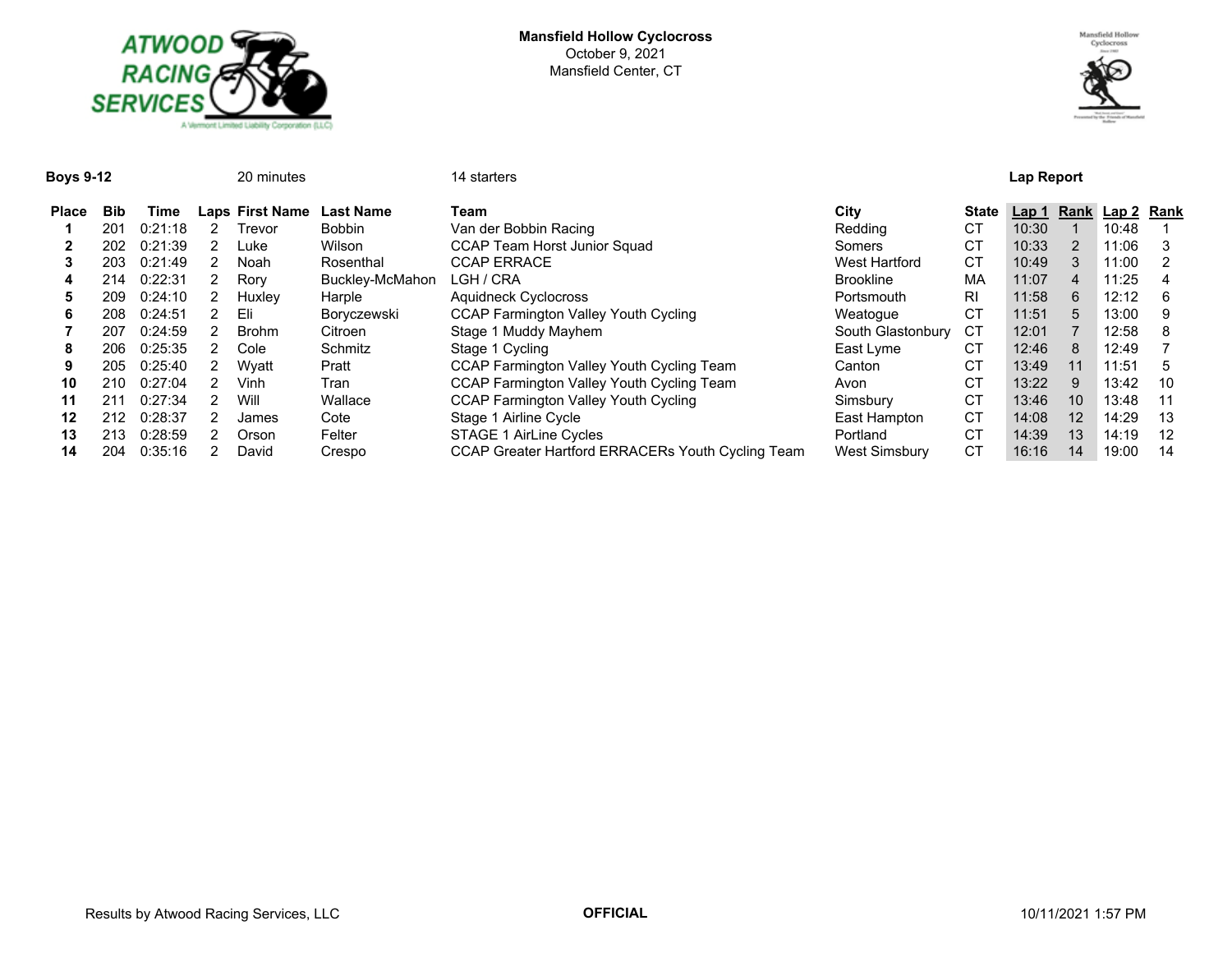



**Delta**  $(0:18)$ (0:33) (0:12)  $(0:18)$ (0:14)  $(1:08)$  $(0.56)$  $(0:03)$ 1:58 (0:20)  $(0:02)$  $(0:21)$ 0:20 (2:45)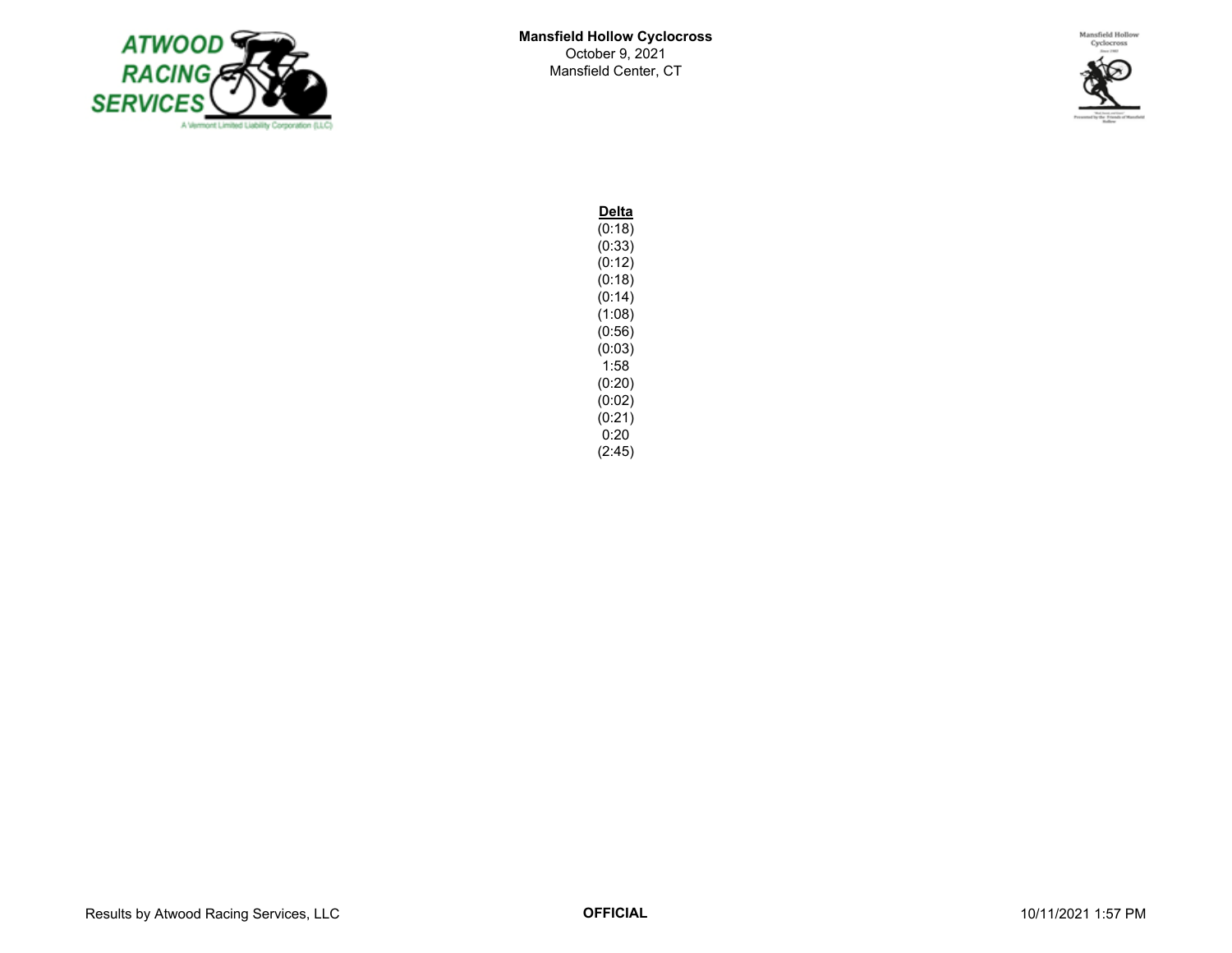



| <b>Girls 9-12</b><br>20 minutes |      |         |   |           |                           | 6 starters                                        |                  | Lap Report   |       |   |                             |  |        |  |  |
|---------------------------------|------|---------|---|-----------|---------------------------|---------------------------------------------------|------------------|--------------|-------|---|-----------------------------|--|--------|--|--|
| Place                           | Bib  | Time    |   |           | Laps First Name Last Name | Team                                              | Citv             | <b>State</b> |       |   | Lap 1 Rank Lap 2 Rank Delta |  |        |  |  |
|                                 | 370. | 0:22:51 | 2 | Abigail   | O'Neil                    | CCAP TTEndurance Junior Team                      | Fairfield        | CТ           | 11:19 |   | 11:32                       |  | (0:13) |  |  |
|                                 | 372  | 0:24:52 |   | Eleanor   | Goff                      | <b>AQCX</b>                                       | Swansea          | МA           | 12:18 |   | 12:34                       |  | (0:17) |  |  |
|                                 | 371  | 0:25:41 |   | Carla     | Huber                     | <b>CCAP Hamden Cheshire Rail Trailers</b>         | Woodbridge       | CТ           | 12:38 | 3 | 13:02                       |  | (0:24) |  |  |
| 4                               | 374  | 0:30:33 |   | Lilly     | Price-Glvnn               | CCAP Greater Hartford ERRacers Youth Cycling Team | West Hartford CT |              | 14:33 | 4 | 16:00                       |  | (1:28) |  |  |
| 5                               | 375  | P&P     |   | Stella    | Lipar                     | <b>CCAP Farmington Valley Youth Cycling</b>       | Simsbury         | СT           | 22:36 | 5 |                             |  |        |  |  |
| <b>DNF</b>                      | 373  |         |   | Annabelle |                           | Boryczewski Farmington Valley Youth Cycling       | Weatogue         | CТ           |       |   |                             |  |        |  |  |
|                                 |      |         |   |           |                           |                                                   |                  |              |       |   |                             |  |        |  |  |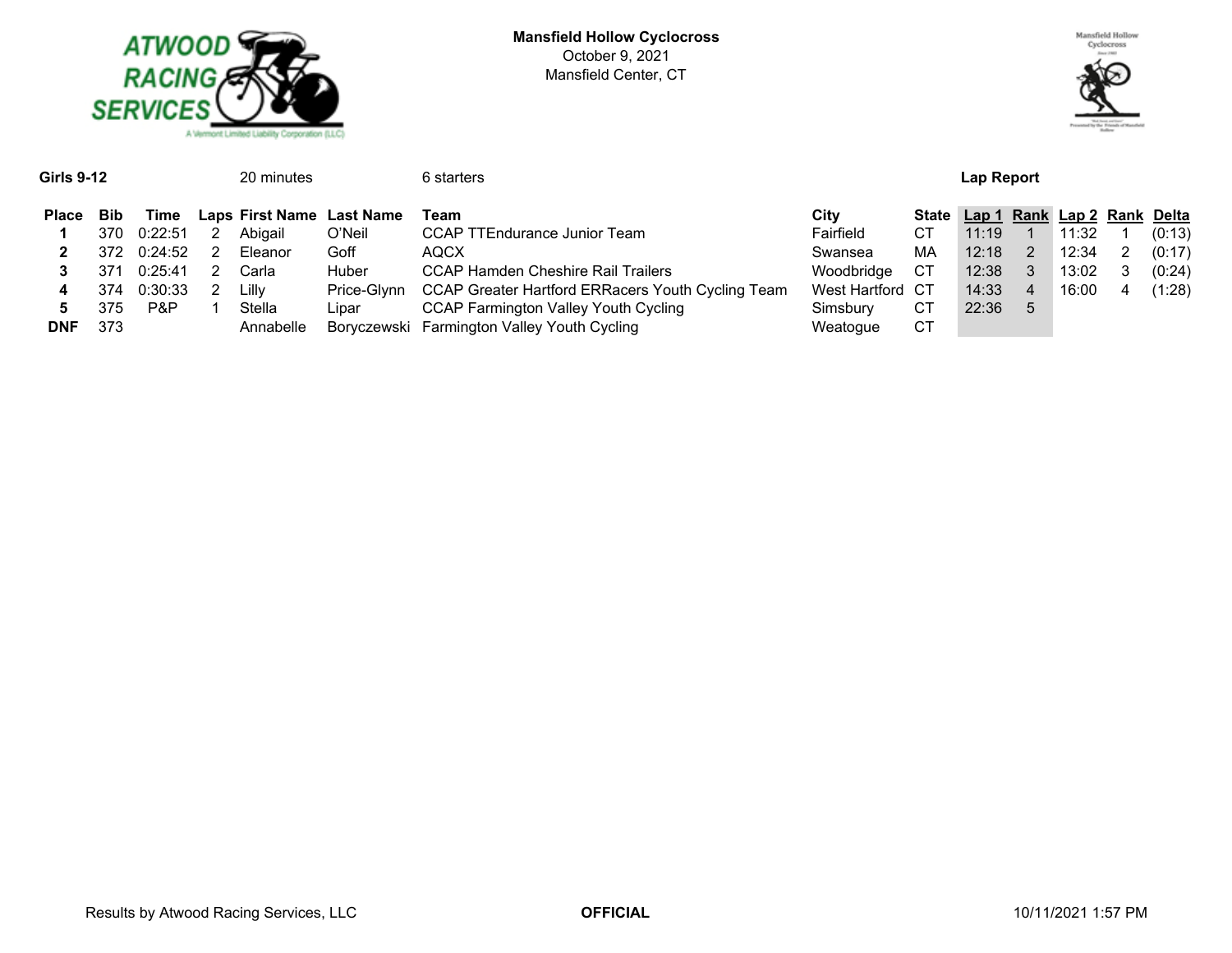



|              | <b>Single Speed Men</b> |         | 50 minutes |                           | 24 starters  |                                                  |                        |                |  |  |  |  |  |
|--------------|-------------------------|---------|------------|---------------------------|--------------|--------------------------------------------------|------------------------|----------------|--|--|--|--|--|
| <b>Place</b> | <b>Bib</b>              | Time    |            | Laps First Name Last Name |              | Team                                             | City                   | <b>State</b>   |  |  |  |  |  |
| 1            | 442                     | 0:53:20 | 7          | <b>Nick</b>               | Weigel       | Wellness In Motion Boston                        | Cambridge              | МA             |  |  |  |  |  |
| $\mathbf 2$  | 440                     | 0:53:21 | 7          | Donny                     | Green        | 1 PVD Cycling                                    | Providence             | RI             |  |  |  |  |  |
| 3            | 441                     | 0:54:28 | 7          | Michael                   | Wissell      | B2C2 p/b JRA Cycles                              | Greenfield             | МA             |  |  |  |  |  |
| 4            | 458                     | 0:55:01 | 7          | Tim                       | Mitchell     | <b>CCB Racing</b>                                | Ashland                | МA             |  |  |  |  |  |
| 5            | 445                     | 0:56:13 | 7          | Matt                      | Good         | Corner Cycle Cape Cod                            | Falmouth               | MA             |  |  |  |  |  |
| 6            | 447                     | 0:56:37 | 7          | Shane                     | Black-Macken | pedalpowertraining.com                           | Arlington              | МA             |  |  |  |  |  |
| 7            | 456                     | 0:57:39 | 7          | Miles                     | Ericson      |                                                  | Granville              | MA             |  |  |  |  |  |
| 8            | 459                     | 0:57:54 | 7          | Matt                      | Giles        | New England Cycling Team                         | <b>East Providence</b> | R <sub>l</sub> |  |  |  |  |  |
| 9            | 443                     | P&P     | 6          | Eric                      | Wyzga        | Severed Hands p/b Stitches & Rx Meds             | East Greenwich         | <b>RI</b>      |  |  |  |  |  |
| 10           | 455                     | P&P     | 6          | Anthony                   | Vecca        | Stage 1 / AirLine Cycles                         | Portland               | <b>CT</b>      |  |  |  |  |  |
| 11           | 450                     | P&P     | 6          | Caleb                     | Frederick    | Pro Bike + Run PGH p/b Turner's Premium Iced Tea | New London             | <b>CT</b>      |  |  |  |  |  |
| 12           | 462                     | P&P     | 6          | Noah                      | Hallisey     | Mythic Bike Works                                | <b>Niantic</b>         | <b>CT</b>      |  |  |  |  |  |
| 13           | 444                     | P&P     | 6          | <b>Derek</b>              | Griggs       | <b>Recycled Sports</b>                           | Seabrook               | NΗ             |  |  |  |  |  |
| 14           | 467                     | P&P     | 6          | Patrick                   | Woble        | Stage 1 Cycling                                  | Colchester             | <b>CT</b>      |  |  |  |  |  |
| 15           | 449                     | lapped  | 6          | Jason                     | Behringer    | <b>NBX</b>                                       | North Kingstown        | RI             |  |  |  |  |  |
| 16           | 460                     | lapped  | 6          | Kurt                      | Litsinger    | Stage 1 / Airline Cycles                         | Waterford              | СT             |  |  |  |  |  |
| 17           | 466                     | lapped  | 6          | John                      | Corbo        | <b>Cheshire Cycle Racing</b>                     | Bethany                | СT             |  |  |  |  |  |
| 18           | 452                     | lapped  | 6          | Anthony                   | Craig        | Fritz's Bike Shop                                | <b>Holden</b>          | MA             |  |  |  |  |  |
| 19           | 464                     | lapped  | 6          | Jed                       | Kornbluh     | CT Cycling Advancement Program                   | <b>West Hartford</b>   | <b>CT</b>      |  |  |  |  |  |
| 20           | 451                     | lapped  | 6          | Geoff                     | Williams     | <b>NBX</b>                                       | Riverside              | RI             |  |  |  |  |  |
| 21           | 448                     | lapped  | 6          | David                     | Howland      | Fritz's Bicycle Shop                             | Worcester              | МA             |  |  |  |  |  |
| 22           | 446                     | lapped  | 6          | Joshua                    | Calvi        | Fritz's Bicycle Shop                             | Worcester              | МA             |  |  |  |  |  |
| 23           | 453                     | P&P     | 5          | Skyler                    | Fugelso      |                                                  | Portland               | ME             |  |  |  |  |  |
| 24           | 454                     | lapped  | 5          | Kevin                     | Danis        | Fritz's bicycle shop                             | <b>Holden</b>          | МA             |  |  |  |  |  |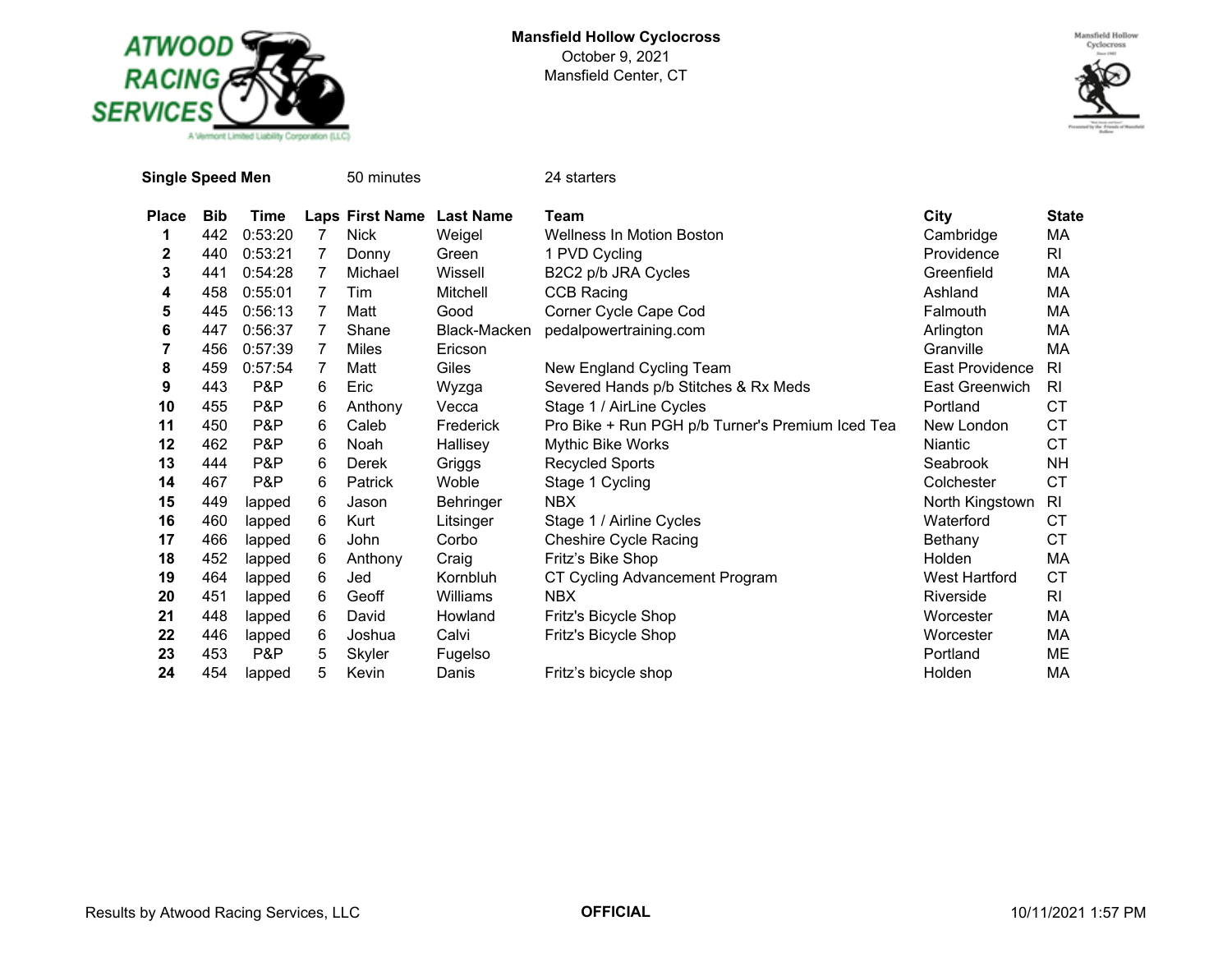



## **Single Speed Men Lap Report**

| <b>Bib First</b> | Last       | <u>Lap 1</u> | Rank | Lap2  | Rank | <b>Delta</b> | <u>Lap 3</u>   | <b>Rank</b>    | <b>Delta</b> | <u>Lap 4</u>   | <b>Rank</b> | <b>Delta</b> | <u>Lap 5</u> | <b>Rank</b>    |        | Delta Lap 6 | <u>Rank</u> | <u>Delta</u> | <u>Lap 7</u> | <b>Rank</b> | <b>Delta</b> |
|------------------|------------|--------------|------|-------|------|--------------|----------------|----------------|--------------|----------------|-------------|--------------|--------------|----------------|--------|-------------|-------------|--------------|--------------|-------------|--------------|
| 442 Nick         | Weigel     | 7:47         |      | 7:40  | 3    | 0:07         | 7:33           | 2              | 0:07         | 7:36           |             | (0:03)       | 7:45         | 2              | (0:10) | 7:37        |             | 0:08         | 7:23         |             | 0:14         |
| 440 Donny        | Green      | 7:47         | 3    | 7:39  | 2    | 0:08         | 7:32           | 1              | 0:07         | 7:36           | 2           | (0:04)       | 7:45         |                | (0:08) | 7:37        | 2           | 0:07         | 7:24         | 2           | 0:13         |
| 441 Michael      | Wissell    | 7:47         | 2    | 7:40  | 4    | 0:07         | 7:38           | 3              | 0:02         | 7:43           | 3           | (0:05)       | 7:46         | 3              | (0:03) | 7:52        | 3           | (0:06)       | 8:01         | 4           | (0:09)       |
| 458 Tim          | Mitchell   | 8:00         | 6    | 7:39  |      | 0:21         | 7:50           | 4              | (0:11)       | 7:55           | 4           | (0:05)       | 7:56         | $\overline{4}$ | (0:01) | 7:54        | 4           | 0:02         | 7:48         | 3           | 0:06         |
| 445 Matt         | Good       | 7:55         | 4    | 7:50  | 5.   | 0:05         | 7:55           | 5              | (0:04)       | 8:01           | 5           | (0:06)       | 8:03         | 5              | (0:02) | 8:16        | 6           | (0:14)       | 8:13         |             | 0:03         |
| 447 Shane        | Black-Mack | 7:57         | 5    | 7:55  | 6    | 0:03         | 8:03           | 6              | (0:08)       | 8:07           | 6           | (0:05)       | 8:10         | 6              | (0:02) | 8:07        | 5.          | 0:02         | 8:19         | 8           | (0:11)       |
| 456 Miles        | Ericson    | 8:08         |      | 8:08  |      | 0:01         | 8:15           | 8              | (0:08)       | 8:18           | 8           | (0:03)       | 8:18         | 8              | (0:00) | 8:23        | 8           | (0:05)       | 8:08         | 5           | 0:15         |
| 459 Matt         | Giles      | 8:27         | 10   | 8:13  | 10   | 0:14         | 8:21           | 10             | (0:07)       | 8:08           |             | 0:13         | 8:13         |                | (0:05) | 8:22        |             | (0:09)       | 8:11         | 6           | 0:11         |
| 443 Eric         | Wyzga      | 8:11         | 8    | 8:14  | 11   | (0:03)       | 8:20           | 9              | (0:06)       | 8:23           | 9           | (0:03)       | 8:28         | 9              | (0:05) | 8:31        | 9           | (0:03)       |              |             |              |
| 455 Anthony      | Vecca      | 8:17         | 9    | 8:11  | 8    | 0:07         | 8:12           | $\overline{7}$ | (0:01)       | 8:29           | 10          | (0:17)       | 8:32         | 10             | (0:03) | 8:52        | 13          | (0:20)       |              |             |              |
| 450 Caleb        | Frederick  | 8:28         | 11   | 8:13  | 9    | 0:14         | 8:21           | 11             | (0:08)       | 8:31           | 11          | (0:10)       | 8:40         | 11             | (0:09) | 8:46        | 11          | (0:07)       |              |             |              |
| 462 Noah         | Hallisey   | 8:45         | 14   | 8:37  | 13   | 0:09         | 8:34           | 12             | 0:03         | 8:40           | 12          | (0:06)       | 8:41         | 12             | (0:01) | 8:34        | 10          | 0:07         |              |             |              |
| 444 Derek        | Griggs     | 8:49         | 15   | 8:33  | 12   | 0:16         | 8:35           | 13             | (0:03)       | 8:41           | 13          | (0:06)       | 8:53         | 14             | (0:12) | 8:50        | 12          | 0:03         |              |             |              |
| 467 Patrick      | Woble      | 9:01         | 16   | 8:52  | 18   | 0:09         | 8:36           | 14             | 0:16         | 8:46           | 14          | (0:10)       | 8:52         | 13             | (0:05) | 9:06        | 16          | (0:14)       |              |             |              |
| 449 Jason        | Behringer  | 8:44         | 13   | 8:46  | 14   | (0:01)       | 8:59           | 16             | (0:14)       | 9:02           | 15          | (0:03)       | 9:05         | 16             | (0:02) | 9:05        | 15          | (0:00)       |              |             |              |
| 460 Kurt         | Litsinger  | 8:43         | 12   | 8:52  | 19   | (0:09)       | 9:02           | 17             | (0:10)       | 9:09           | 17          | (0:06)       | 9:13         | 18             | (0:05) | 9:07        | 17          | 0:06         |              |             |              |
| 466 John         | Corbo      | 9:13         | 21   | 9:02  | 20   | 0:11         | 9:12           | 18             | (0:10)       | 9:04           | 16          | 0:08         | 8:59         | 15             | 0:05   | 8:58        | 14          | 0:01         |              |             |              |
| 452 Anthony      | Craig      | 9:12         | 20   | 8:49  | 15   | 0:22         | 8:57           | 15             | (0:07)       | 9:16           | 18          | (0:19)       | 9:09         | 17             | 0:07   | 9:28        | 20          | (0:19)       |              |             |              |
| 464 Jed          | Kornbluh   | 9:02         | 18   | 8:52  | 16   | 0:10         | 9:19           | 19             | (0:27)       | 9:19           | 20          | 0:00         | 9:36         | 20             | (0:17) | 9:10        | 19          | 0:26         |              |             |              |
| 451 Geoff        | Williams   | 9:02         | 17   | 8:52  | 17   | 0:10         | 9:24           | 20             | (0:32)       | 9:17           | 19          | 0:07         | 9:35         | 19             | (0:18) | 9:09        | 18          | 0:26         |              |             |              |
| 448 David        | Howland    | 9:06         | 19   | 9:04  | 21   | 0:02         | 9:31           | 21             | (0:27)       | 10:15          | 22          | (0:44)       | 9:36         | 21             | 0:38   | 9:35        | 21          | 0:01         |              |             |              |
| 446 Joshua       | Calvi      | 9:18         | 22   | 9:17  | 22   | 0:01         | 9:33           | 22             | (0:16)       | 9:54           | 21          | (0:21)       | 9:41         | 22             | 0:13   | 9:47        | 22          | (0:05)       |              |             |              |
| 453 Skyler       | Fugelso    | 10:28        | 23   | 10:31 | 23   |              | $(0.03)$ 10:42 | 23             | (0:12)       | 10:49          | 23          | (0:06)       | 10:50        | 23             | (0:01) |             |             |              |              |             |              |
| 454 Kevin        | Danis      | 10:35        | 24   | 10:38 | 24   |              | $(0.02)$ 11:08 | 24             |              | $(0:31)$ 11:31 | 24          | (0:23)       | 11:14        | 24             | 0:16   |             |             |              |              |             |              |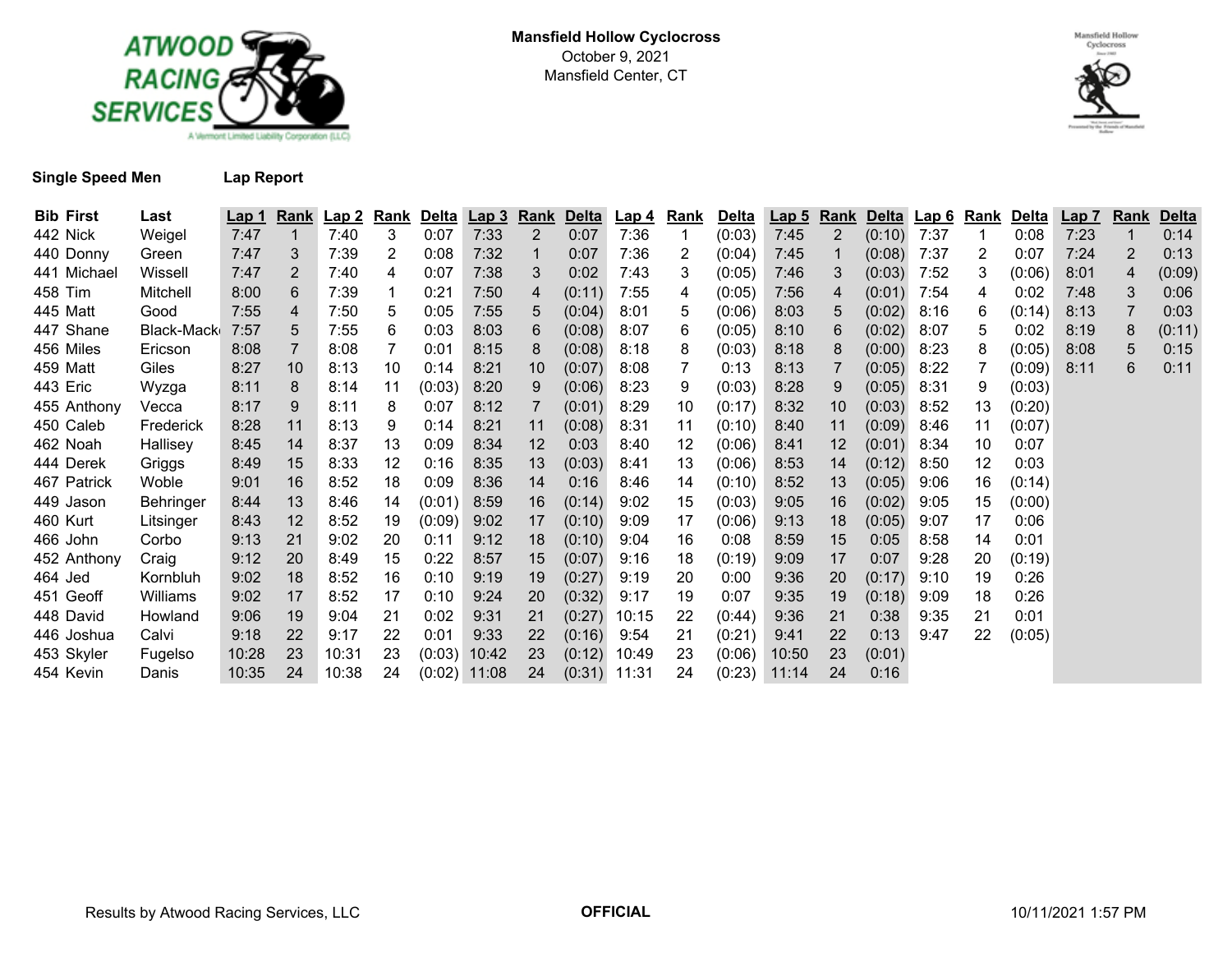

**Mansfield Hollow Cyclocross** October 9, 2021 Mansfield Center, CT



|   | Single Speed Women | 50 minutes                                    |       | 3 starters                                              |             |              |
|---|--------------------|-----------------------------------------------|-------|---------------------------------------------------------|-------------|--------------|
|   |                    | Place Bib Time Laps First Name Last Name Team |       |                                                         | City        | <b>State</b> |
|   |                    |                                               |       | 291 0:53:37 6 Leslie Lupien Apex Velo - Velocio Medford |             | MA           |
|   |                    | 290 0:57:27 6 Stephanie Makouiv               |       |                                                         | Portland ME |              |
| 3 |                    | 292 lapped 4 Lesli                            | Cohen | Fritz's Bicycle Shop Worcester MA                       |             |              |